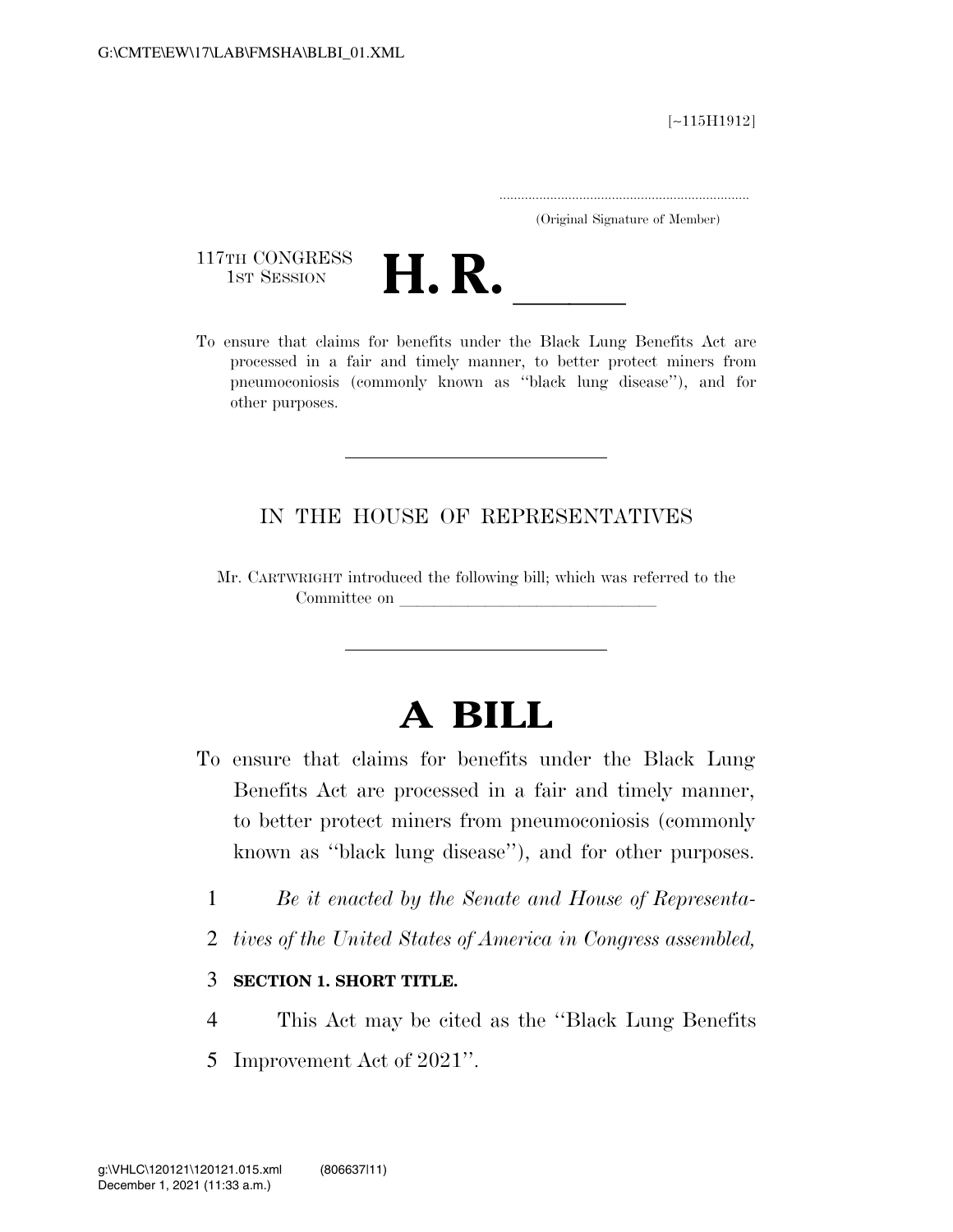### 1 **SEC. 2. TABLE OF CONTENTS.**

### 2 The table of contents for this Act is as follows:

Sec. 1. Short title.

Sec. 2. Table of contents.

Sec. 3. Findings.

#### TITLE I—BLACK LUNG BENEFITS

#### PART A-IMPROVING THE PROCESS FOR FILING AND ADJUDICATING CLAIMS FOR BENEFITS

- Sec. 101. Mandatory disclosure of medical information and reports.
- Sec. 102. Attorneys' fees and medical expenses payment program.
- Sec. 103. Clarifying eligibility for black lung benefits.
- Sec. 104. Restoring adequate benefit adjustments for miners suffering from black lung disease and for their dependent family members.
- Sec. 105. Treatment of evidence in equipoise.
- Sec. 106. Providing assistance with claims for miners and their dependent family members.
- Sec. 107. False statements or misrepresentations, attorney disqualification, and discovery sanctions.
- Sec. 108. Development of medical evidence by the Secretary.
- Sec. 109. Medical evidence training program.
- Sec. 110. Technical and conforming amendments.
- Sec. 111. Readjudicating cases involving certain chest radiographs.
- Sec. 112. Disclosure of employment and earnings information for Black Lung benefits claims.

### PART B—REPORTS TO IMPROVE THE ADMINISTRATION OF BENEFITS UNDER THE BLACK LUNG BENEFITS ACT

- Sec. 121. Strategy to reduce delays in adjudication.
- Sec. 122. GAO report on black lung program.

### PART C-IMPROVEMENT IN THE FINANCIAL SECURITY OF THE BLACK LUNG BENEFITS DISABILITY TRUST FUND

Sec. 131. Liability of operators to United States for repayments to Fund.

#### TITLE II—ESTABLISHING THE OFFICE OF WORKERS' COMPENSATION PROGRAMS

Sec. 201. Office of Workers' Compensation Programs.

#### TITLE III—SEVERABILITY

Sec. 301. Severability.

### 3 **SEC. 3. FINDINGS.**

- 4 Congress finds the following:
- 5 (1) Black lung disease has been the underlying
- 6 or contributing cause of death of more than 79,000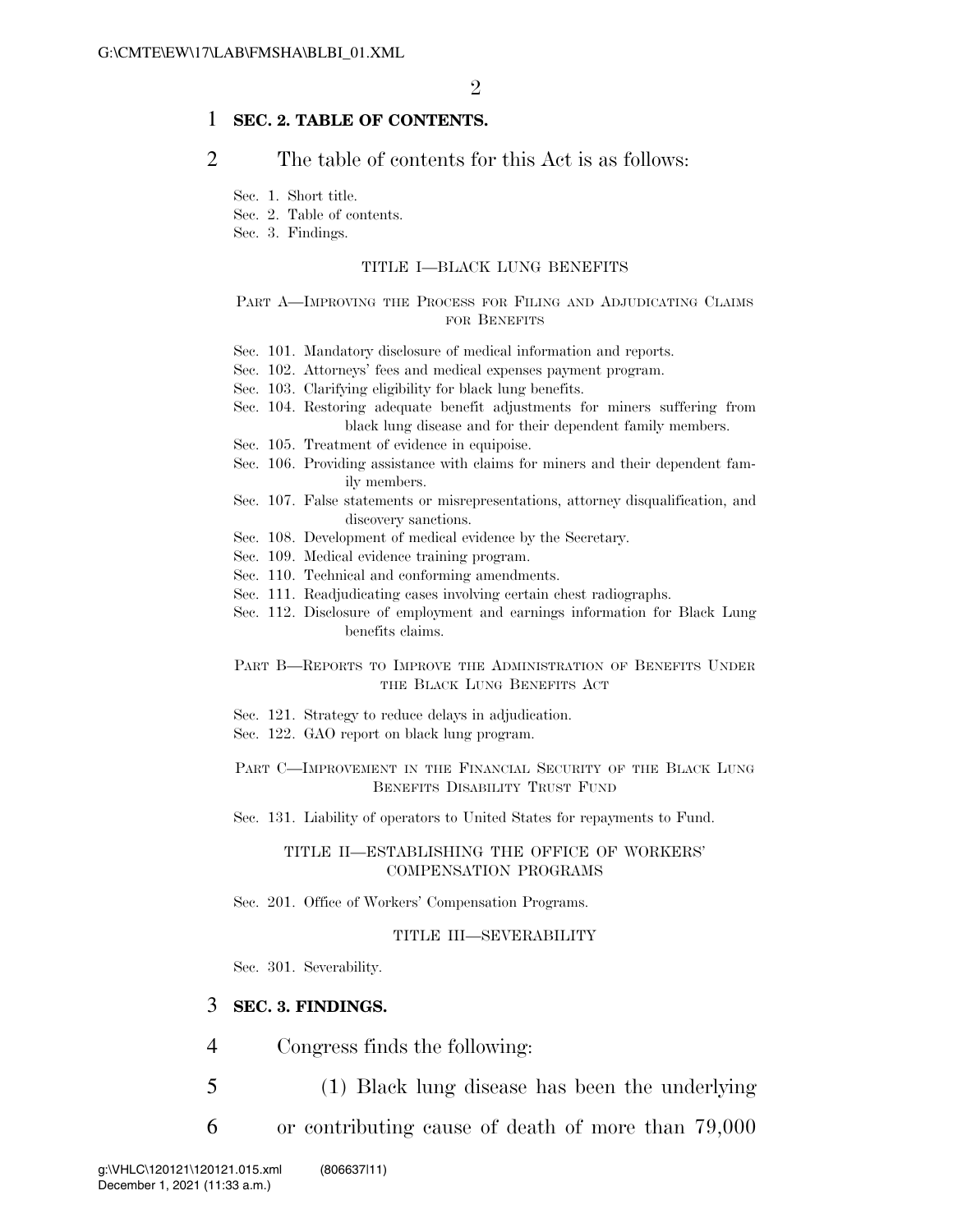miners since 1968. The Black Lung Benefits Act (30 U.S.C. 901 et seq.) was enacted to provide health care and modest benefits to coal miners who develop pneumoconiosis (referred to in this section as ''black lung disease'') resulting from exposure to coal mine dust during their employment. Yet the de- termination of a claimant's eligibility for these bene- fits often requires complex, adversarial litigation. Resource disparities between coal companies and claimants are widespread within the statutory and regulatory framework of such Act. Comprehensive reforms are necessary to ensure that coal miners are not at a disadvantage when filing claims for benefits.

 (2) The Government Accountability Office has found that many claimants under the Black Lung Benefits Act are not equipped with the medical and legal resources necessary to develop evidence to meet the requirements for benefits. Miners often lack complete and reliable medical evidence, consequently increasing the risk that the individuals who review claims for benefits will be presented with insufficient medical evidence. Similarly, without better options for legal representation, significant numbers of claimants proceed with their claims through a com-plex and potentially long administrative process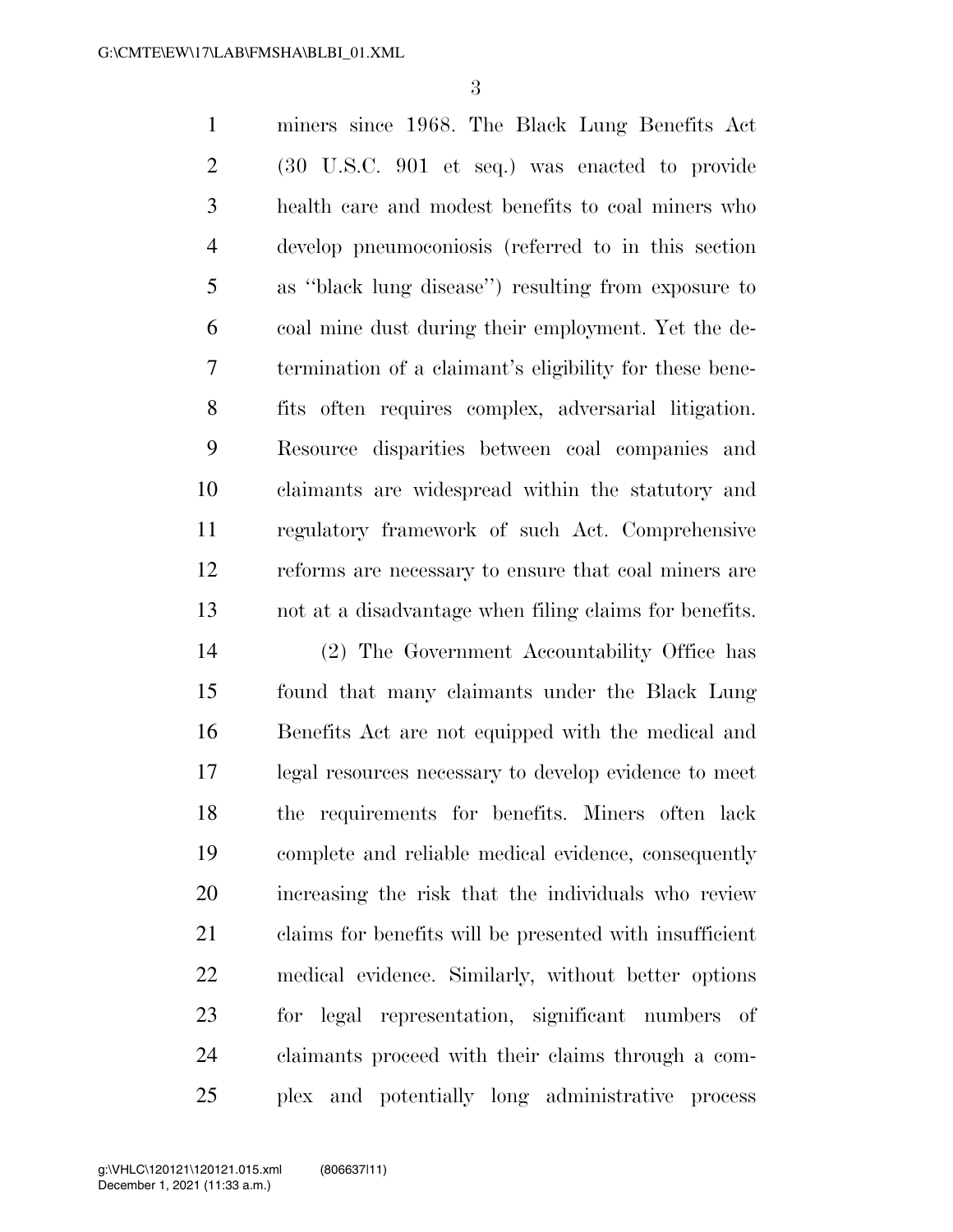without resources that Department of Labor officials and black lung disease experts note are important for developing evidence and supporting their claims. In 2020, only 42 percent of claimants were rep- resented by an attorney during the initial claims de- termination. Absent efforts to remedy administrative problems and address structural weaknesses in the process for obtaining benefits, claimants with meri-torious claims will not receive benefits.

 (3) Full exchange and disclosure between the parties of relevant medical information is essential for fair adjudication of claims under the Black Lung Benefits Act, regardless of whether the parties in- tend to submit such information into evidence. Records of adjudications reveal that some mine oper- ators' legal representatives have withheld relevant evidence from claimants, administrative law judges, and, in some cases, even their own medical experts. In several cases, the disclosure of such evidence would have substantiated a miner's claim for bene- fits. Withholding medical information can endanger miners by depriving them of important information about their own health and the potential need to seek medical treatment.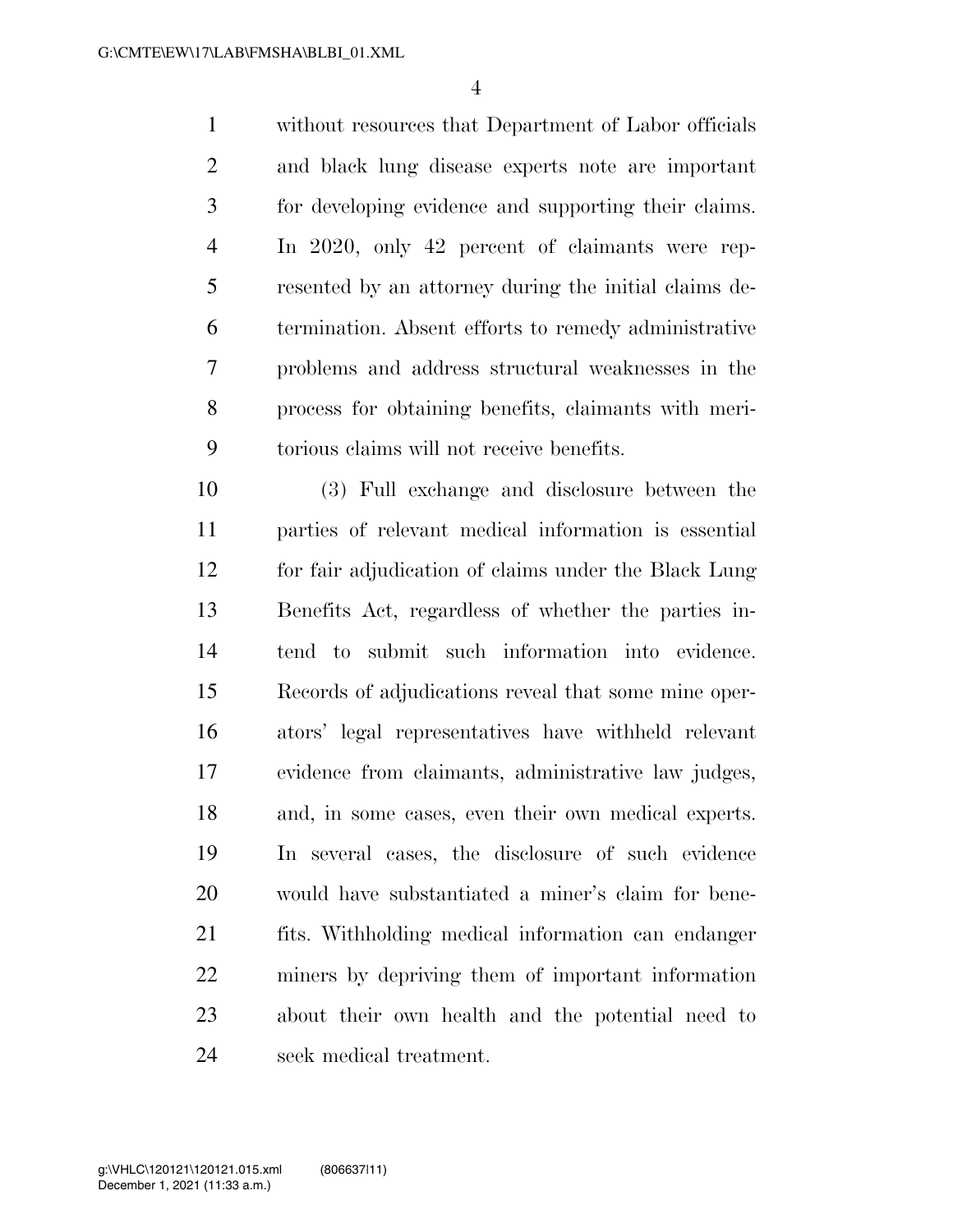(4) Given the remedial nature of the Black Lung Benefits Act, when an adjudicator determines that evidence is evenly balanced, it is appropriate for any resulting doubt to be resolved in favor of the claimant. The Supreme Court vacated this long- standing legal principle, not on substantive grounds, but because its application conflicted with the re- quirements of another statute. Such principle needs to be reinstated in the Black Lung Benefits Act be- cause it provides fairness and improves the adminis-tration of benefits.

 (5) Physicians who read lung x-rays as part of pulmonary assessments used in proceedings for claims under the Black Lung Benefits Act are re- quired to demonstrate competency in classifying chest radiographs by becoming certified as B Read- ers by the National Institute for Occupational Safety and Health (referred to in this section as ''NIOSH''). However, investigations have uncovered that there are NIOSH-certified B Readers who have systematically misclassified chest radiographs while employed by coal operators or their law firms for the purpose of opposing claims under such Act. In re- sponse, the Department of Labor has directed claims examiners ''not to credit negative chest x-ray read-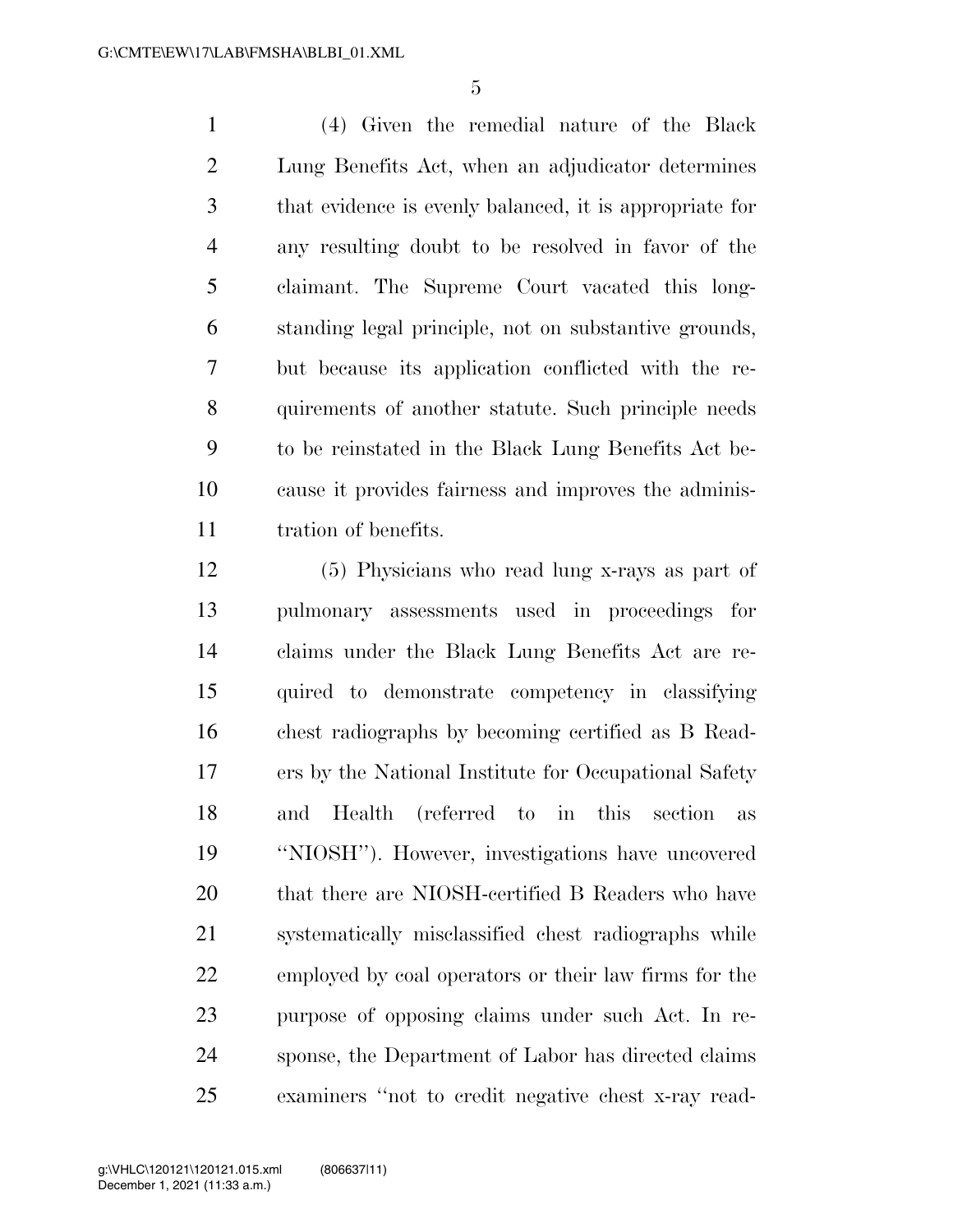ings for pneumoconiosis'' by one widely used physi- cian employed at a prominent medical center unless the conclusions of such physician ''have been reha- bilitated''. Where chest radiographs are needed to establish entitlement to benefits, claimants should have access to accurate interpretations so as to en-sure the fair adjudication of such claims.

 (6) Since survivors were denied benefits on claims under the Black Lung Benefits Act that in- volved the consideration of chest radiograph inter- pretations rendered by a certain physician whose in- terpretations have since been determined by the De- partment of Labor to be generally not worthy of credit, such survivors should be permitted to file a new claim for benefits under such Act. However, a survivor is effectively barred from filing a new claim one year after a decision regarding such benefits is final, constituting an injustice that merits a remedy.

 (7) Benefit payments under the Black Lung Benefits Act do not automatically increase with the rising cost of living. Benefit payments are tied to the monthly pay rate for Federal employees in grade GS–2, step 1. In 2011 through 2013, there was a pay freeze for Federal employees, which had the ef-fect of eliminating cost-of-living adjustments for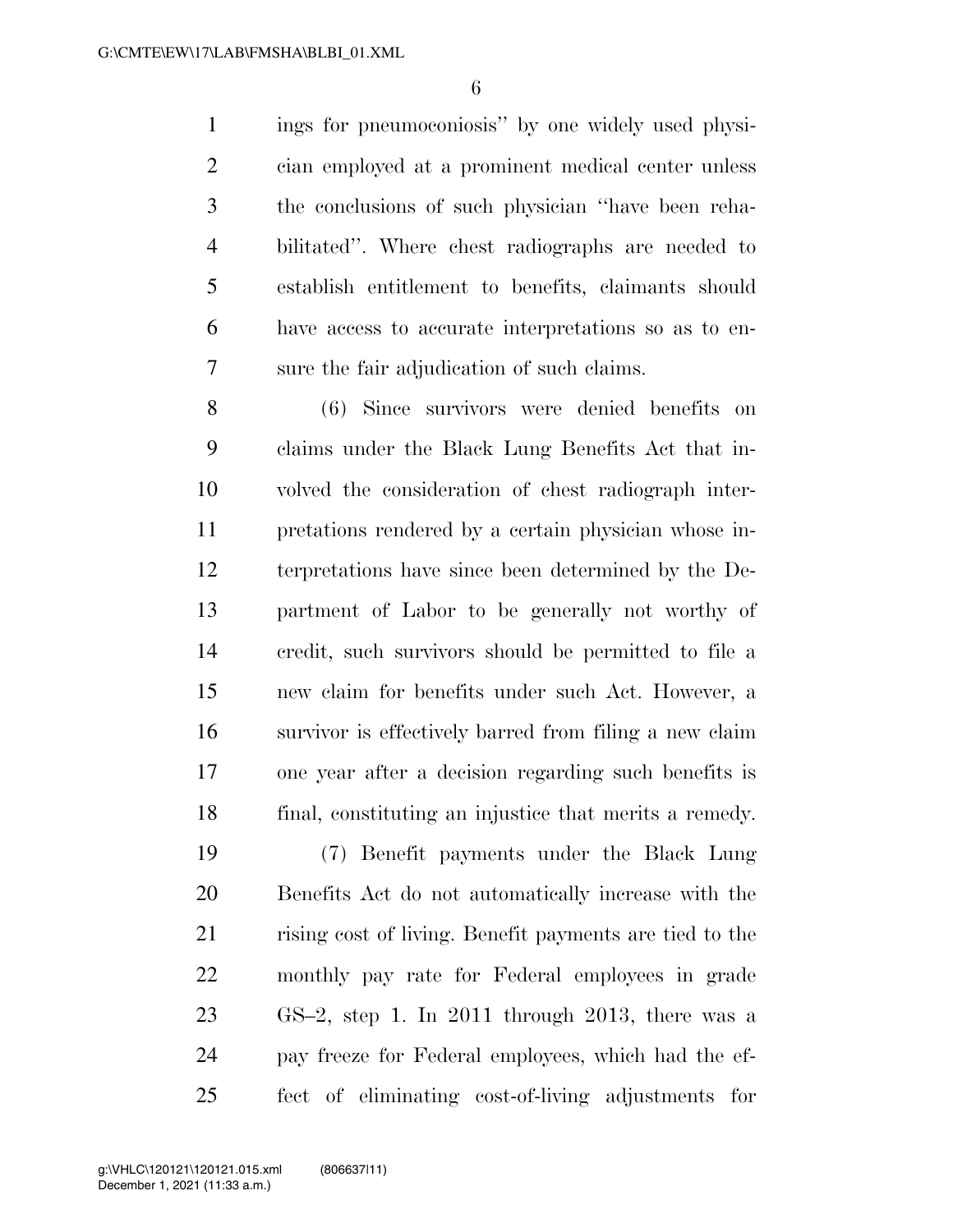| miners, surviving spouses, and dependents under the |
|-----------------------------------------------------|
| Black Lung Benefits Act during such years.          |
|                                                     |

 (8) A competent assessment of medical infor- mation and testimony, which often involves multiple physicians disputing a diagnosis, is necessary in de- termining whether to award benefits under the Black Lung Benefits Act. To ensure that a deter- mination regarding a claim for benefits under such Act is fair and accurate, regular training is needed regarding—

 (A) developments in pulmonary medicine relating to black lung disease;

 (B) medical evidence necessary to sustain claims for such benefits; and

 (C) the proper weight to be given to con-flicting evidence.

 (9) To eliminate an avoidable delay in evalu- ating claims under such Act, the Department of La- bor's Inspector General has recommended legislation that would authorize the Department of Labor to have electronic access to miners' earning records held by the Social Security Administration.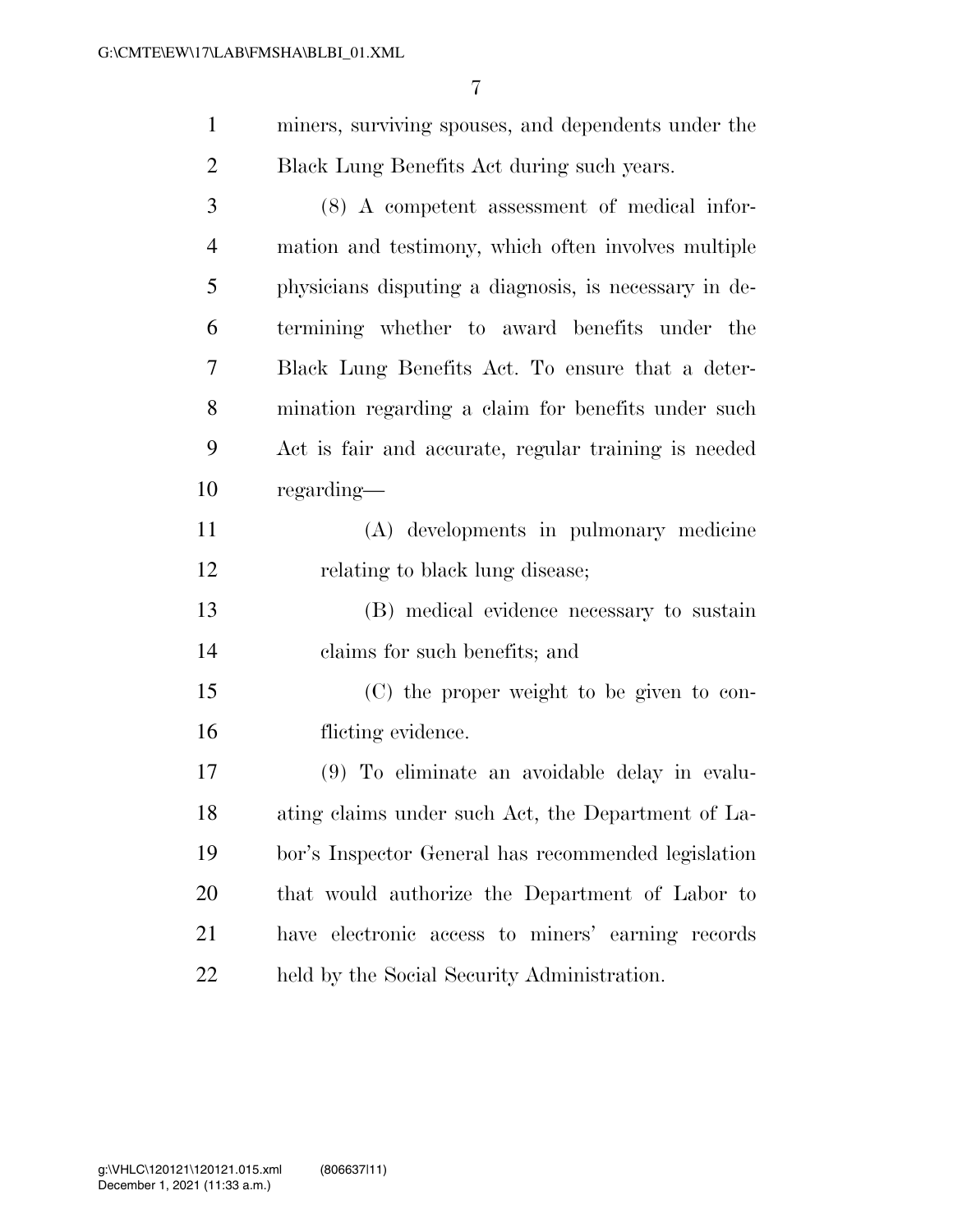# **TITLE I—BLACK LUNG BENEFITS**

### **PART A—IMPROVING THE PROCESS FOR FILING**

 **AND ADJUDICATING CLAIMS FOR BENEFITS SEC. 101. MANDATORY DISCLOSURE OF MEDICAL INFOR-MATION AND REPORTS.** 

 Part A of the Black Lung Benefits Act (30 U.S.C. 901 et seq.) is amended by adding at the end the fol-lowing:

# **''SEC. 403. MANDATORY MEDICAL INFORMATION DISCLO-SURE.**

11 "(a) REPORT.—In any claim for benefits under this title, an operator that requires a miner to submit to a medical examination regarding the miner's respiratory or pulmonary condition shall timely deliver to the claimant a complete copy of the resulting medical information. The medical information shall—

17  $\frac{17}{2}$   $\frac{17}{2}$   $\frac{17}{2}$  be in writing;

 $\langle \cdot (2) \rangle$  set out in detail the findings of any exam- ining or non-examining physician, including any di- agnoses and conclusions, the results of any diag- nostic imaging tests, and any other tests performed on the miner; and

23 ''(3) be delivered not later than 30 days after the operator or operator's agent has received the medical information and, in the case of medical in-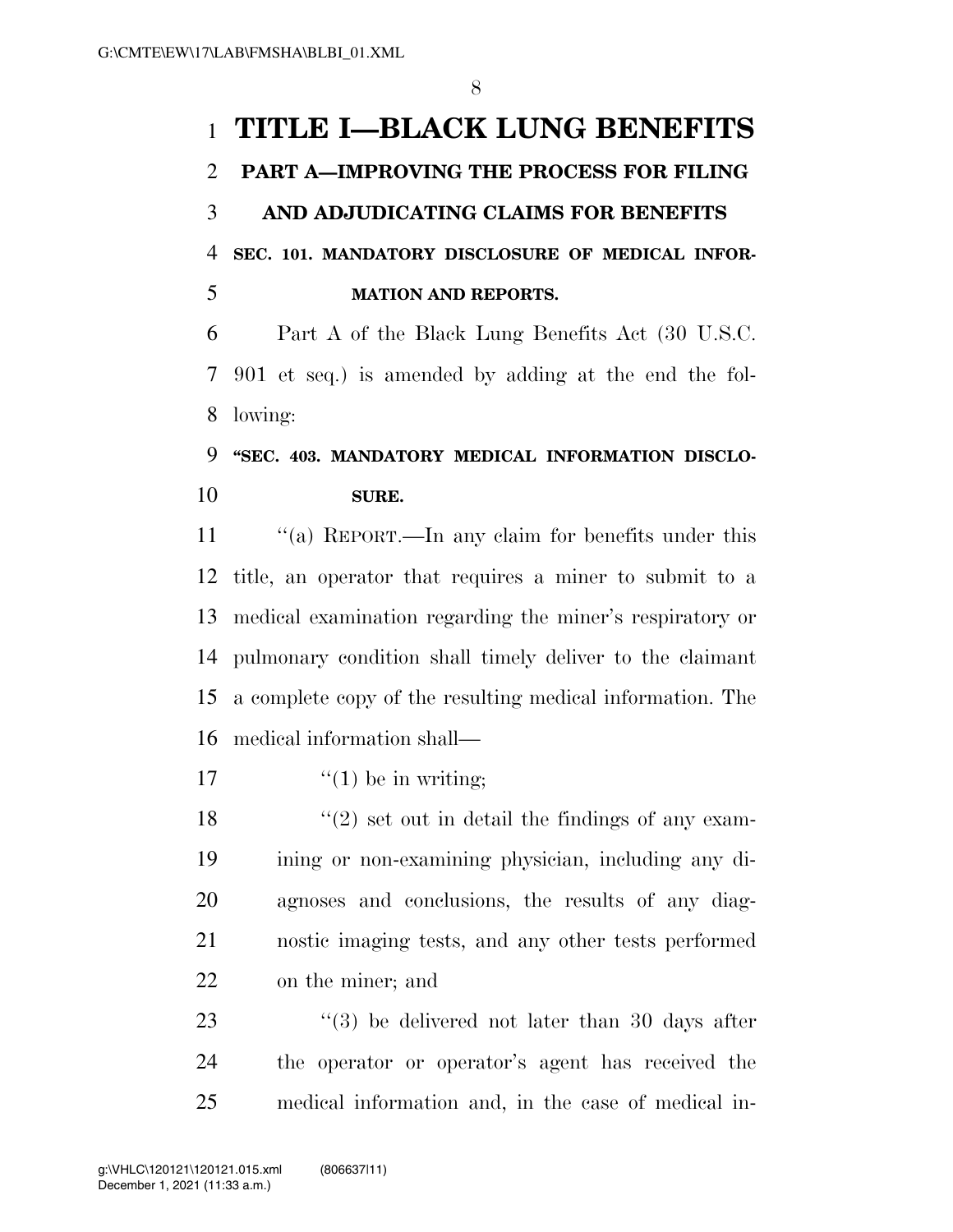formation received after a claim is already scheduled for hearing before an administrative law judge, not later than 20 days before the scheduled hearing is held.

''(b) DISCLOSURE.—

 ''(1) IN GENERAL.—In any claim for benefits under this title, each party shall provide all other parties in the proceeding with a copy of all medical information developed regarding the miner's physical condition relating to such claim, even if the party does not intend to submit the information as evi-dence.

13 "(2) DEFINITION OF MEDICAL INFORMATION.— For purposes of paragraph (1), the term 'medical in-formation'—

 ''(A) shall include the opinion of any exam- ining or non-examining physician's assessment of the miner, the results of any medical tests or procedures, and any physician's or other med- ical professional's interpretations of those tests or procedures; and

22  $\text{``(B) shall not include}\text{—}$ 

23 ''(i) any record of a miner's hos-pitalization or other medical treatment; or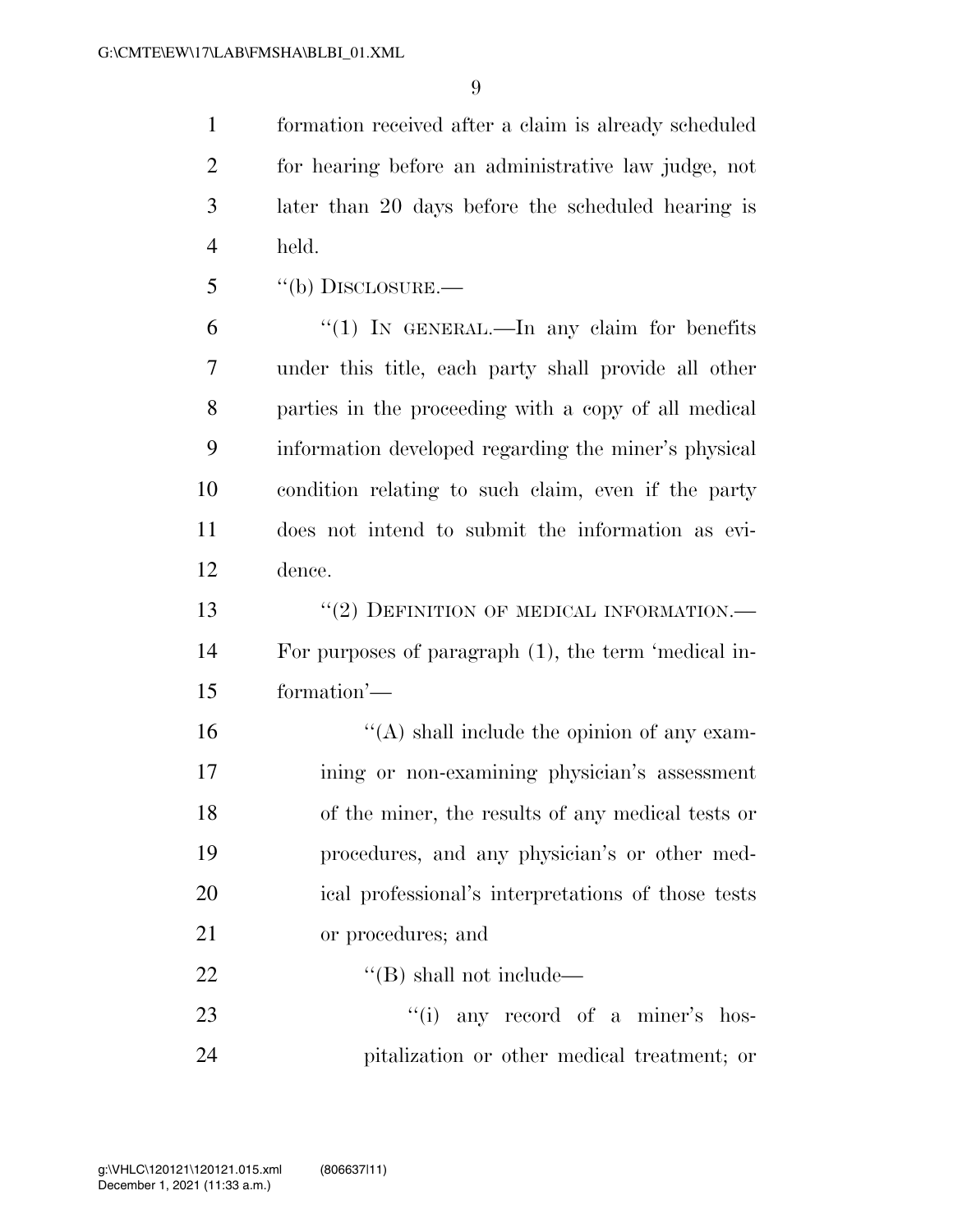| $\mathbf{1}$   | "(ii) any communication from a par-                         |
|----------------|-------------------------------------------------------------|
| $\overline{2}$ | ty's representative to a medical expert.                    |
| 3              | "(c) REGULATIONS.—The Secretary shall promulgate            |
| 4              | regulations regarding the disclosure of medical informa-    |
| 5              | tion under this section, and such regulations may establish |
| 6              | sanctions for noncompliance with this section.".            |
| 7              | SEC. 102. ATTORNEYS' FEES AND MEDICAL EXPENSES PAY-         |
| 8              | <b>MENT PROGRAM.</b>                                        |
| 9              | Part A of the Black Lung Benefits Act (30 U.S.C.            |
| 10             | 901 et seq.), as amended by section 101, is further amend-  |
| 11             | ed by adding at the end the following:                      |
| 12             | "SEC. 404. ATTORNEYS' FEES AND MEDICAL EXPENSES PAY-        |
| 13             | <b>MENT PROGRAM.</b>                                        |
| 14             | "(a) PROGRAM ESTABLISHED.-                                  |
| 15             | "(1) IN GENERAL.—Not later than 180 days                    |
| 16             | after the date of enactment of the Black Lung Bene-         |
| 17             | fits Improvement Act of 2021, the Secretary shall           |
| 18             | establish a payment program to pay attorneys' fees          |
| 19             | and other reasonable and unreimbursed medical ex-           |
| 20             | penses incurred in establishing the claimant's case,        |
| 21             | using amounts from the fund, to the attorneys of            |
| <u>22</u>      | claimants in qualifying claims.                             |
| 23             | "(2) QUALIFYING CLAIM. A qualifying claim                   |
| 24             | for purposes of this section is a contested claim for       |
| 25             | benefits under this title for which a final order has       |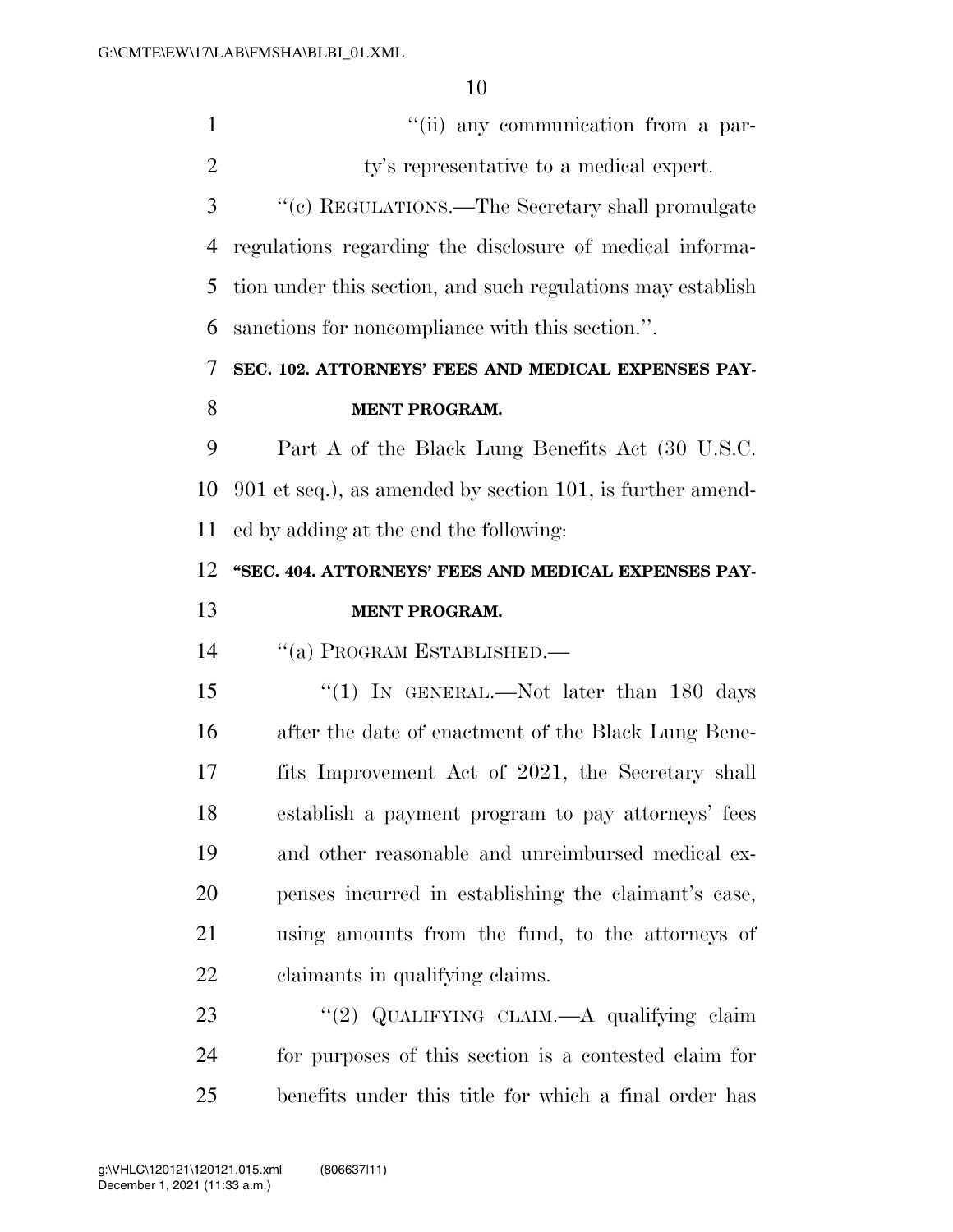not been entered within one year of the filing of the claim.

3 "(3) USE OF PAYMENTS FROM THE FUND.— Notwithstanding any other provision of law, amounts in the fund shall be available for payments authorized by the Secretary under this section.

''(b) PAYMENTS AUTHORIZED.—

8 "(1) ATTORNEYS' FEES.—If a claimant for ben- efits under this title obtains a proposed decision and order from a district director with an award of bene- fits for a qualifying claim, or an award for a quali- fying claim before an administrative law judge, the district director may approve attorneys' fees for work done before such director in an amount not to exceed \$1,500 and an administrative law judge may approve attorneys' fees for work done before such 17 judge in an amount not to exceed \$3,000. The Sec- retary shall, through the program under this section, pay such amounts approved.

20 "(2) MEDICAL EXPENSES.—If a claimant for benefits under this title obtains a proposed decision and order from a district director with an award of benefits for a qualifying claim, or an award for a qualifying claim before an administrative law judge, such district director and administrative law judge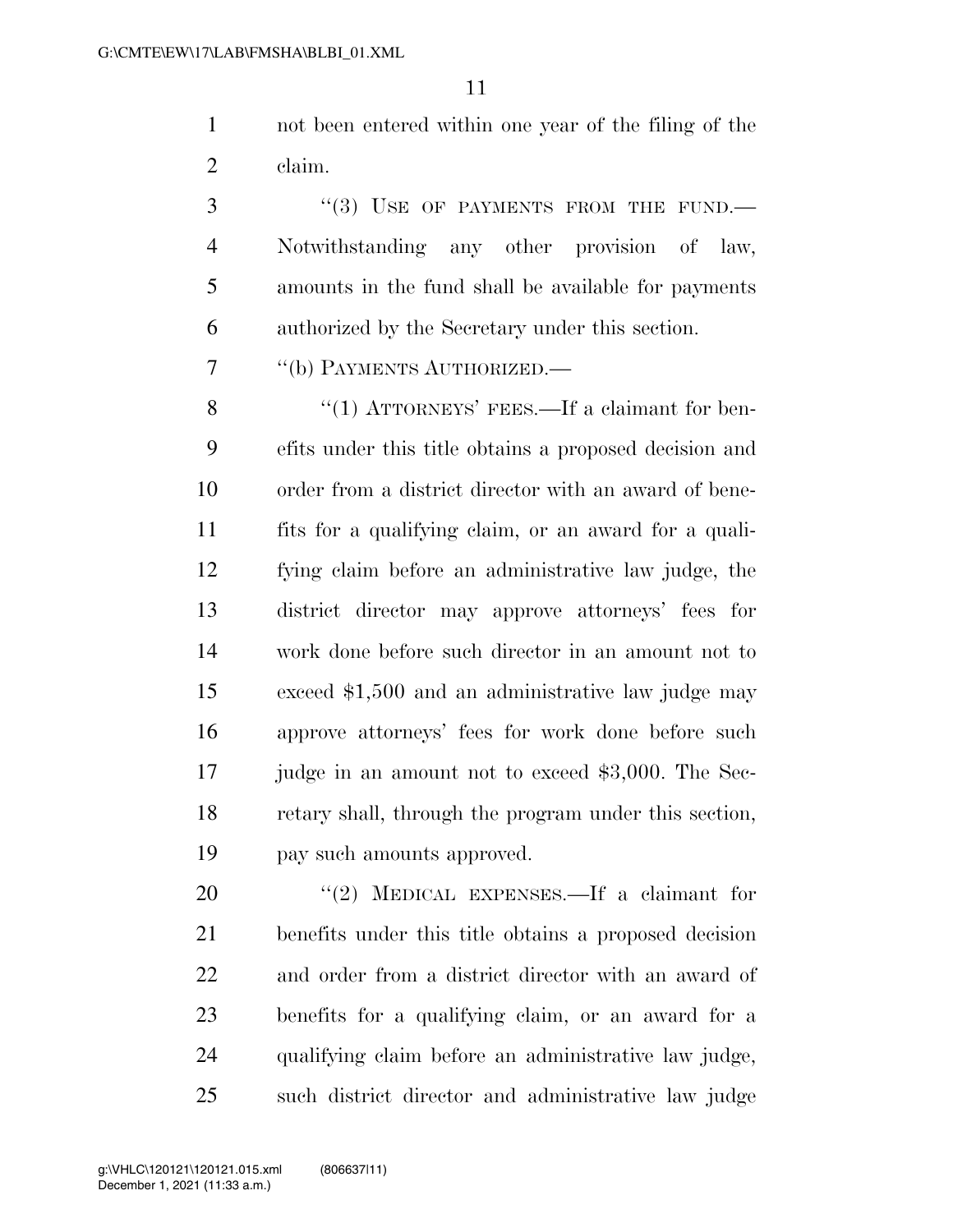may each approve an award to the claimant's attor- ney of reasonable and unreimbursed medical ex- penses incurred in establishing the claimant's case in an amount not to exceed \$1,500. The Secretary shall, through the program under this section, pay such amounts approved.

 ''(3) MAXIMUM.—The program established under this section shall not pay more than a total of \$4,500 in attorneys' fees nor more than \$3,000 in medical expenses for any single qualifying claim. 11 "(c) REIMBURSEMENT OF FUNDS.—In any case in which a qualifying claim results in a final order awarding compensation, the liable operator shall reimburse the fund for any fees or expenses paid under this section, subject to enforcement by the Secretary under section 424 and in the same manner as compensation orders are enforced under section 21(d) of the Longshore and Harbor Work-ers' Compensation Act (33 U.S.C. 921(d)).

 ''(d) ADDITIONAL PROGRAM RULES.—Nothing in this section shall limit or otherwise affect an operator's liability for any attorneys' fees, medical expenses, or other allowable and unreimbursed expenses awarded by the dis- trict director or an administrative law judge that were not paid by the program under this section. Nothing in this section shall limit or otherwise affect the Secretary's au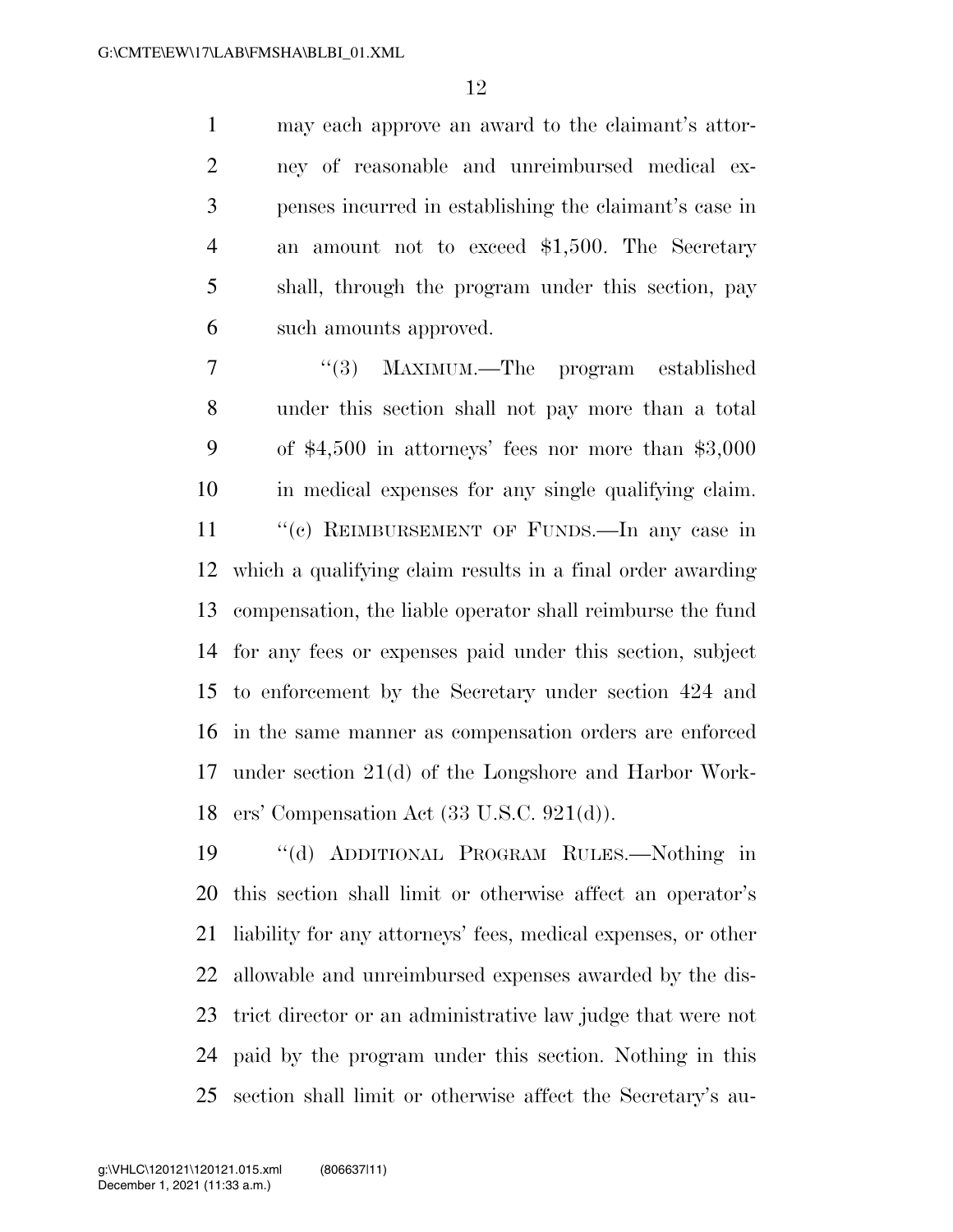thority to use amounts in the fund to pay approved attor- neys' fees and other allowable and unreimbursed expenses in claims for benefits under this title for which a final order awarding compensation has been entered and the operator is unable or refuses to pay.

 ''(e) NO RECOUPMENT.—Any payment for attorneys' fees or medical expenses made by the Secretary under this section shall not be recouped from the claimant or the claimant's attorney.''.

# **SEC. 103. CLARIFYING ELIGIBILITY FOR BLACK LUNG BEN-EFITS.**

 Section 411(c) of the Black Lung Benefits Act (30 13 U.S.C.  $921(c)$  is amended by striking paragraphs (3) and (4) and inserting the following:

 $\frac{1}{3}(3)(A)$  If x-ray, CT scan, biopsy, autopsy, or other medically accepted and relevant test or proce- dure establishes that a miner is suffering or has suf- fered from a chronic dust disease of the lung, diag- nosed as complicated pneumoconiosis or progressive massive fibrosis (as determined in accordance with subparagraph (B)), then there shall be an irrebuttable presumption that such miner is totally disabled due to pneumoconiosis, that the miner's death was due to pneumoconiosis, or that at the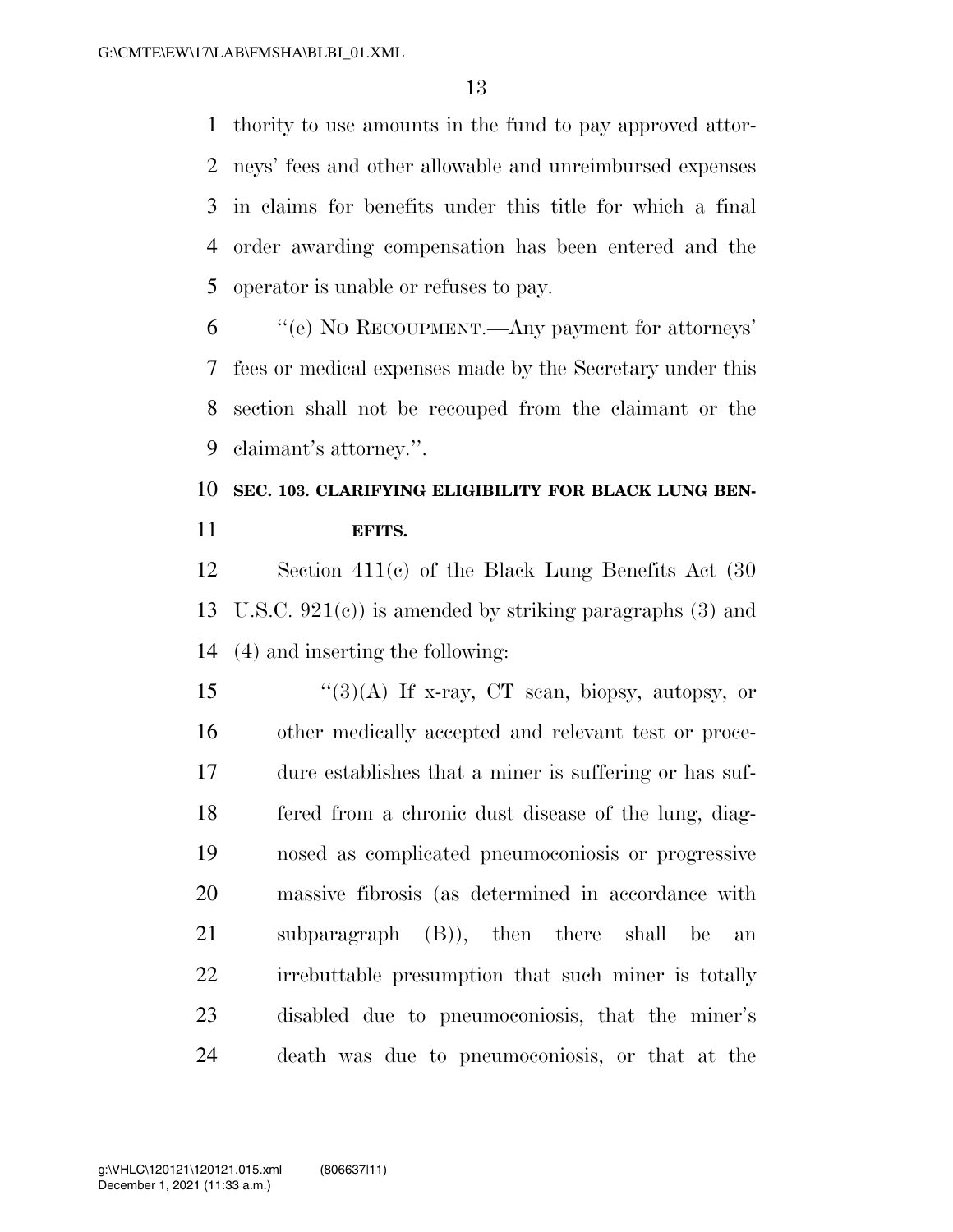| $\mathbf{1}$   | time of death the miner was totally disabled by    |
|----------------|----------------------------------------------------|
| $\overline{2}$ | pneumoconiosis, as the case may be.                |
| 3              | "(B) For purposes of subparagraph $(A)$ , com-     |
| $\overline{4}$ | plicated pneumoconiosis or progressive massive fi- |
| 5              | brosis can be established by any of the following: |
| 6              | "(i) A chest radiograph, which yields one          |
| $\tau$         | or more large opacities whose greatest diameter    |
| 8              | exceeds 1 centimeter and would be classified in    |
| 9              | Category A, B, or C in the International Classi-   |
| 10             | fication of Radiographs of Pneumoconiosis by       |
| 11             | the International Labor Organization, in the       |
| 12             | absence of more probative evidence sufficient to   |
| 13             | establish that the etiology of the large opacity   |
| 14             | is not pneumoconiosis.                             |
| 15             | "(ii) A chest CT scan, which yields one or         |
| 16             | more large opacities whose greatest diameter       |
| 17             | exceeds 1 centimeter, in the absence of more       |
| 18             | probative evidence sufficient to establish that    |
| 19             | the etiology of the large opacity is not pneumo-   |
| 20             | coniosis.                                          |
| 21             | "(iii) A lung biopsy or autopsy, which             |
| 22             | would yield a lession at least 1 centimeter in its |
| 23             | long axis diameter if measured at the time of      |
| 24             | gross dissection.                                  |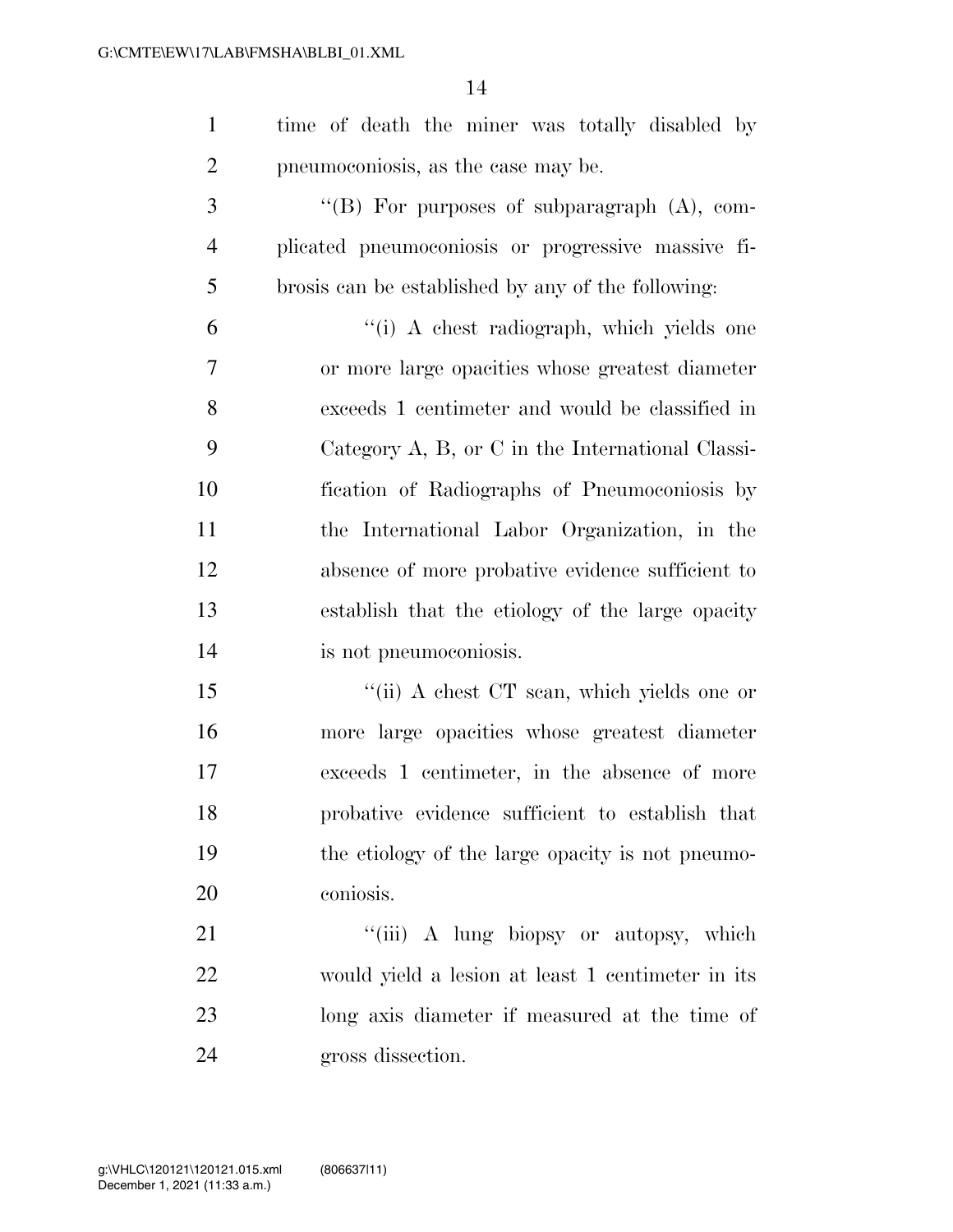''(iv) A diagnosis by other means that would reasonably be expected to yield results described in clause (i), (ii), or (iii).

 ''(4) If a miner was employed for 15 years or more in one or more coal mines, and if there is a chest radiograph submitted in connection with the claim under this title of such miner or such miner's surviving spouse, child, parent, brother, sister, or de- pendent and it is interpreted as negative with re- spect to the requirements of paragraph (3), and if other evidence demonstrates the existence of a to- tally disabling respiratory or pulmonary impairment, then there shall be a rebuttable presumption that such miner is totally disabled due to pneumoconiosis, that the miner's death was due to pneumoconiosis, or that at the time of death the miner was totally disabled by pneumoconiosis. In the case of a living miner, a spouse's affidavit may not be used by itself to establish the presumption under this paragraph. The presumption under this paragraph may be re- butted only by establishing that such miner does not, or did not, have pneumoconiosis, or that no part of such miner's respiratory or pulmonary impair-ment or death was caused by pneumoconiosis.''.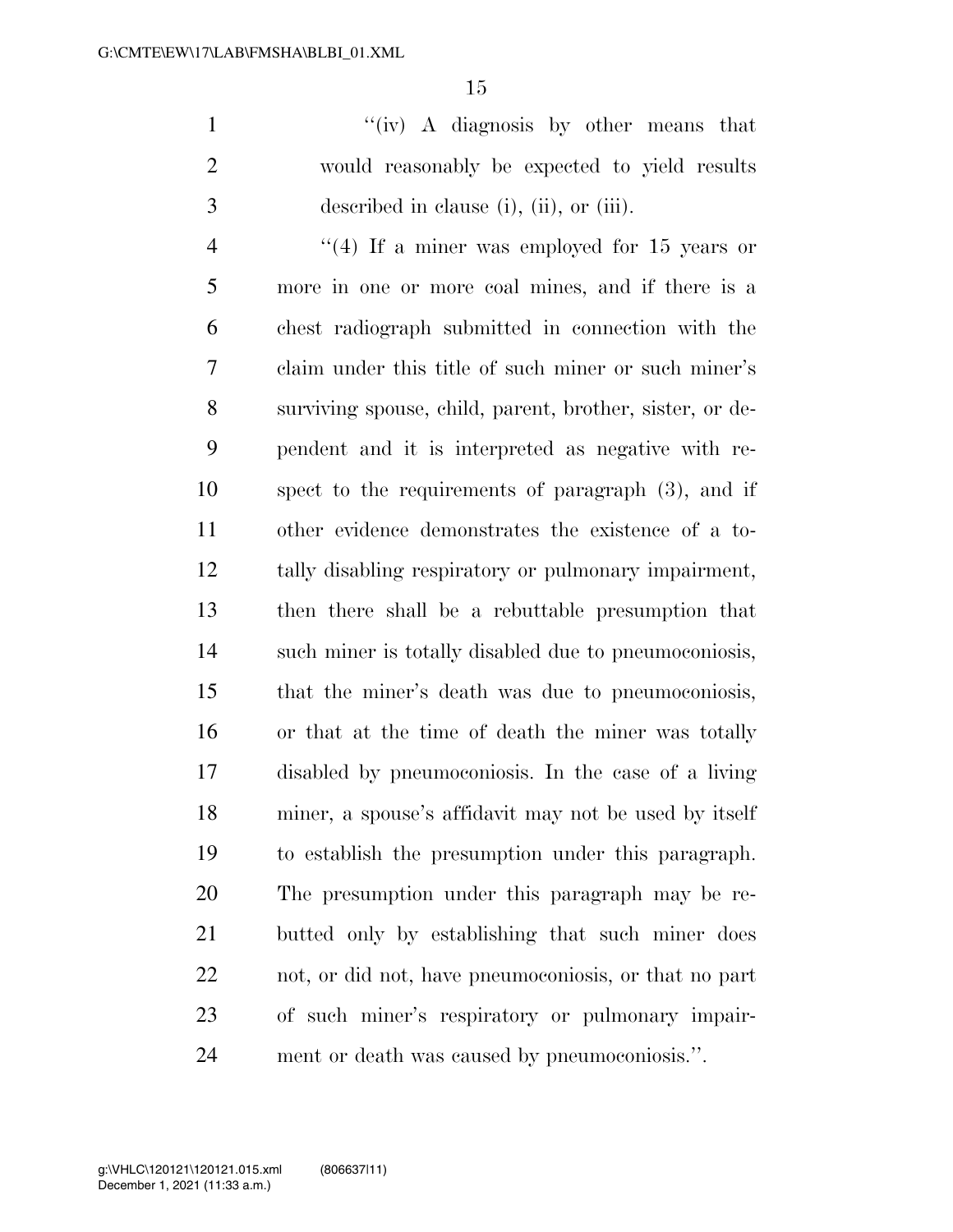| 1              | SEC. 104. RESTORING ADEQUATE BENEFIT ADJUSTMENTS         |
|----------------|----------------------------------------------------------|
| $\overline{2}$ | FOR MINERS SUFFERING FROM BLACK LUNG                     |
| 3              | DISEASE AND FOR THEIR DEPENDENT FAM-                     |
| $\overline{4}$ | <b>ILY MEMBERS.</b>                                      |
| 5              | Section $412(a)$ of the Black Lung Benefits Act $(30)$   |
| 6              | U.S.C. $922(a)$ is amended by striking paragraph (1) and |
| 7              | inserting the following:                                 |
| 8              | $\lq(1)$ In the case of total disability of a miner      |
| 9              | due to pneumoconiosis, the disabled miner shall be       |
| 10             | paid benefits during the disability—                     |
| 11             | "(A) for any calendar year preceding Jan-                |
| 12             | uary 1, 2020, at a rate equal to $37\frac{1}{2}$ percent |
| 13             | of the monthly pay rate for Federal employees            |
| 14             | in grade $GS-2$ , step 1;                                |
| 15             | $\lq\lq (B)$ for the calendar year beginning on          |
| 16             | January 1, 2021, at a rate of $$8,643.85$ per            |
| 17             | year, payable in 12 equal monthly payments;              |
| 18             | and                                                      |
| 19             | "(C) for each calendar year thereafter, at               |
| 20             | a rate equal to the product of the rate in effect        |
| 21             | under this paragraph for the calendar year im-           |
| 22             | mediately preceding such calendar year multi-            |
| 23             | plied by the ratio (not less than 1) of—                 |
| 24             | "(i) the Consumer Price Index for                        |
| 25             | Urban Wage Earners and Clerical Workers                  |
| 26             | (CPI-W, as published by the Bureau of                    |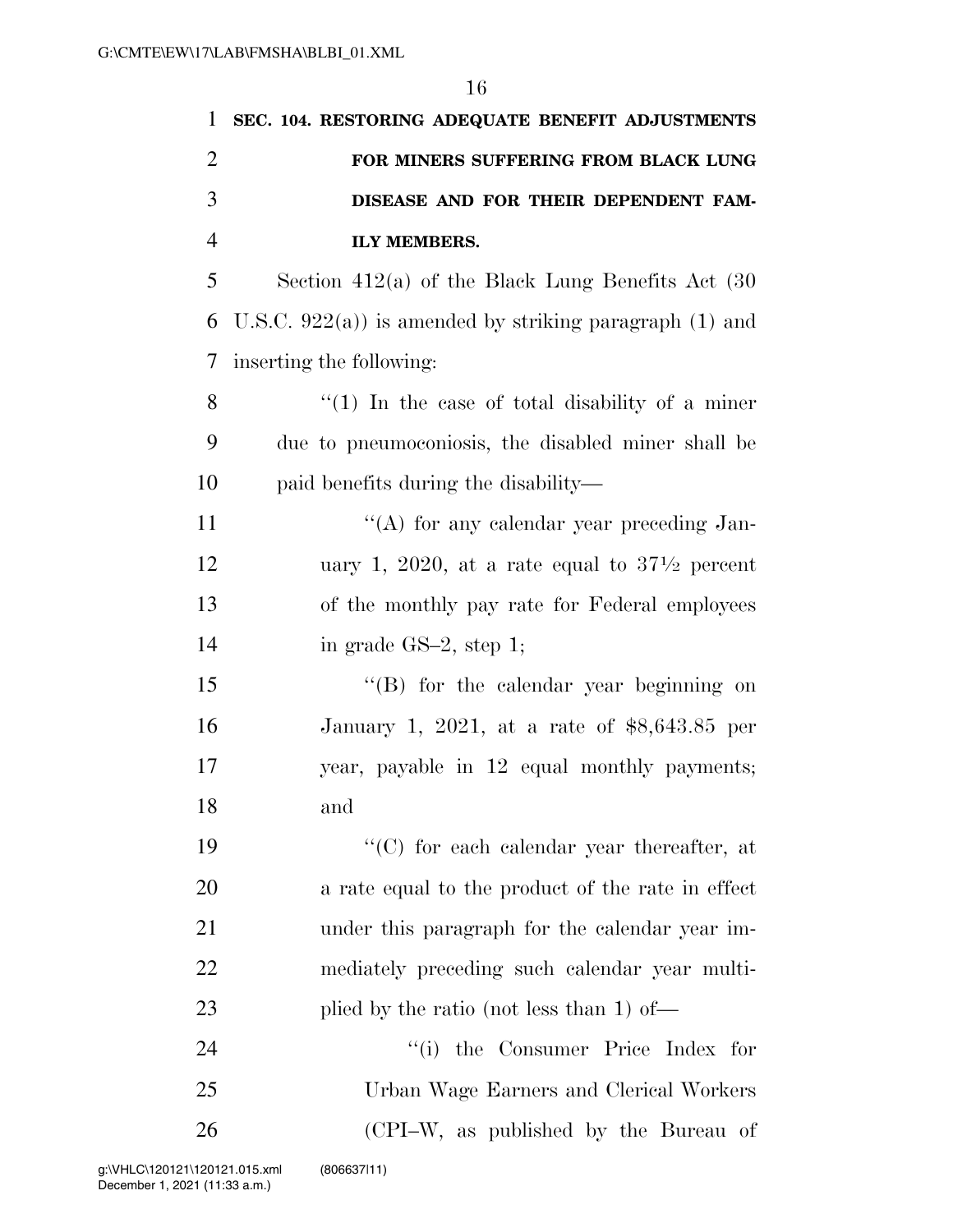| $\mathbf{1}$   | Labor Statistics of the Department of                          |
|----------------|----------------------------------------------------------------|
| $\overline{2}$ | Labor) for the calendar year immediately                       |
| 3              | preceding such calendar year, to                               |
| $\overline{4}$ | "(ii) the CPI-W for the second cal-                            |
| 5              | endar year preceding such calendar year.".                     |
| 6              | SEC. 105. TREATMENT OF EVIDENCE IN EQUIPOISE.                  |
| 7              | Section 422 of the Black Lung Benefits Act (30)                |
| 8              | U.S.C. 932) is amended by adding at the end the fol-           |
| 9              | lowing:                                                        |
| 10             | $\lq\lq$ (m) In determining the validity of a claim under this |
| 11             | title, an adjudicator who finds that the evidence is evenly    |
| 12             | balanced on an issue shall resolve any resulting doubt in      |
|                |                                                                |
|                | the claimant's favor and find that the claimant has met        |
| 13<br>14       | the burden of persuasion on such issue.".                      |
| 15             | SEC. 106. PROVIDING ASSISTANCE WITH CLAIMS FOR MIN-            |
| 16             | ERS AND THEIR DEPENDENT FAMILY MEM-                            |
| 17             | <b>BERS.</b>                                                   |
| 18             | Section $427(a)$ of the Black Lung Benefits Act $(30)$         |
| 19             | U.S.C. $937(a)$ is amended by striking "the analysis, ex-      |
| 20             | amination, and treatment" and all that follows through         |
| 21             | "coal miners." and inserting "the analysis, examination,       |
| 22             | and treatment of respiratory and pulmonary impairments         |
| 23             | in active and inactive coal miners and for assistance on       |
| 24             | behalf of miners, spouses, dependents, and other family        |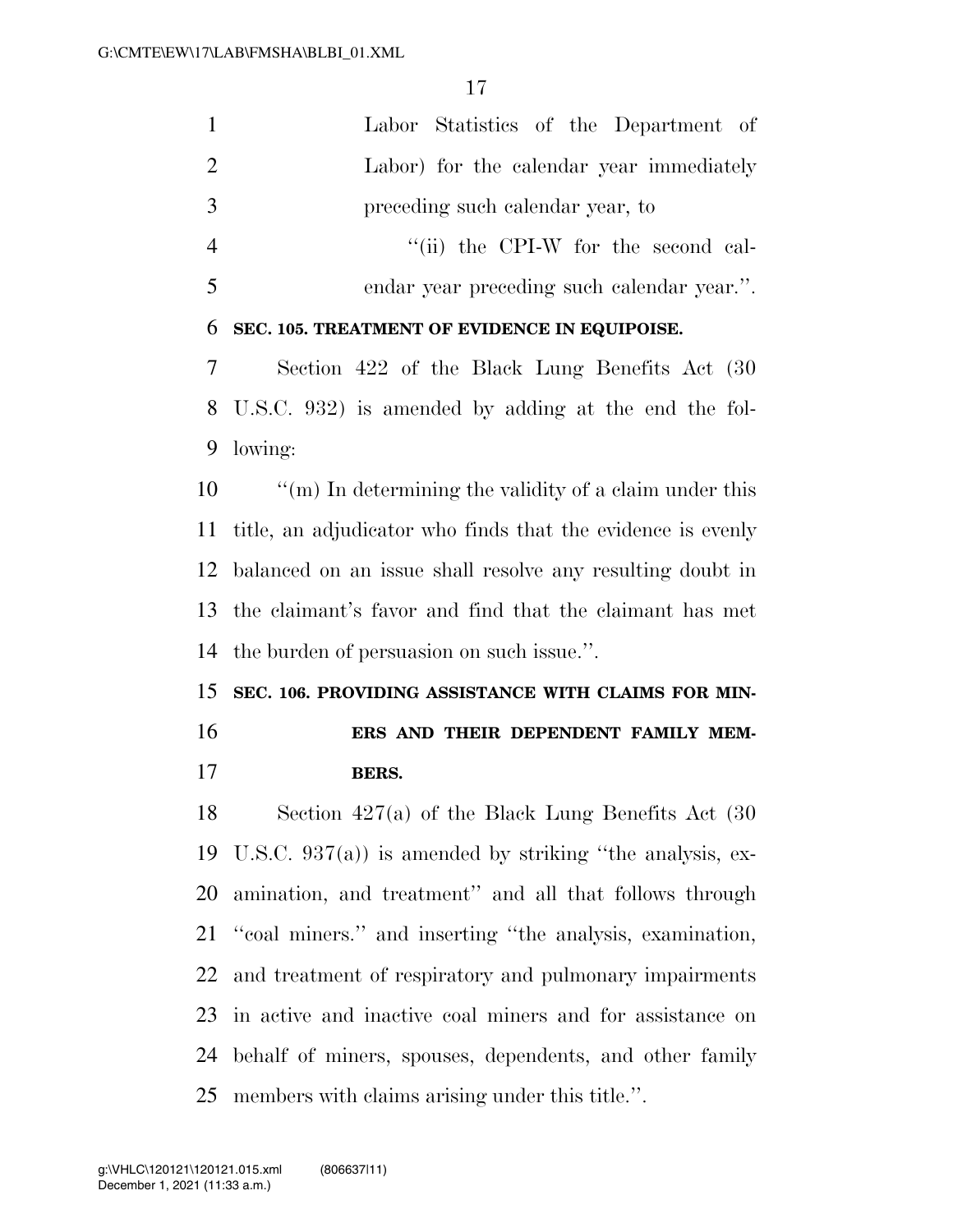| 1              | SEC. 107. FALSE STATEMENTS OR MISREPRESENTATIONS,           |
|----------------|-------------------------------------------------------------|
| $\overline{2}$ | ATTORNEY DISQUALIFICATION, AND<br>DIS-                      |
| 3              | <b>COVERY SANCTIONS.</b>                                    |
| $\overline{4}$ | Section 431 of the Black Lung Benefits Act (30)             |
| 5              | U.S.C. 941) is amended to read as follows:                  |
| 6              | "SEC. 431. FALSE STATEMENTS OR MISREPRESENTATIONS,          |
| 7              | ATTORNEY DISQUALIFICATION, AND<br>DIS-                      |
| 8              | <b>COVERY SANCTIONS.</b>                                    |
| 9              | "(a) IN GENERAL.—No person, including any claim-            |
| 10             | ant, physician, operator, duly authorized agent of such op- |
| 11             | erator, or employee of an insurance carrier, shall—         |
| 12             | $\lq(1)$ knowingly and willfully make a false state-        |
| 13             | ment or misrepresentation for the purpose of obtain-        |
| 14             | ing, increasing, reducing, denying, or terminating          |
| 15             | benefits under this title; or                               |
| 16             | $"(2)$ knowingly and willfully threaten, coerce,            |
| 17             | intimidate, deceive, or mislead a party, representa-        |
| 18             | tive, witness, potential witness, judge, or anyone par-     |
| 19             | ticipating in a proceeding regarding any matter re-         |
| 20             | lated to a proceeding under this title.                     |
| 21             | "(b) FINE; IMPRISONMENT.—Any person who en-                 |
| 22             | gages in the conduct described in subsection (a) shall,     |
| 23             | upon conviction, be subject to a fine in accordance with    |
| 24             | title 18, United States Code, imprisoned for not more than  |
| 25             | 5 years, or both.                                           |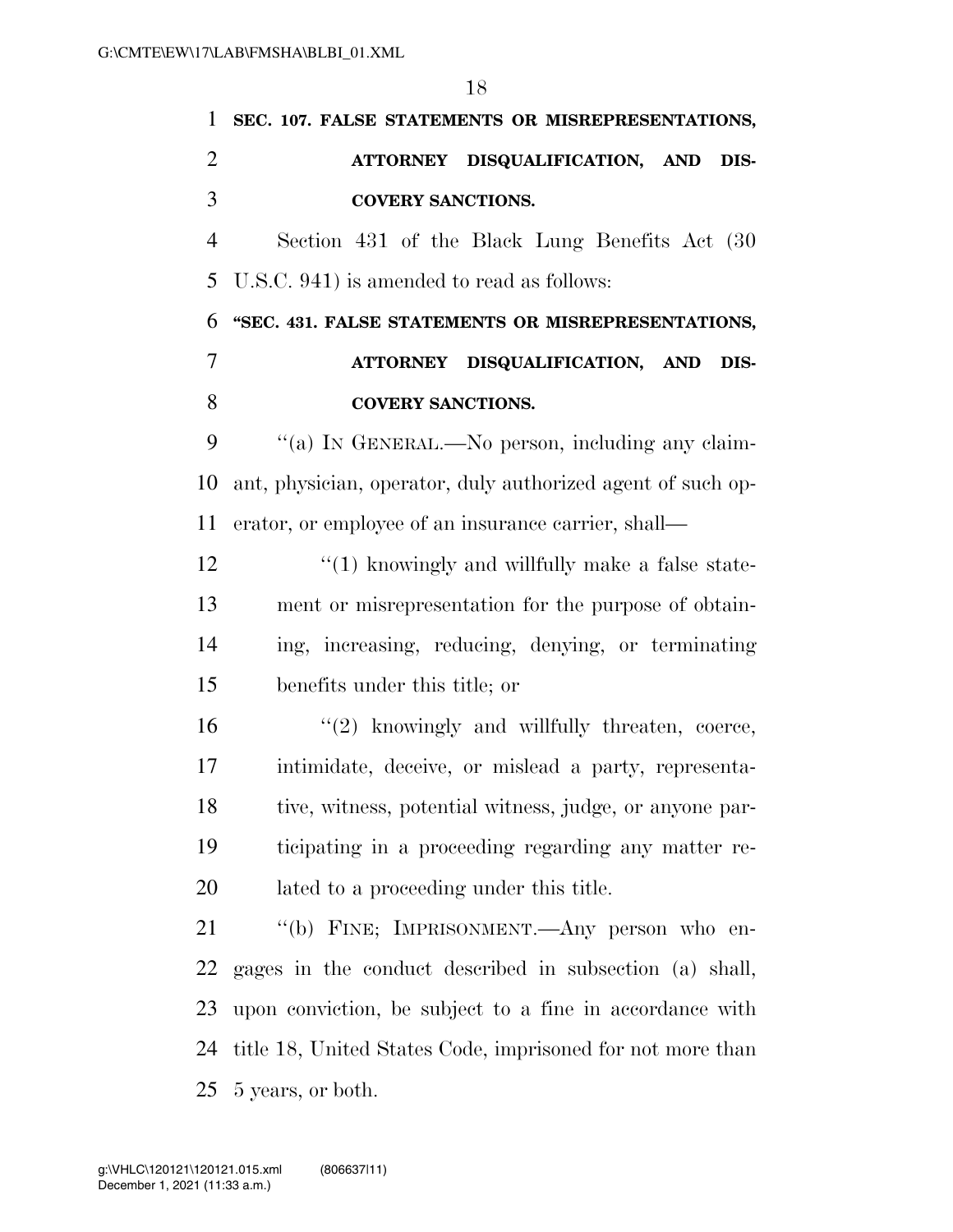''(c) PROMPT INVESTIGATION.—The United States Attorney for the district in which the conduct described in subsection (a) is alleged to have occurred shall make every reasonable effort to promptly investigate each com-plaint of a violation of such subsection.

''(d) DISQUALIFICATION.—

 $\frac{1}{1}$  In GENERAL.—An attorney or expert wit- ness who engages in the conduct described in sub- section (a) shall, in addition to the fine or imprison- ment provided under subsection (b), be permanently disqualified from representing any party, or appear-12 ing in any proceeding, under this title.

 ''(2) ATTORNEY DISQUALIFICATION.—In addi- tion to the disqualification described in paragraph (1), the Secretary may disqualify an attorney from representing any party in any administrative pro- ceeding under this title for either a limited term or permanently, if the attorney—

 ''(A) engages in any action or behavior that is prejudicial to the fair and orderly con-21 duct of such proceeding; or

22 "'(B) is suspended or disbarred by any court of the United States, any State, or any territory, commonwealth, or possession of the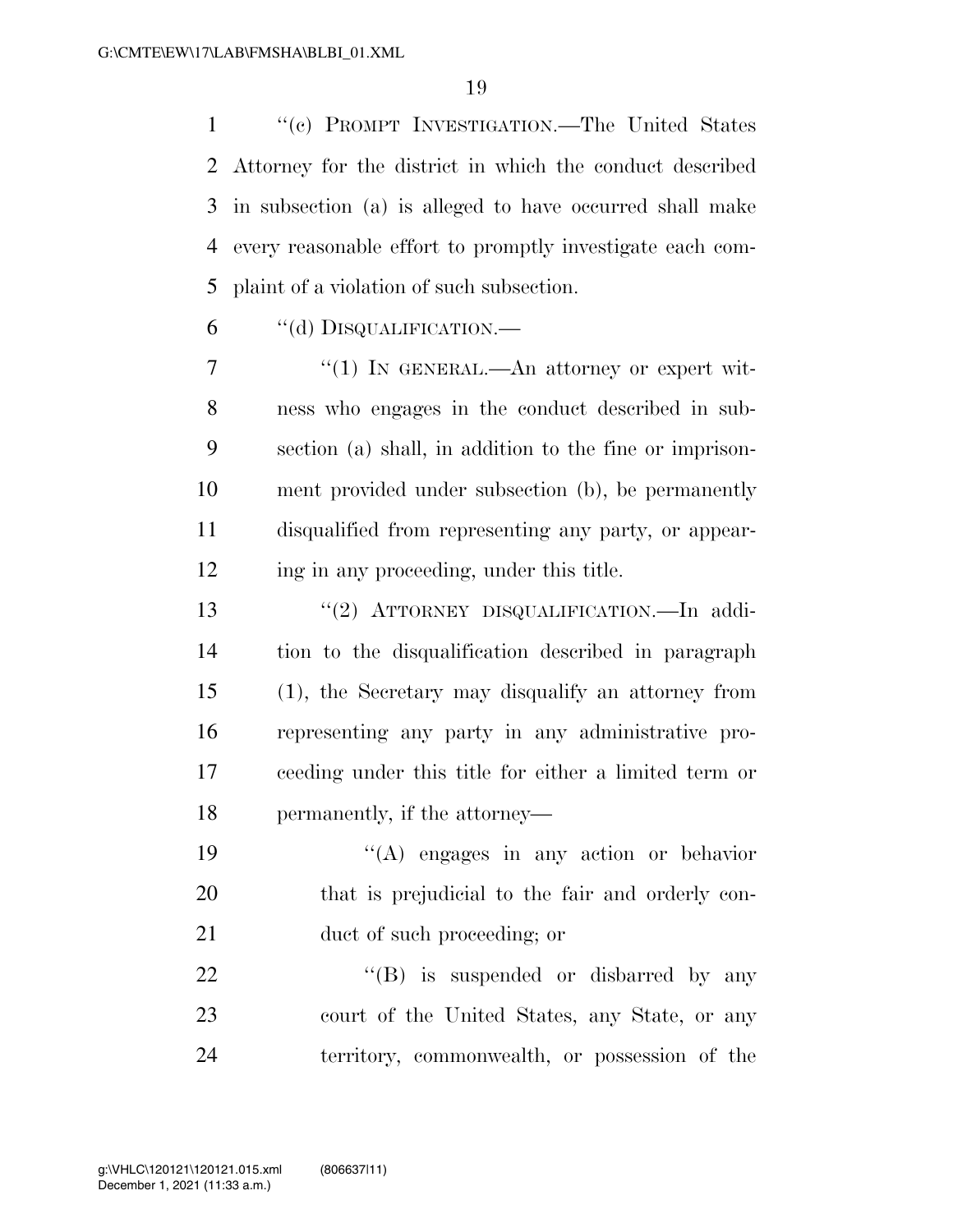United States with jurisdiction over the pro-ceeding.

 ''(e) DISCOVERY SANCTIONS.—An administrative law judge may sanction a party who fails to comply with an order to compel discovery or disclosure, or to supplement earlier responses, in a proceeding under this title. These sanctions may include, as appropriate—

8 ''(1) drawing an adverse inference against the noncomplying party on the facts relevant to the dis-covery or disclosure order;

11  $\frac{u(2)}{2}$  limiting the noncomplying party's claims, defenses, or right to introduce evidence; and

 ''(3) rendering a default decision against the noncomplying party.

 ''(f) REGULATIONS.—The Secretary shall promulgate regulations that—

17  $\frac{17}{2}$  (1) provide procedures for the disqualifications and sanctions under this section and are appropriate for all parties; and

20  $\frac{1}{2}$  distinguish between parties that are rep- resented by an attorney and parties that are not represented by an attorney.''.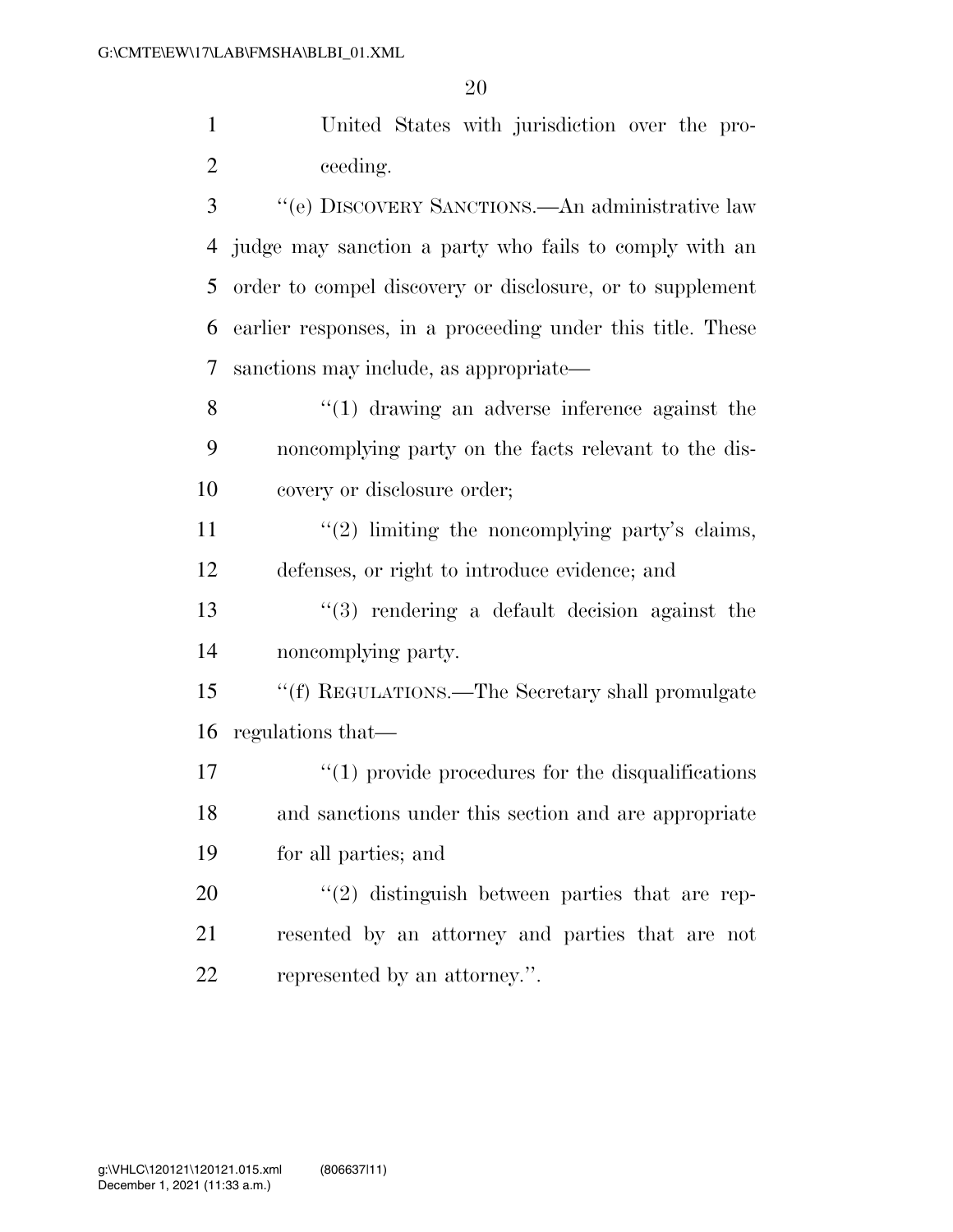**SEC. 108. DEVELOPMENT OF MEDICAL EVIDENCE BY THE SECRETARY.** 

 Part C of the Black Lung Benefits Act (30 U.S.C. 931 et seq.) is amended by adding at the end the fol-lowing:

 **''SEC. 435. DEVELOPMENT OF MEDICAL EVIDENCE BY THE SECRETARY.** 

8 "(a) COMPLETE PULMONARY EVALUATION.—Upon request by a claimant for benefits under this title, the Sec- retary shall provide the claimant an opportunity to sub- stantiate the claim through a complete pulmonary evalua-tion of the miner that shall include—

13 ''(1) an initial report, conducted by a qualified physician on the list provided under subsection (d), and in accordance with subsection (d)(5) and sec-16 tions  $402(f)(1)(D)$  and  $413(b)$ ; and

17  $(2)$  if the conditions under subsection (b) are met, any supplemental medical evidence described in subsection (c).

 ''(b) DIAGNOSING COMPLICATED PNEUMO- CONIOSIS.—In diagnosing whether there is complicated pneumoconiosis as a part of a medical examination con- ducted under subsection (a), the Secretary shall authorize a high-quality, low-dose or standard computerized tomog- raphy scan where any or a combination of the following is found: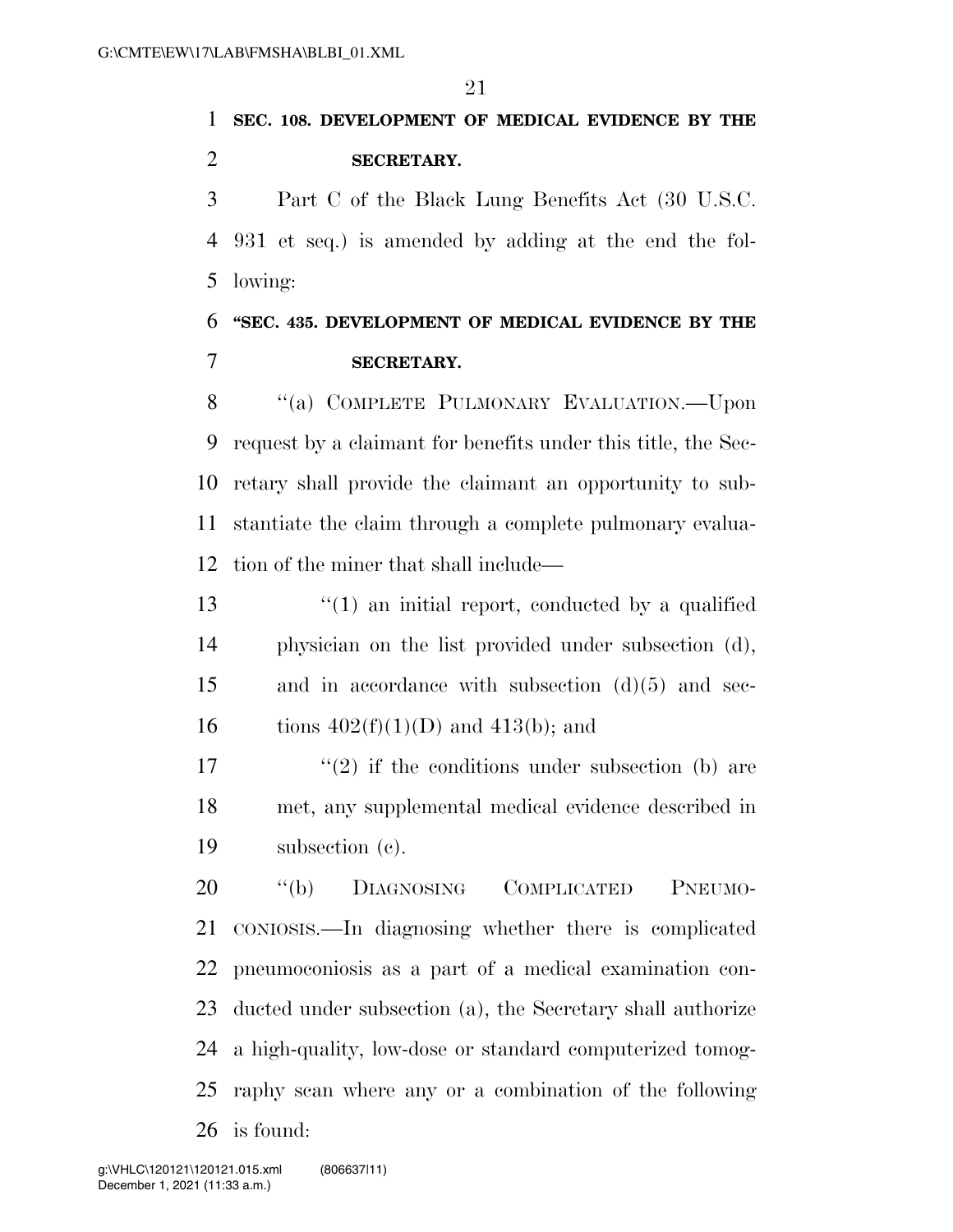1 ''(1) Any certified B reader of a chest radiograph associated with an exam conducted under section 413(b) finds advanced pneumoconiosis (ILO category 1/0 or greater) and an examiner preparing a report under section 413(b) determines, in the ex- ercise of clinical judgment, that the miner presents symptomatology of advanced pneumoconiosis to a greater extent than indicated by the chest radiograph.

 ''(2) Any certified B reader of a chest radiograph associated with an exam conducted under section 413(b) finds a coalescence of small opacities. ''(c) CONDITIONS FOR SUPPLEMENTAL MEDICAL EVIDENCE.—The Secretary shall develop supplemental medical evidence, in accordance with subsection (d)—

 $\frac{16}{10}$  <sup>''</sup>(1) for any claim in which the Secretary rec- ommends an award of benefits based on the results 18 of the initial report under subsection  $(a)(1)$  and a party opposing such award submits evidence that could be considered contrary to the findings of the Secretary; and

 $\frac{22}{22}$  ''(2) for any compensation case under this title heard by an administrative law judge, in which—

24 ''(A) the Secretary has awarded benefits to the claimant;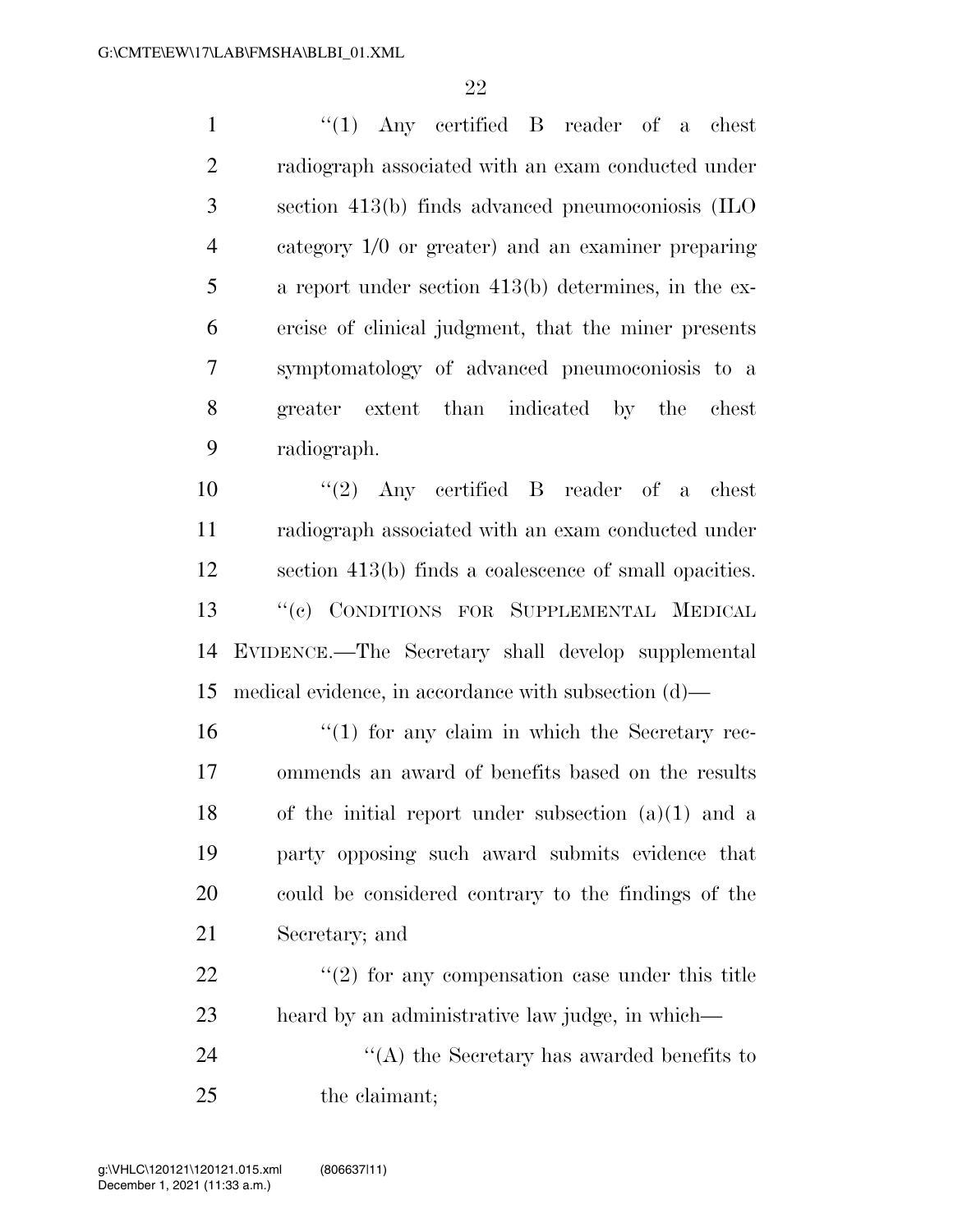| $\mathbf{1}$   | "(B) the party opposing such award has                 |
|----------------|--------------------------------------------------------|
| $\overline{2}$ | submitted evidence not previously reviewed that        |
| 3              | could be considered contrary to the award              |
| $\overline{4}$ | under subparagraph $(A)$ ; and                         |
| 5              | "(C) the claimant or, if the claimant is               |
| 6              | represented by an attorney, the claimant's at-         |
| $\tau$         | torney consents to the Secretary developing            |
| 8              | supplemental medical evidence.                         |
| 9              | "(d) PROCESS FOR SUPPLEMENTAL MEDICAL EVI-             |
| 10             | DENCE.-                                                |
| 11             | "(1) IN GENERAL.—Except as provided under              |
| 12             | paragraph (2), to develop supplemental medical evi-    |
| 13             | dence under conditions described in subsection (c),    |
| 14             | the Secretary shall request the physician who con-     |
| 15             | ducted the initial report under subsection $(a)(1)$    |
| 16             | $to-$                                                  |
| 17             | "(A) review any medical evidence sub-                  |
| 18             | mitted after such report or the most recent sup-       |
| 19             | plemental report, as appropriate; and                  |
| 20             | $\lq\lq (B)$ update his or her opinion in a supple-    |
| 21             | mental report.                                         |
| 22             | "(2) ALTERNATIVE PHYSICIAN.—If such physi-             |
| 23             | cian is no longer available or is unwilling to provide |
| 24             | supplemental medical evidence under paragraph (1),     |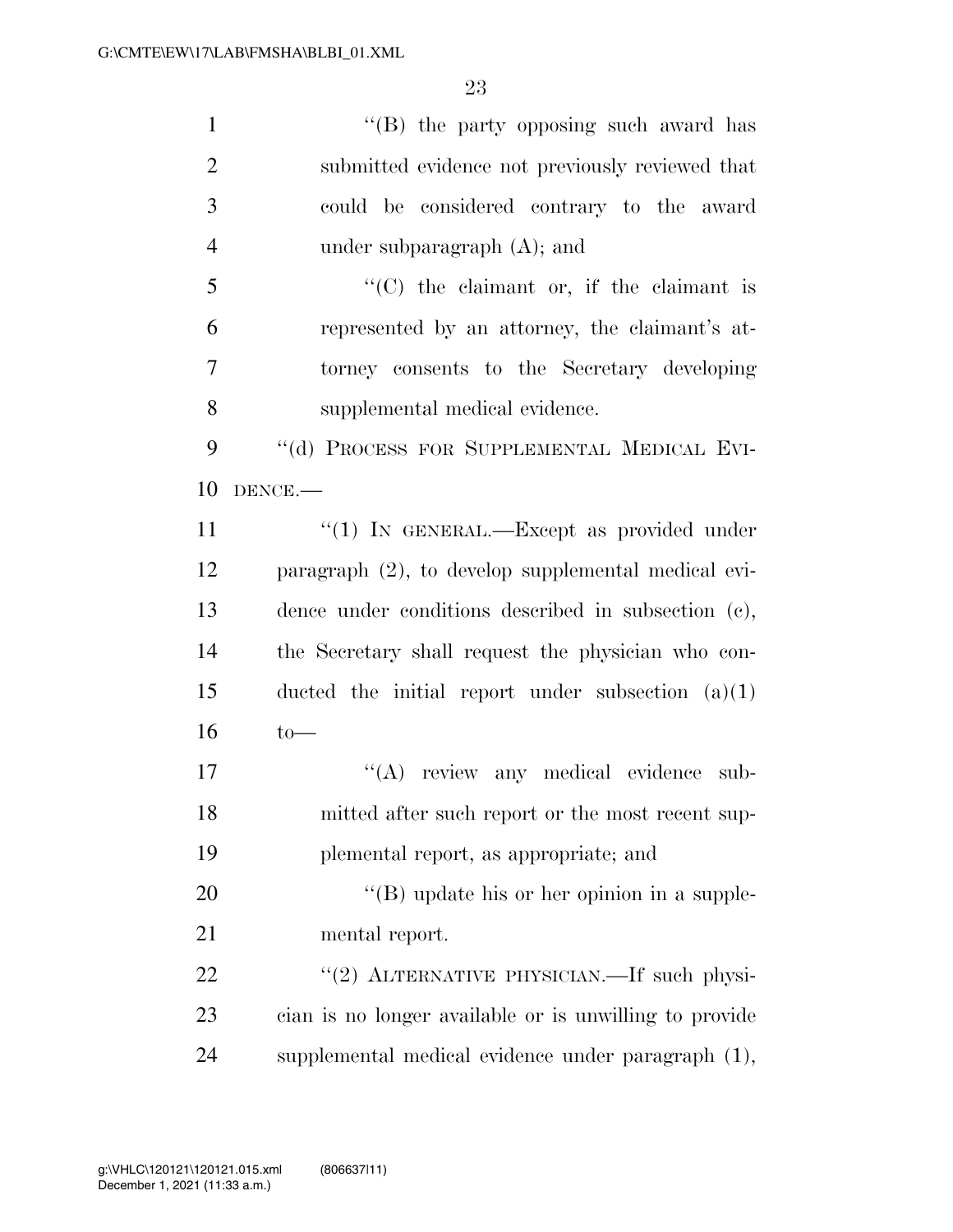the Secretary shall select another qualified physician to provide such evidence.

 ''(e) QUALIFIED PHYSICIANS FOR COMPLETE PUL- MONARY EVALUATION AND PROTECTIONS FOR SUIT-ABILITY AND POTENTIAL CONFLICTS OF INTEREST.—

 ''(1) QUALIFIED PHYSICIANS LIST.—The Sec- retary shall create and maintain a list of qualified physicians to be selected by a claimant to perform the complete pulmonary evaluation described in sub-section (a).

11 ''(2) PUBLIC AVAILABILITY.—The Secretary shall make the list under this subsection available to the public.

 ''(3) ANNUAL EVALUATION.—Each year, the Secretary shall update such list by reviewing the suitability of the listed qualified physicians and as-sessing any potential conflicts of interest.

18 "(4) CRITERIA FOR SUITABILITY.—The Sec- retary shall include on the list only those physicians whom the Secretary determines are qualified, capa- ble, and willing to provide credible opinions con- sistent with the premises underlying this Act. In de- termining whether a physician is suitable to be on the list under this subsection, the Secretary shall consult the National Practitioner Data Bank of the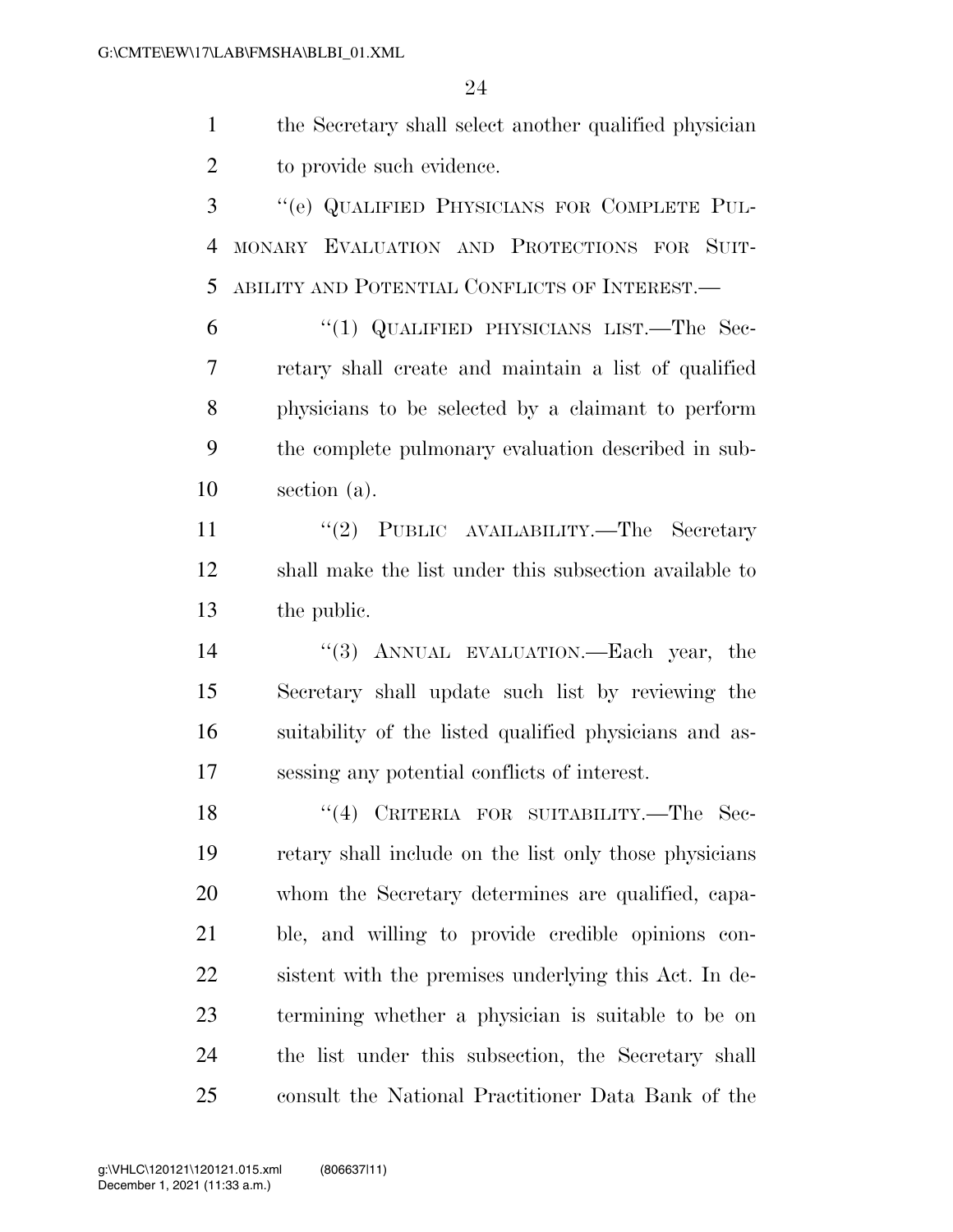| $\mathbf{1}$   | Department of Health and Human Services and as-         |
|----------------|---------------------------------------------------------|
| $\overline{2}$ | sess reports of adverse licensure, certifications, hos- |
| 3              | pital privilege, and professional society actions in-   |
| $\overline{4}$ | volving the physician. In no case shall such list in-   |
| 5              | clude any physician—                                    |
| 6              | $\lq\lq$ who is not licensed to practice medi-          |
| 7              | cine in any State or any territory, common-             |
| 8              | wealth, or possession of the United States;             |
| 9              | $\lq\lq$ whose license is revoked by a medical          |
| 10             | licensing board of any State, territory, common-        |
| 11             | wealth, or possession of the United States; or          |
| 12             | $\lq\lq$ (C) whose license is suspended by a med-       |
| 13             | ical licensing board of any State, territory, com-      |
| 14             | monwealth, or possession of the United States.          |
| 15             | " $(5)$ CONFLICTS OF INTEREST.—The Secretary            |
| 16             | shall develop and implement policies and procedures     |
| 17             | to ensure that any actual or potential conflict of in-  |
| 18             | terest of qualified physicians on the list under this   |
| 19             | subsection, including both individual and organiza-     |
| 20             | tional conflicts of interest, are disclosed to the De-  |
| 21             | partment, and to provide such disclosure to claim-      |
| 22             | ants. Such policies and procedures shall provide that   |
| 23             | a physician with a conflict of interest shall not be    |
| 24             | used to perform a complete pulmonary medical eval-      |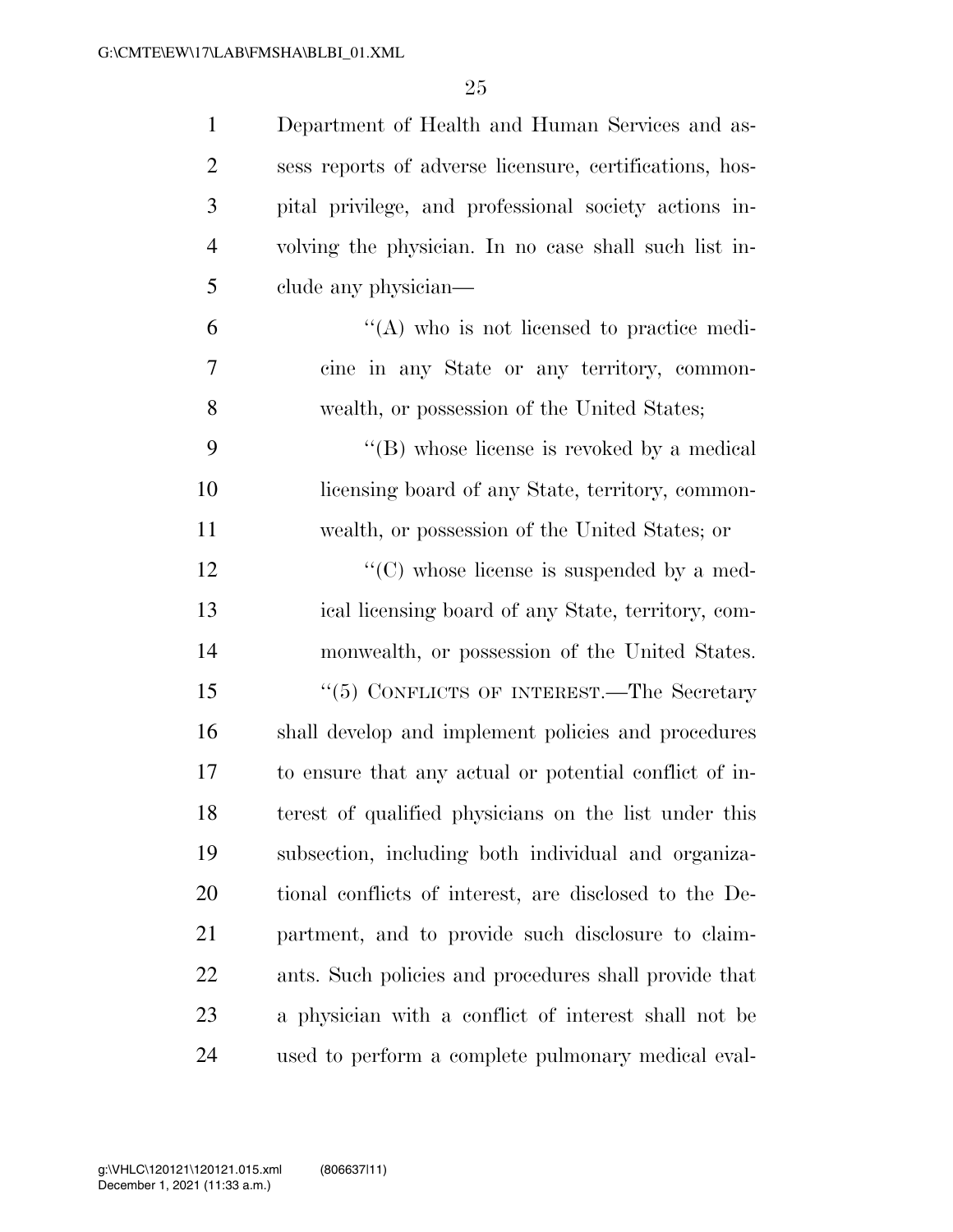uation under subsection (a) that is reimbursed pur-suant to subsection (g) if—

 ''(A) such physician is employed by, under contract to, or otherwise providing services to a private party opposing the claim, a law firm or lawyer representing such opposing party, or an interested insurer or other interested third party; or

9 ''(B) such physician has been retained by a private party opposing the claim, a law firm or lawyer representing such opposing party, or an interested insurer or other interested third **party in the previous 24 months.** 

 ''(f) RECORD.—Upon receipt of any initial report or supplemental report under this section, the Secretary shall enter the report in the record and provide a copy of such report to all parties to the proceeding.

 ''(g) EXPENSES.—All expenses related to obtaining the medical evidence under this section shall be paid for by the fund. If a claimant receives a final award of bene- fits, the operator liable for payment of benefits, if any, shall reimburse the fund for such expenses, which shall include interest.''.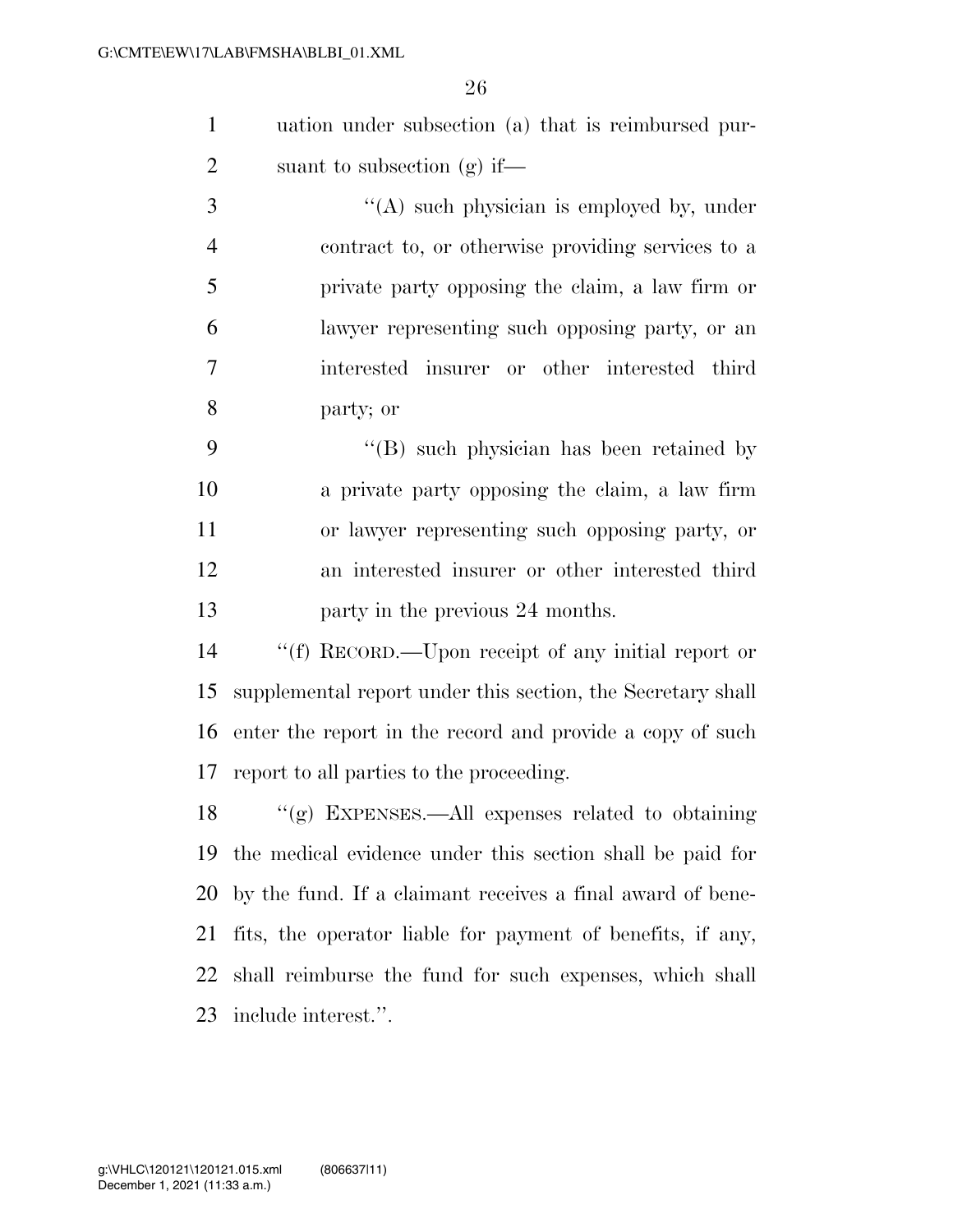### **SEC. 109. MEDICAL EVIDENCE TRAINING PROGRAM.**

 Part C of the Black Lung Benefits Act (30 U.S.C. 931 et seq.), as amended by section 108, is further amend-ed by adding at the end the following:

### **''SEC. 436. MEDICAL EVIDENCE TRAINING PROGRAM.**

 ''(a) IN GENERAL.—Not later than 60 days after the date of enactment of the Black Lung Benefits Improve- ment Act of 2021, the Secretary, in coordination with the National Institute for Occupational Safety and Health, shall establish and implement a training program, to pro- vide education on issues relating to medical evidence rel- evant to claims for benefits under this title, to each of the following individuals who engage in work under this title:

15 '(1) District directors.

- ''(2) Claims examiners working under such di-rectors.
- ''(3) Administrative law judges and attorneys supporting such judges.
- 20 "(4) Members of the Benefits Review Board es- tablished under section 21(b) of the Longshore and Harbor Workers' Compensation Act (33 U.S.C. 23 921(b)) and attorneys supporting such members.

 Training programs for individuals listed in subsections (3) and (4) shall be conducted separately from each other and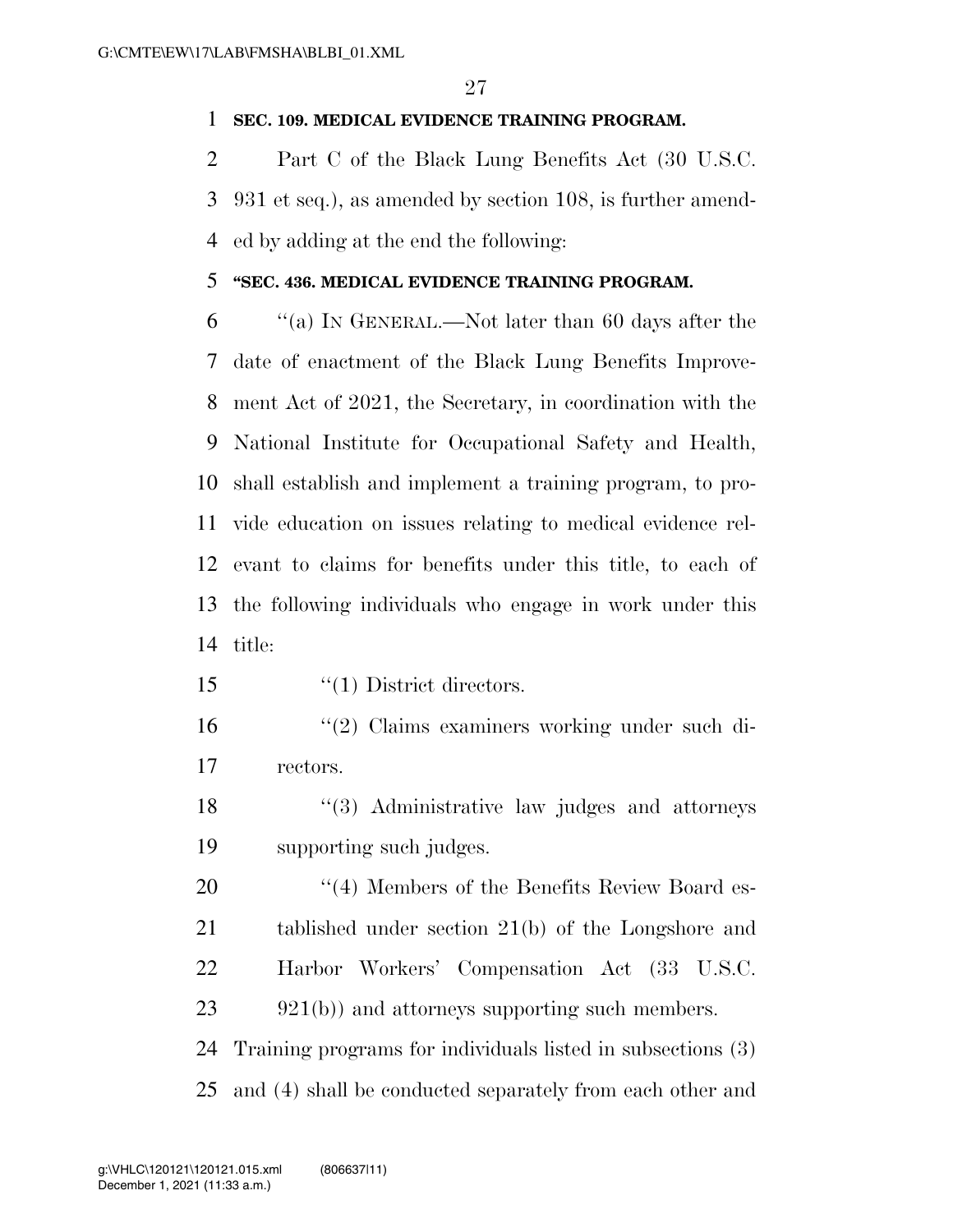separately from individuals listed in subsections (1) and  $2(2)$ .

 ''(b) TRAINING PROGRAM TOPICS.—The training program under this section shall provide an overview of topics that include—

 ''(1) new developments in pulmonary medicine relating to pneumoconiosis;

8 "(2) medical evidence, and other relevant evi- dence, sufficient to support a claim for benefits under this title; and

11 ''(3) weighing conflicting medical evidence and testimony concerning eligibility for such benefits.

13 "(c) TIMING OF TRAINING.—

14 "(1) INDIVIDUALS HIRED OR APPOINTED PRIOR 15 TO THE BLACK LUNG BENEFITS IMPROVEMENT ACT OF 2021.—Any individual described in paragraphs (1) through (4) of subsection (a) who was hired or appointed prior to the date of enactment of the Black Lung Benefits Improvement Act of 2021 shall complete the training program under this section not later than 60 days after the establishment of such program under subsection (a) and not less than an-nually thereafter.

24 "(2) INDIVIDUALS HIRED OR APPOINTED AFTER 25 THE BLACK LUNG BENEFITS IMPROVEMENT ACT OF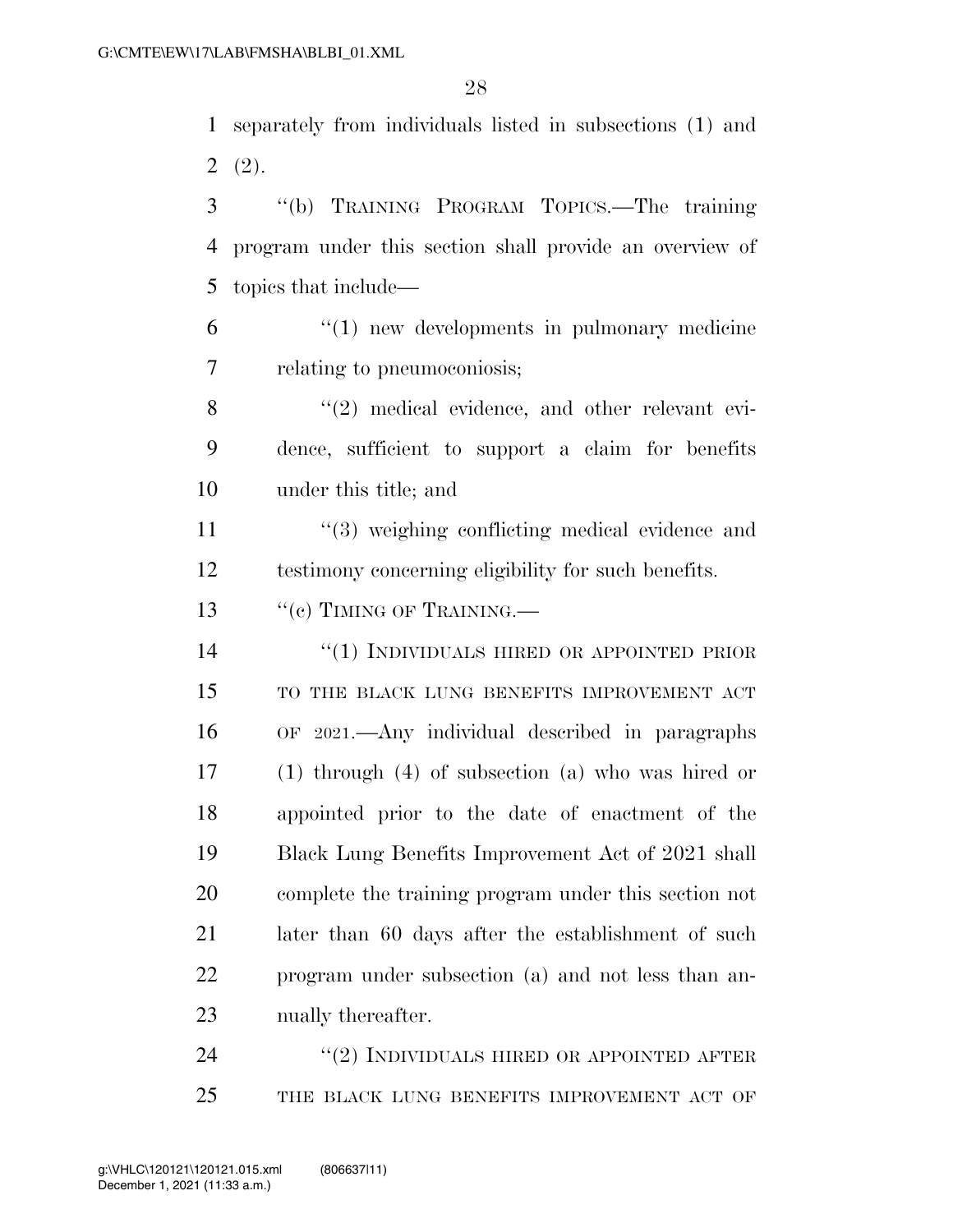2021.—Any individual described in paragraphs (1) through (4) of subsection (a) who is not described in paragraph (1) shall complete the training pro- gram under this section not later than 60 days after such individual is hired or appointed and not less than annually thereafter.''. **SEC. 110. TECHNICAL AND CONFORMING AMENDMENTS.**  The Black Lung Benefits Act (30 U.S.C. 901 et seq.) is amended— 10 (1) in section 401(a) (30 U.S.C. 901(a)), by in- serting ''or who were found to be totally disabled by 12 such disease" after "such disease"; (2) in section 402— (A) in subsection (a), by striking para- graph (2) and inserting the following:  $(2)$  a spouse who is a member of the same household as the miner, or is receiving regular con- tributions from the miner for support, or whose spouse is a miner who has been ordered by a court to contribute to support, or who meets the require- ments of paragraph (1) or (2) of section 216(b) of the Social Security Act or paragraph (1) or (2) of section 216(f) of such Act. An individual is the 'spouse' of a miner when such individual is legally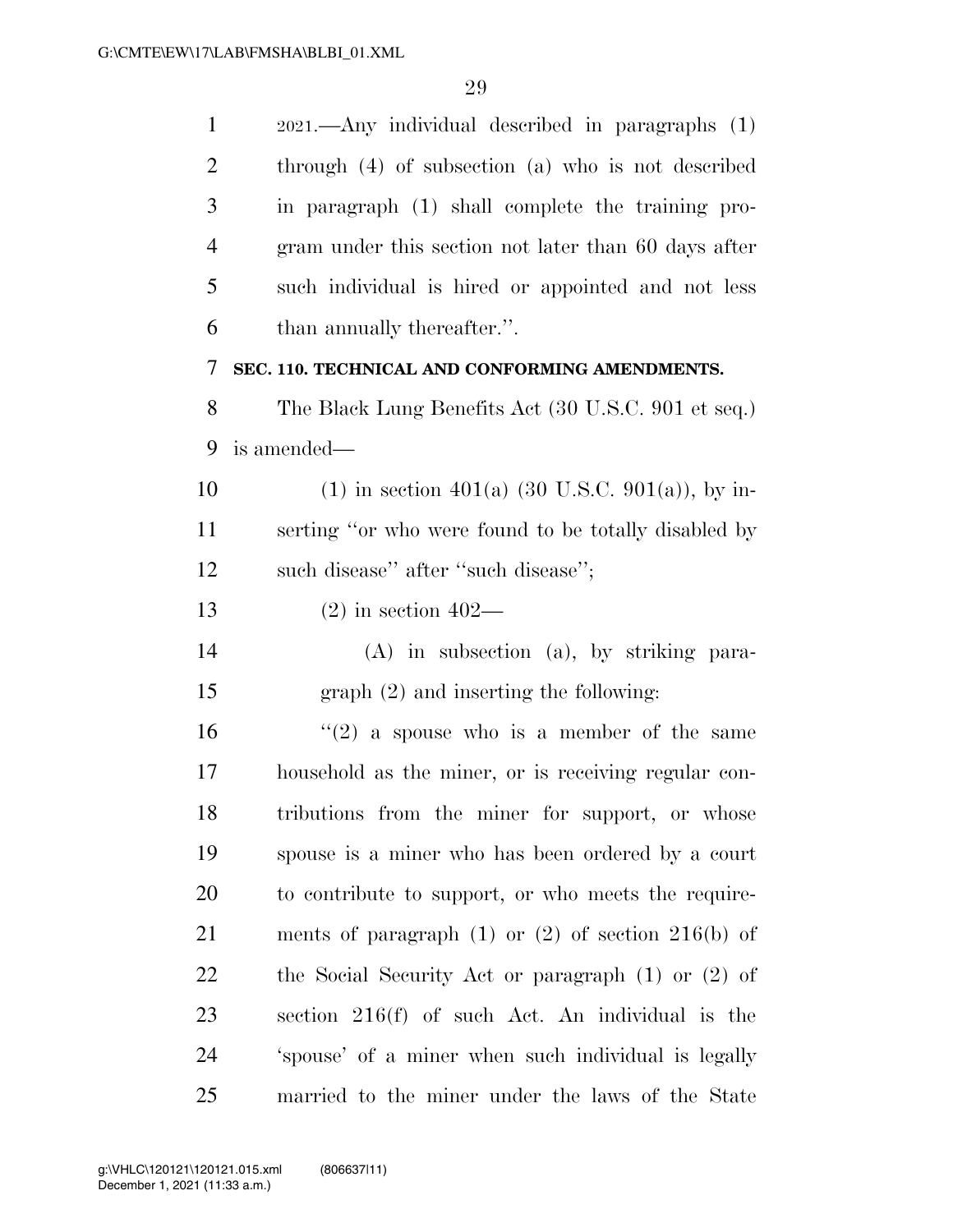| $\mathbf{1}$   | where the marriage was celebrated. The term                                                                                                                                                                                                                                                                                        |
|----------------|------------------------------------------------------------------------------------------------------------------------------------------------------------------------------------------------------------------------------------------------------------------------------------------------------------------------------------|
| 2              | 'spouse' also includes a 'divorced wife' or 'divorced                                                                                                                                                                                                                                                                              |
| 3              | husband', as such terms are defined in paragraph                                                                                                                                                                                                                                                                                   |
| $\overline{4}$ | $(1)$ or $(4)$ of section $216(d)$ of such Act, who is re-                                                                                                                                                                                                                                                                         |
| 5              | ceiving at least one-half of his or her support, as de-                                                                                                                                                                                                                                                                            |
| 6              | termined in accordance with regulations prescribed                                                                                                                                                                                                                                                                                 |
| 7              | by the Secretary, from the miner, or is receiving                                                                                                                                                                                                                                                                                  |
| 8              | substantial contributions from the miner (pursuant                                                                                                                                                                                                                                                                                 |
| 9              | to a written agreement), or there is in effect a court                                                                                                                                                                                                                                                                             |
| 10             | order for substantial contributions to the spouse's                                                                                                                                                                                                                                                                                |
| 11             | support from such miner.";                                                                                                                                                                                                                                                                                                         |
| $1^{\wedge}$   | $\mathbf{1}$ $\mathbf{1}$ $\mathbf{1}$ $\mathbf{1}$ $\mathbf{1}$ $\mathbf{1}$ $\mathbf{1}$ $\mathbf{1}$ $\mathbf{1}$ $\mathbf{1}$ $\mathbf{1}$ $\mathbf{1}$ $\mathbf{1}$ $\mathbf{1}$ $\mathbf{1}$ $\mathbf{1}$ $\mathbf{1}$ $\mathbf{1}$ $\mathbf{1}$ $\mathbf{1}$ $\mathbf{1}$ $\mathbf{1}$ $\mathbf{1}$ $\mathbf{1}$ $\mathbf{$ |

 (B) by striking subsection (e) and insert-ing the following:

 ''(e) The term 'surviving spouse' includes the spouse living with or dependent for support on the miner at the time of the miner's death, or living apart for reasonable cause or because of the miner's desertion, or who meets 18 the requirements of subparagraph  $(A)$ ,  $(B)$ ,  $(C)$ ,  $(D)$ , or 19 (E) of section  $216(c)(1)$  of the Social Security Act, sub-20 paragraph (A), (B), (C), (D), or (E) of section  $216(g)(1)$  of such Act, or section 216(k) of such Act, who is not married. An individual is the 'surviving spouse' of a miner when legally married at the time of the miner's death under the laws of the State where the marriage was cele-brated. Such term also includes a 'surviving divorced wife'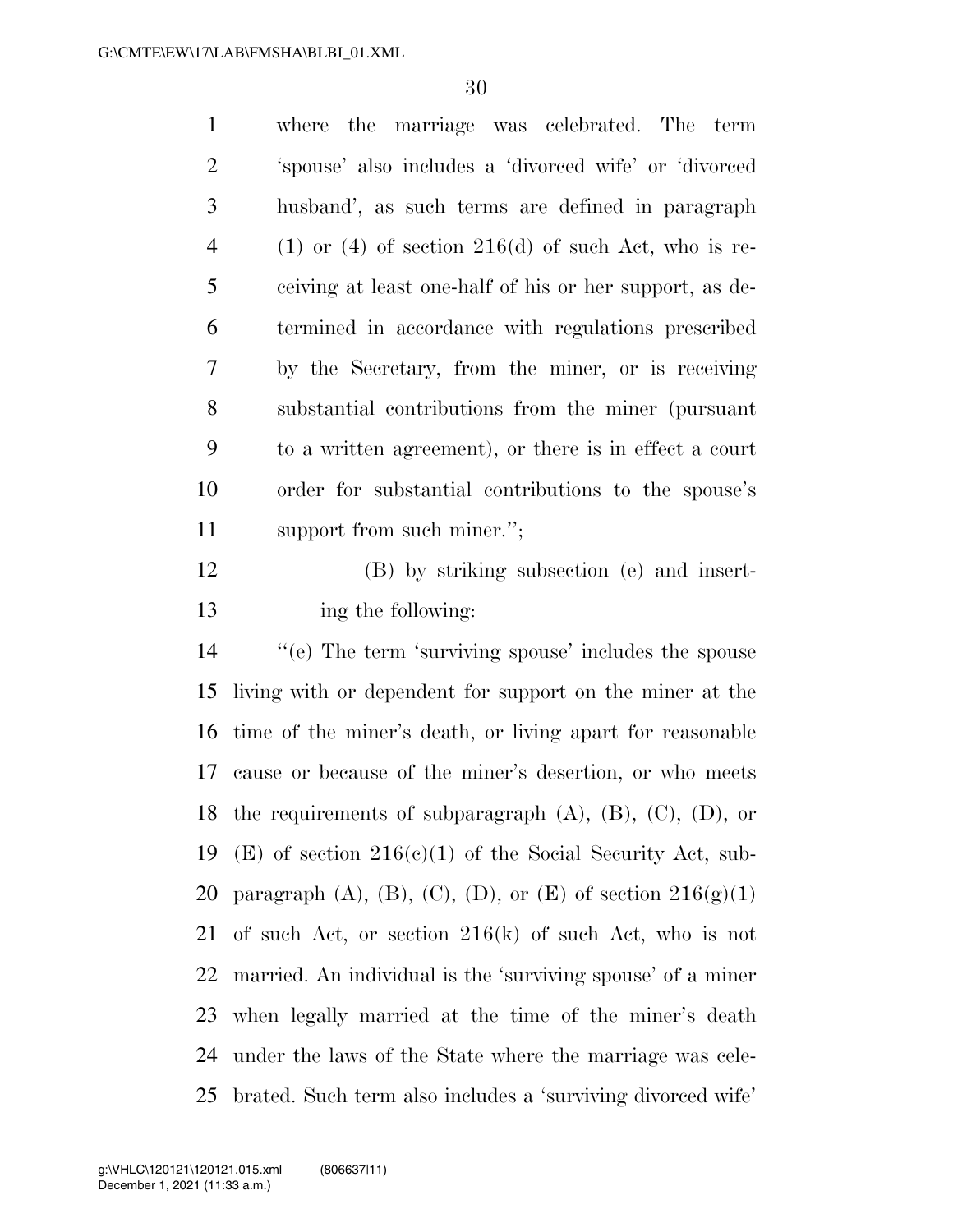or 'surviving divorced husband', as such terms are defined 2 in paragraph  $(2)$  or  $(5)$  of section  $216(d)$  of such Act who for the month preceding the month in which the miner died, was receiving at least one-half of his or her support, as determined in accordance with regulations prescribed by the Secretary, from the miner, or was receiving sub- stantial contributions from the miner (pursuant to a writ- ten agreement) or there was in effect a court order for substantial contributions to the spouse's support from the miner at the time of the miner's death.'';

- (C) in subsection (g)— 12 (i) in paragraph  $(2)(B)(ii)$ , by striking
- ''he ceased'' and inserting ''the individual ceased''; and
- 15 (ii) in the matter following paragraph 16  $(2)(C)$ , by striking "widow" each place it 17 appears and inserting "surviving spouse"; (D) in subsection (h), by striking ''Internal Revenue Code of 1954'' and inserting ''Internal Revenue Code of 1986''; and
- (E) in subsection (i), by striking ''Internal Revenue Code of 1954'' and inserting ''Internal Revenue Code of 1986'';
- (3) in section 411 (30 U.S.C. 921)—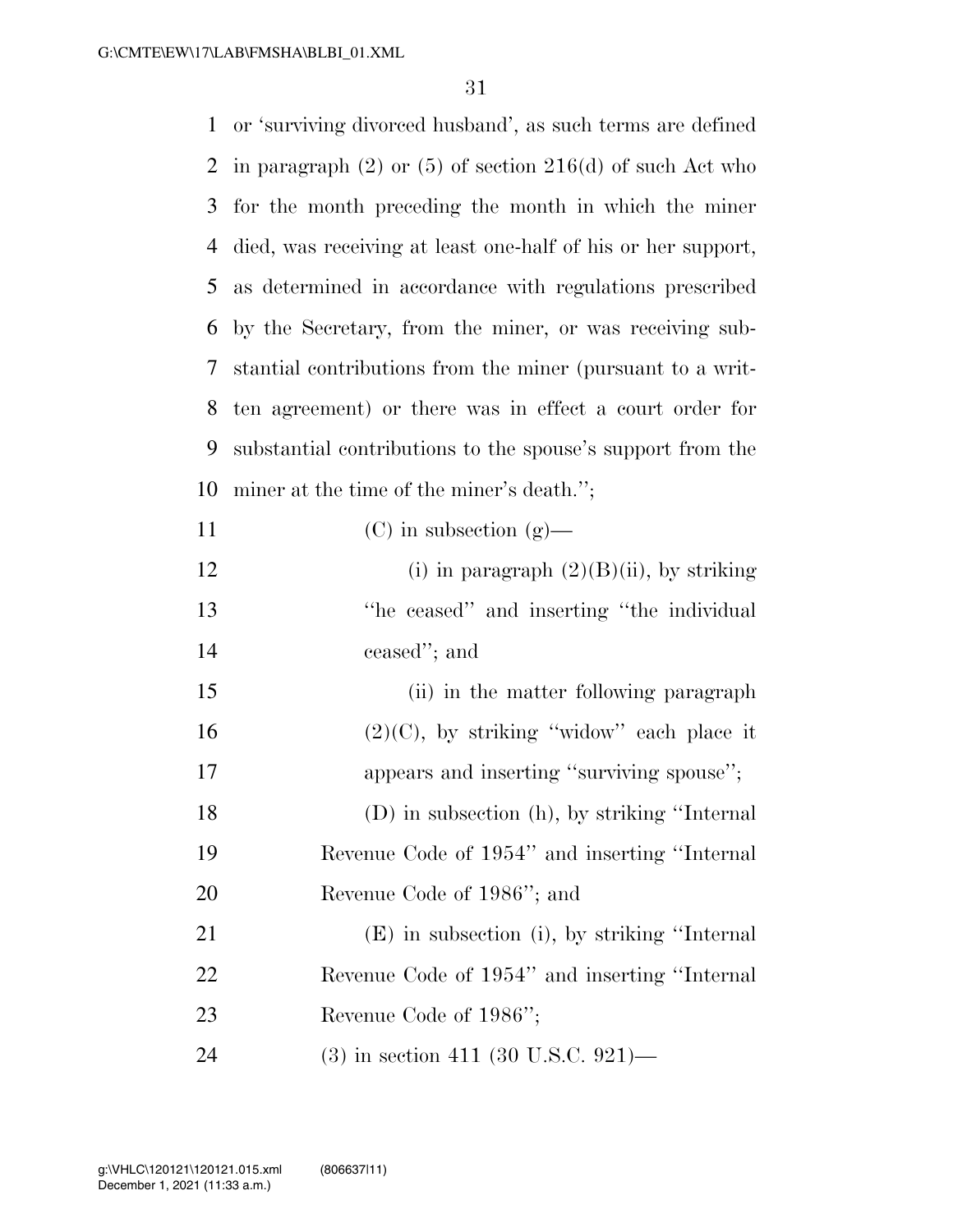| $\mathbf{1}$   | $(A)$ by striking subsection $(a)$ and insert-            |
|----------------|-----------------------------------------------------------|
| $\overline{2}$ | ing the following:                                        |
| 3              | "(a) The Secretary shall, in accordance with the pro-     |
| 4              | visions of this title, and the regulations promulgated by |
| 5              | the Secretary under this title, make payments of benefits |
| 6              | in respect of-                                            |
| 7              | $\lq(1)$ total disability of any miner due to pneu-       |
| 8              | moconiosis;                                               |
| 9              | $\lq(2)$ the death of any miner whose death was           |
| 10             | due to pneumoconiosis;                                    |
| 11             | $(3)$ total disability of any miner at the time of        |
| 12             | the miner's death with respect to a claim filed under     |
| 13             | part C prior to January 1, 1982;                          |
| 14             | $\lq(4)$ survivors' benefits for any survivor's claim     |
| 15             | filed after January 1, 2005, that is pending on or        |
| 16             | after March 23, 2010, where the miner is found en-        |
| 17             | titled to receive benefits on a claim filed under part    |
| 18             | $C;$ and                                                  |
| 19             | $\lq(5)$ survivors' benefits where the miner is           |
| 20             | found entitled to receive benefits on a claim filed       |
| 21             | under part C before January 1, $1982$ ."; and             |
| 22             | $(B)$ in subsection $(c)$ —                               |
| 23             | $(i)$ in paragraph $(1)$ , by striking "his               |
| 24             | pneumoconiosis" and inserting "the min-                   |
| 25             | er's pneumoconiosis"; and                                 |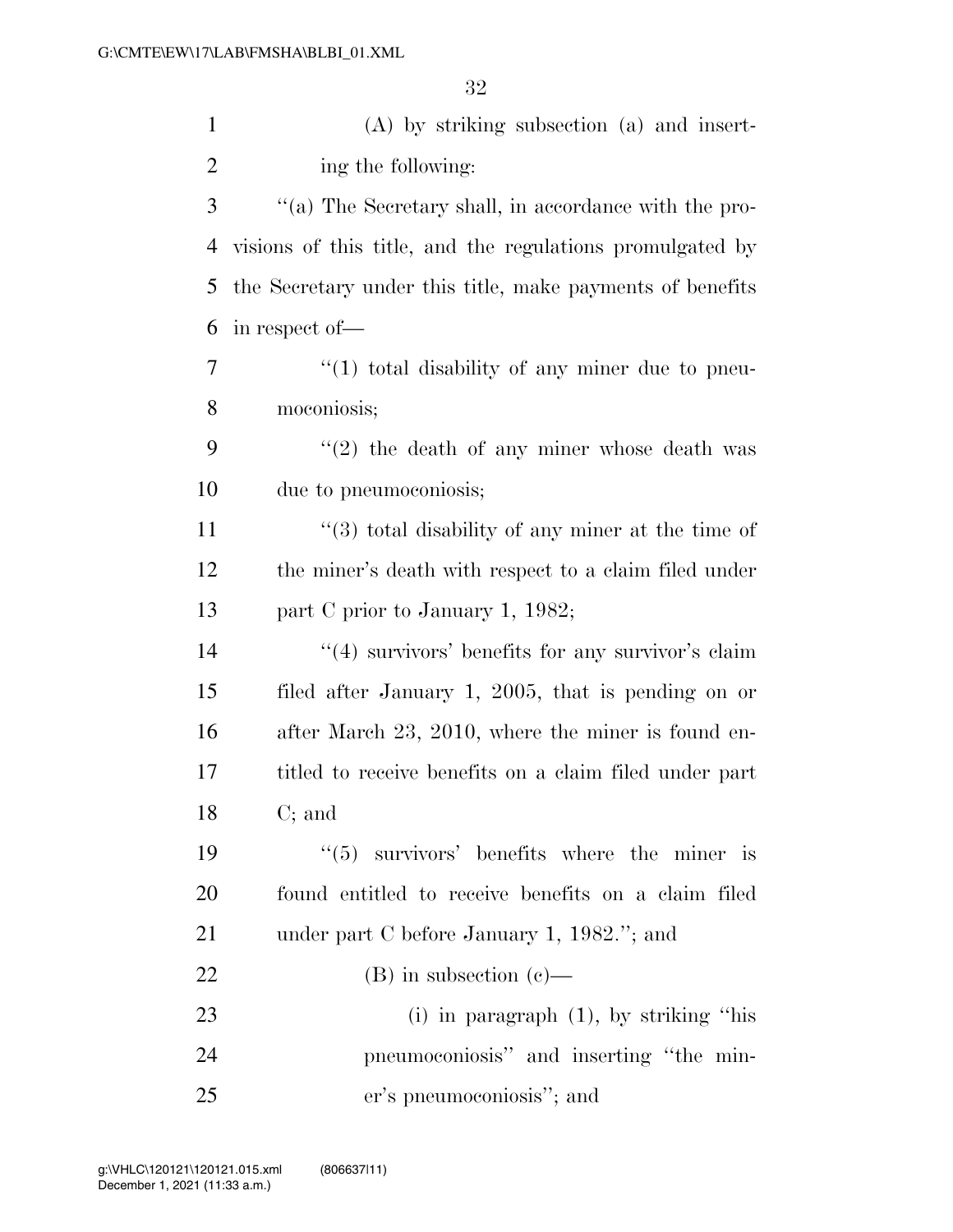| $\mathbf{1}$   | (ii) in paragraph $(2)$ , by striking "his                |
|----------------|-----------------------------------------------------------|
| $\overline{2}$ | death" and inserting "the miner's death";                 |
| 3              | $(4)$ in section 412 (30 U.S.C. 922)—                     |
| $\overline{4}$ | $(A)$ in subsection $(a)$ —                               |
| 5              | (i) by striking paragraph $(2)$ and in-                   |
| 6              | serting the following:                                    |
| 7              | $\lq(2)$ In the case of a surviving spouse—               |
| 8              | "(A) of a miner whose death is due to pneumo-             |
| 9              | coniosis;                                                 |
| 10             | "(B) in a claim filed after January 1, 2005,              |
| 11             | and that is pending on or after March 23, 2010, of        |
| 12             | a miner who is found entitled to receive benefits on      |
| 13             | a claim filed under part C;                               |
| 14             | $\lq\lq$ (C) of a miner who is found entitled to receive  |
| 15             | benefits on a claim filed under part C before Janu-       |
| 16             | ary 1, 1982; or                                           |
| 17             | "(D) in a claim filed under part C before Janu-           |
| 18             | ary 1, 1982, of a miner who was totally disabled by       |
| 19             | pneumoconiosis at the time of the miner's death,          |
| 20             | benefits shall be paid to the miner's surviving spouse at |
| 21             | the rate the deceased miner would receive such benefits   |
| 22             | if he were totally disabled.";                            |
| 23             | (ii) in paragraph $(3)$ —                                 |
| 24             | (I) by striking " $(3)$ In the case"                      |
| 25             | and all that follows through "section"                    |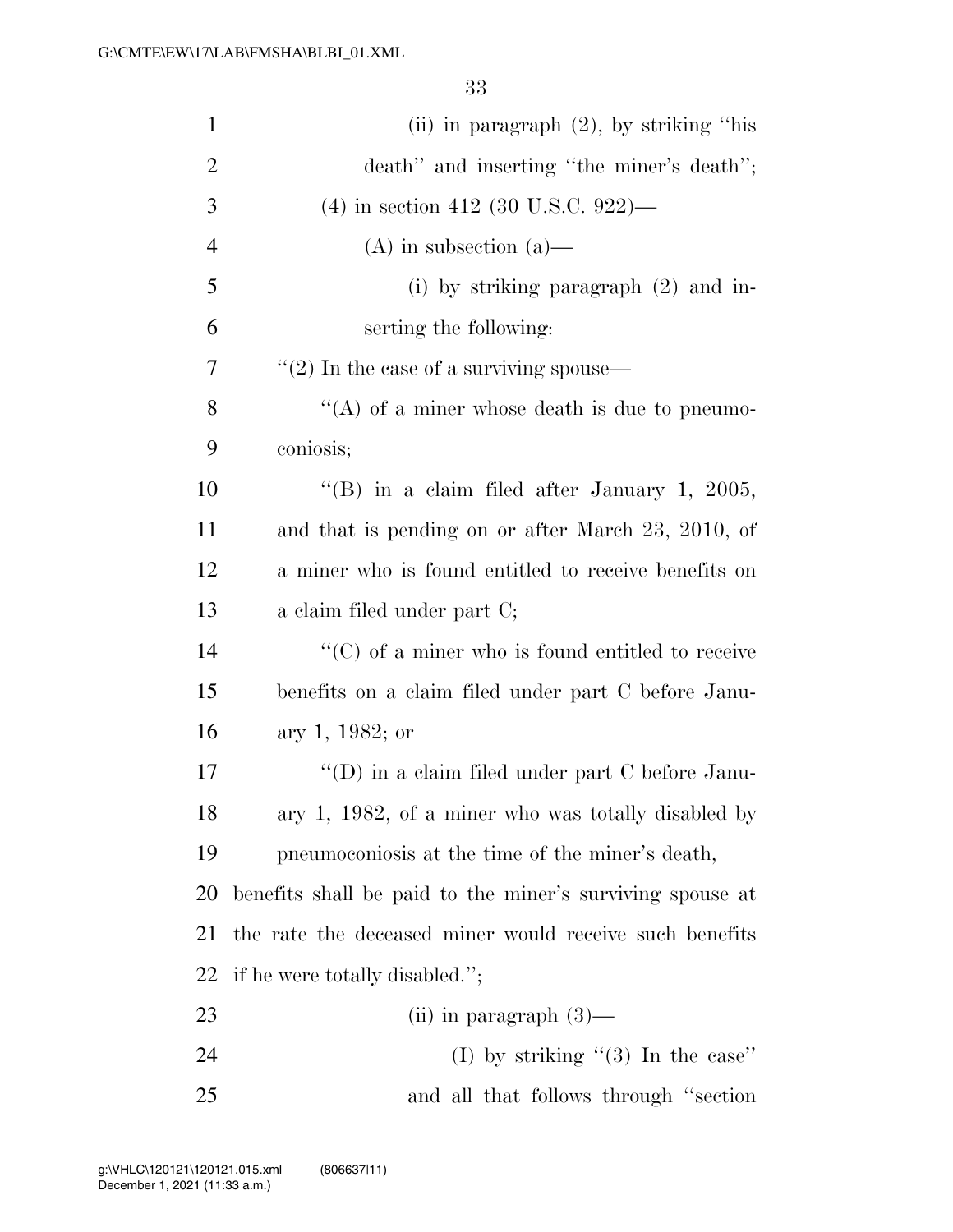| $\mathbf{1}$   | $411(e)$ " and inserting the following:                |
|----------------|--------------------------------------------------------|
| $\overline{2}$ | $\lq(3)(A)$ In the case of the child or                |
| 3              | children of a miner described in sub-                  |
| $\overline{4}$ | paragraph $(B)$ ";                                     |
| 5              | (II) by striking "he" each place                       |
| 6              | it appears and inserting "the child";                  |
| 7              | (III) by striking "widow" each                         |
| 8              | place it appears and inserting "sur-                   |
| 9              | viving spouse"; and                                    |
| 10             | (IV) by adding at the end the fol-                     |
| 11             | lowing:                                                |
| 12             | "(B) Subparagraph $(A)$ shall apply in the case of any |
| 13             | child or children—                                     |
| 14             | "(i) of a miner whose death is due to pneumo-          |
| 15             | coniosis;                                              |
| 16             | "(ii) in a claim filed after January 1, 2005,          |
| 17             | that is pending on or after March 23, 2010, of a       |
| 18             | miner who is found entitled to receive benefits on a   |
| 19             | claim filed under part C;                              |
| 20             | "(iii) of a miner who is found entitled to receive     |
| 21             | benefits on a claim filed under part C before Janu-    |
| 22             | ary 1, 1982;                                           |
| 23             | "(iv) in a claim filed under part $C$ before Janu-     |
| 24             | ary 1, 1982, of a miner who was totally disabled by    |
| 25             | pneumoconiosis at the time of the miner's death;       |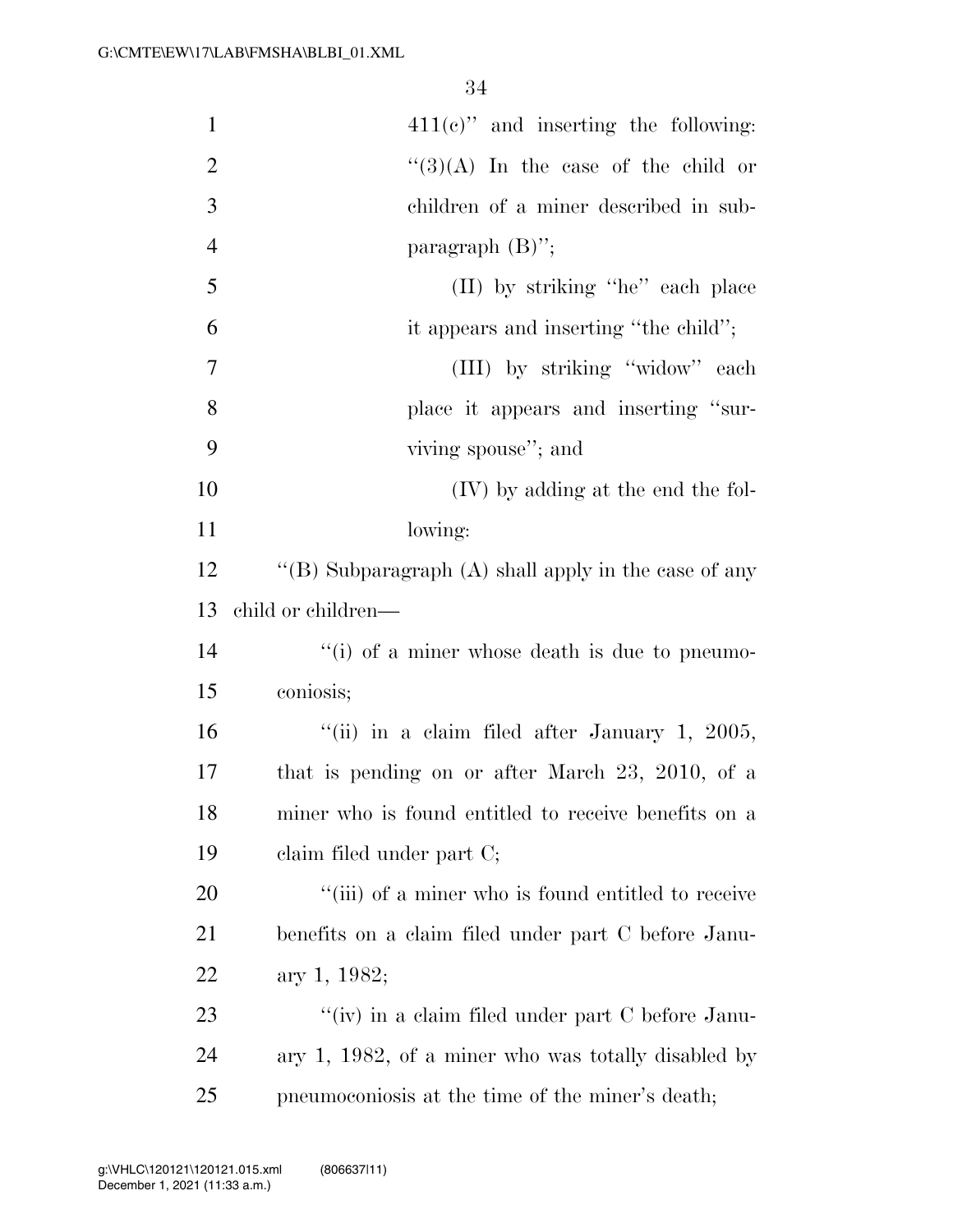| $\mathbf{1}$   | $f'(v)$ of a surviving spouse who is found entitled    |
|----------------|--------------------------------------------------------|
| $\overline{2}$ | to receive benefits under this part at the time of the |
| 3              | surviving spouse's death; or                           |
| $\overline{4}$ | "(vi) entitled to the payment of benefits under        |
| 5              | paragraph $(5)$ of section $411(e)$ .";                |
| 6              | (iii) in paragraph $(5)$ —                             |
| 7              | (I) by striking the first sentence                     |
| 8              | and inserting the following: "In the                   |
| 9              | case of the dependent parent or par-                   |
| 10             | ents of a miner who is not survived at                 |
| 11             | the time of death by a surviving                       |
| 12             | spouse or a child and (i) whose death                  |
| 13             | is due to pneumoconiosis, (ii) in a                    |
| 14             | claim filed after January 1, 2005,                     |
| 15             | that is pending on or after March 23,                  |
| 16             | 2010, who is found entitled to receive                 |
| 17             | benefits on a claim filed under part C,                |
| 18             | (iii) who is found entitled to receive                 |
| 19             | benefits on a claim filed under part C                 |
| 20             | before January 1, 1982, or (iv) in a                   |
| 21             | claim filed under part C before Janu-                  |
| 22             | ary 1, 1982, who was totally disabled                  |
| 23             | by pneumoconiosis at the time of the                   |
| 24             | miner's death; in the case of the de-                  |
| 25             | pendent surviving brother(s) or sis-                   |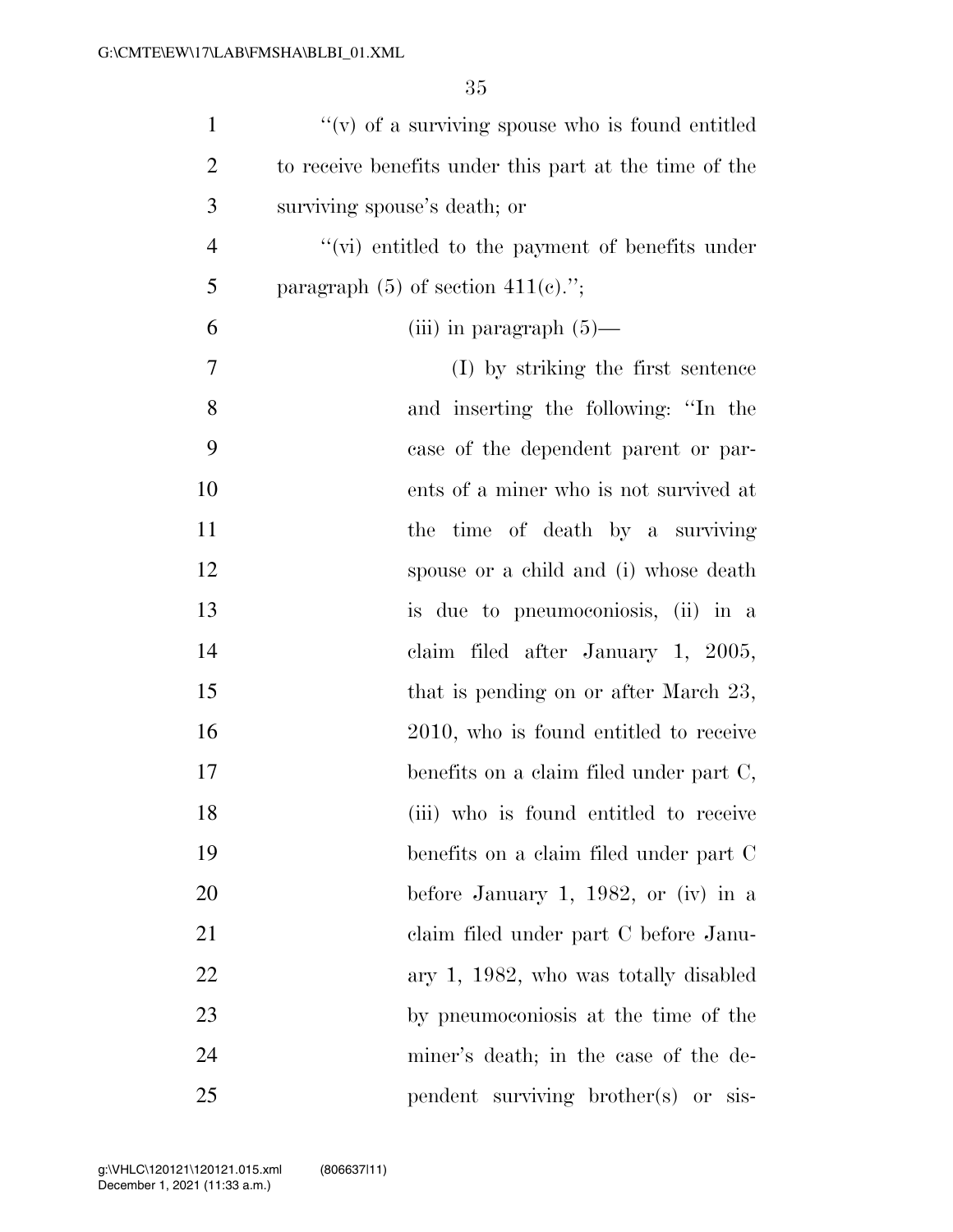| $\mathbf{1}$   | $ter(s)$ of such a miner who is not sur-  |
|----------------|-------------------------------------------|
| $\overline{2}$ | vived at the time of the miner's death    |
| 3              | by a surviving spouse, child, or par-     |
| $\overline{4}$ | ent; in the case of the dependent par-    |
| 5              | ent or parents of a miner (who is not     |
| 6              | survived at the time of the miner's       |
| 7              | death by a surviving spouse or child)     |
| 8              | who are entitled to the payment of        |
| 9              | benefits under paragraph $(5)$ of sec-    |
| 10             | tion $411(e)$ ; or in the case of the de- |
| 11             | pendent surviving brother(s) or sis-      |
| 12             | $ter(s)$ of a miner (who is not survived  |
| 13             | at the time of the miner's death by a     |
| 14             | surviving spouse, child, or parent)       |
| 15             | who are entitled to the payment of        |
| 16             | benefits under paragraph (5) of sec-      |
| 17             | tion $411(c)$ , benefits shall be paid    |
| 18             | under this part to such parent(s), or     |
| 19             | to such brother(s), or sister(s), at the  |
| 20             | rate specified in paragraph (3) (as if    |
| 21             | such parent(s) or such brother(s) or      |
| 22             | sister(s), were the children of such      |
| 23             | $miner$ ."; and                           |
| 24             | (II) in the fourth sentence—              |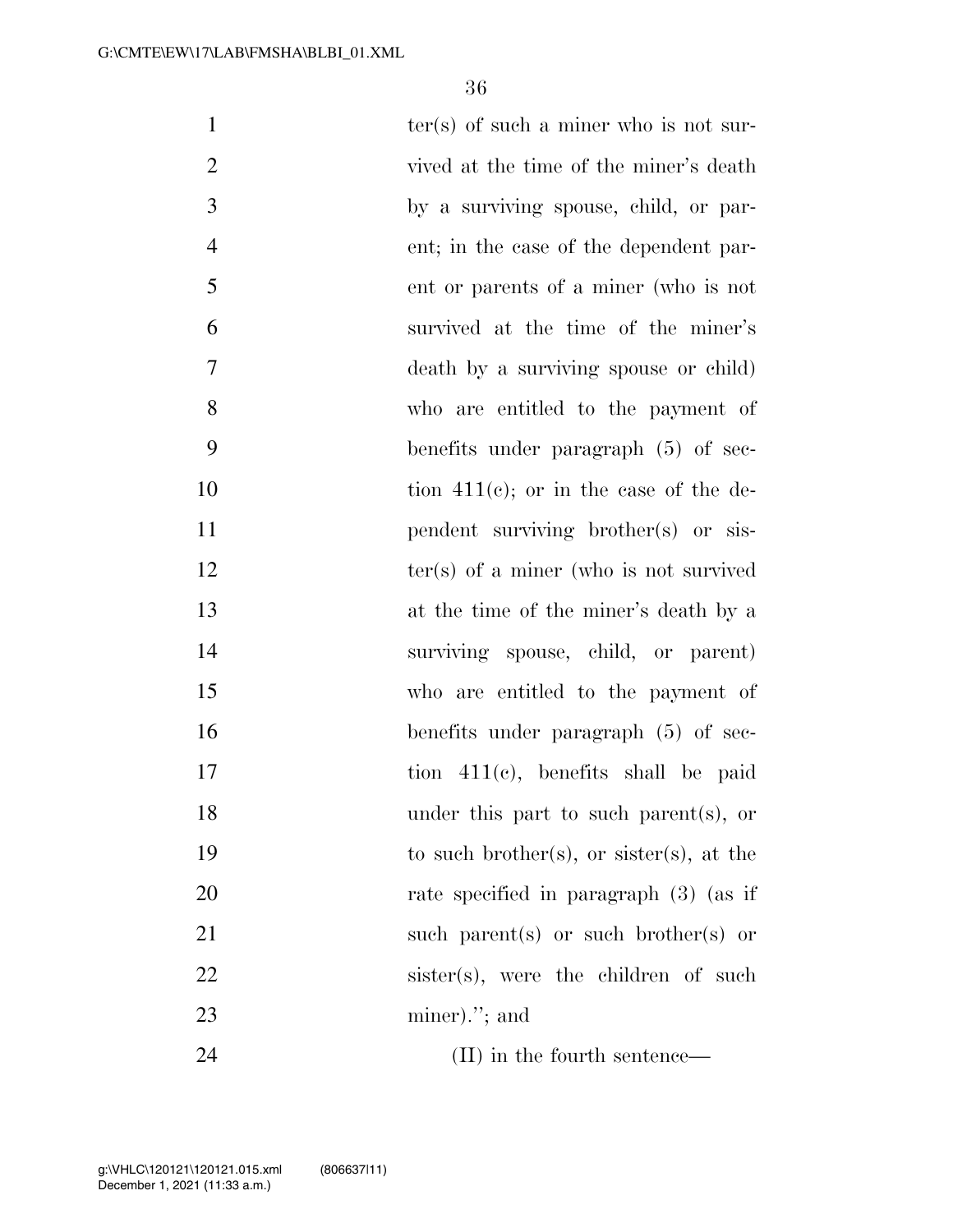| $\mathbf{1}$   | (aa) by striking "brother"                         |
|----------------|----------------------------------------------------|
| $\overline{2}$ | only if he" and inserting "broth-                  |
| 3              | er or sister only if the brother or                |
| $\overline{4}$ | sister"; and                                       |
| 5              | (bb) by striking "before he                        |
| 6              | ceased" and inserting "before the                  |
| $\tau$         | brother or sister ceased"; and                     |
| 8              | $(iv)$ in paragraph $(6)$ , by striking            |
| 9              | "prescribed by him" and inserting "pre-            |
| 10             | scribed by such Secretary";                        |
| 11             | $(B)$ in subsection $(b)$ —                        |
| 12             | (i) by striking "his" each place it ap-            |
| 13             | pears and inserting "such miner's"; and            |
| 14             | (ii) by striking "widow" each place it             |
| 15             | appears and inserting "surviving spouse";          |
| 16             | and                                                |
| 17             | $(C)$ in subsection $(e)$ , by striking "Internal" |
| 18             | Revenue Code of 1954" and inserting "Internal      |
| 19             | Revenue Code of 1986";                             |
| 20             | $(5)$ in section 413 (30 U.S.C. 923)—              |
| 21             | $(A)$ in subsection $(b)$ —                        |
| 22             | (i) in the second sentence, by striking            |
| 23             | "his wife's affidavits" and inserting "affi-       |
| 24             | davits of the miner's spouse";                     |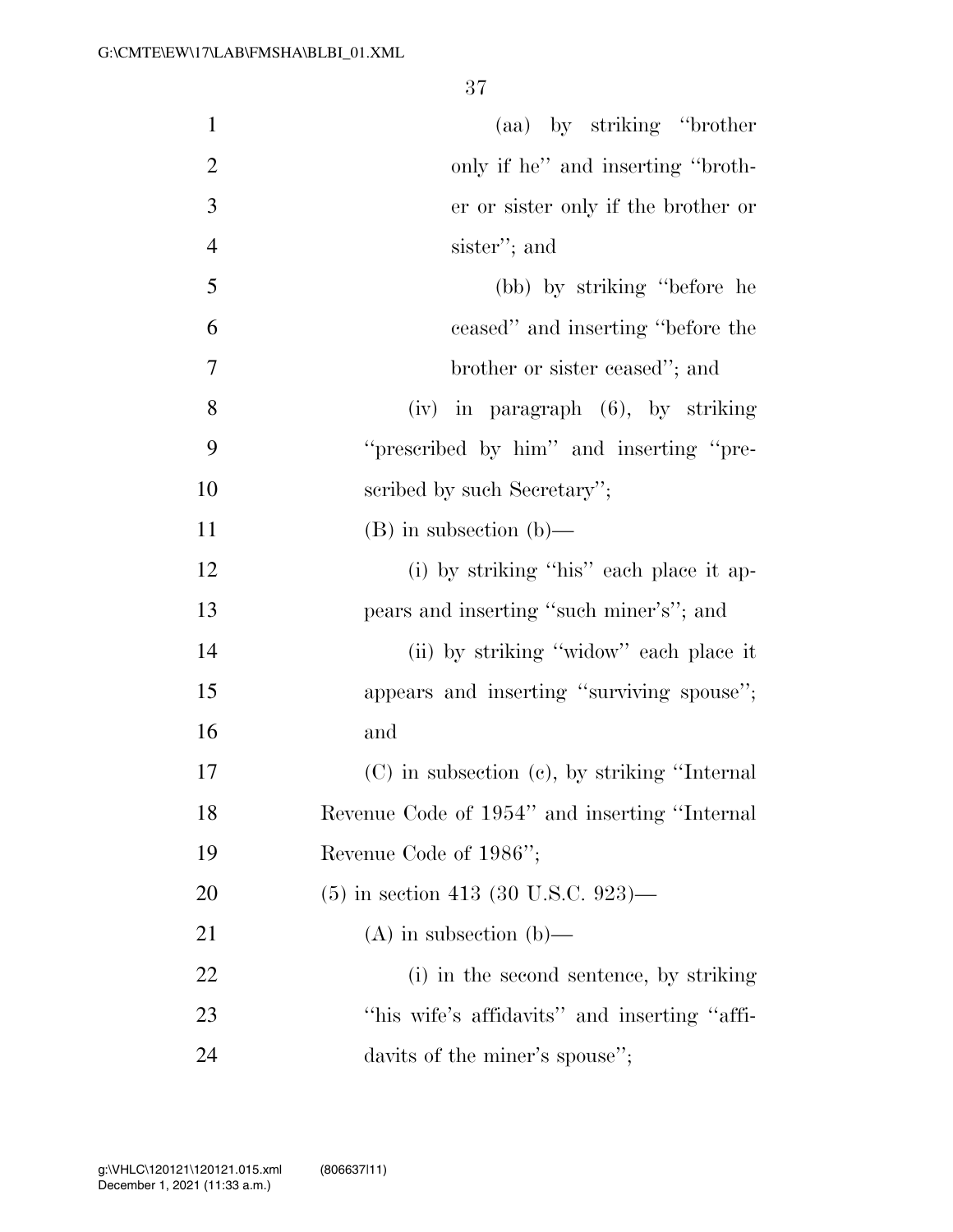| $\mathbf{1}$   | (ii) in the ninth sentence, by striking          |
|----------------|--------------------------------------------------|
| $\overline{2}$ | "widow" and inserting "surviving spouse";        |
| 3              | and                                              |
| $\overline{4}$ | (iii) by striking the last sentence; and         |
| 5              | $(B)$ in subsection $(c)$ , by striking "his     |
| 6              | claim" and inserting "the claim";                |
| 7              | $(6)$ in section 414 (30 U.S.C. 924)—            |
| 8              | $(A)$ in subsection $(a)$ —                      |
| 9              | (i) in paragraph $(1)$ , by striking             |
| 10             | "widow, within six months after the death        |
| 11             | of her husband" and inserting "surviving"        |
| 12             | spouse, within six months after the death        |
| 13             | of the miner"; and                               |
| 14             | (ii) in paragraph $(2)(C)$ , by striking         |
| 15             | "his" and inserting "the child's"; and           |
| 16             | $(B)$ in subsection $(e)$ —                      |
| 17             | (i) by striking "widow" and inserting            |
| 18             | "surviving spouse"; and                          |
| 19             | (ii) by striking "his death" and insert-         |
| 20             | ing "the miner's death";                         |
| 21             | (7) in section 415(a) (30 U.S.C. 925(a))—        |
| 22             | $(A)$ in paragraph $(1)$ , by striking "Internal |
| 23             | Revenue Code of 1954" and inserting "Internal    |
| 24             | Revenue Code of 1986"; and                       |
| 25             | (B) in paragraph $(2)$ —                         |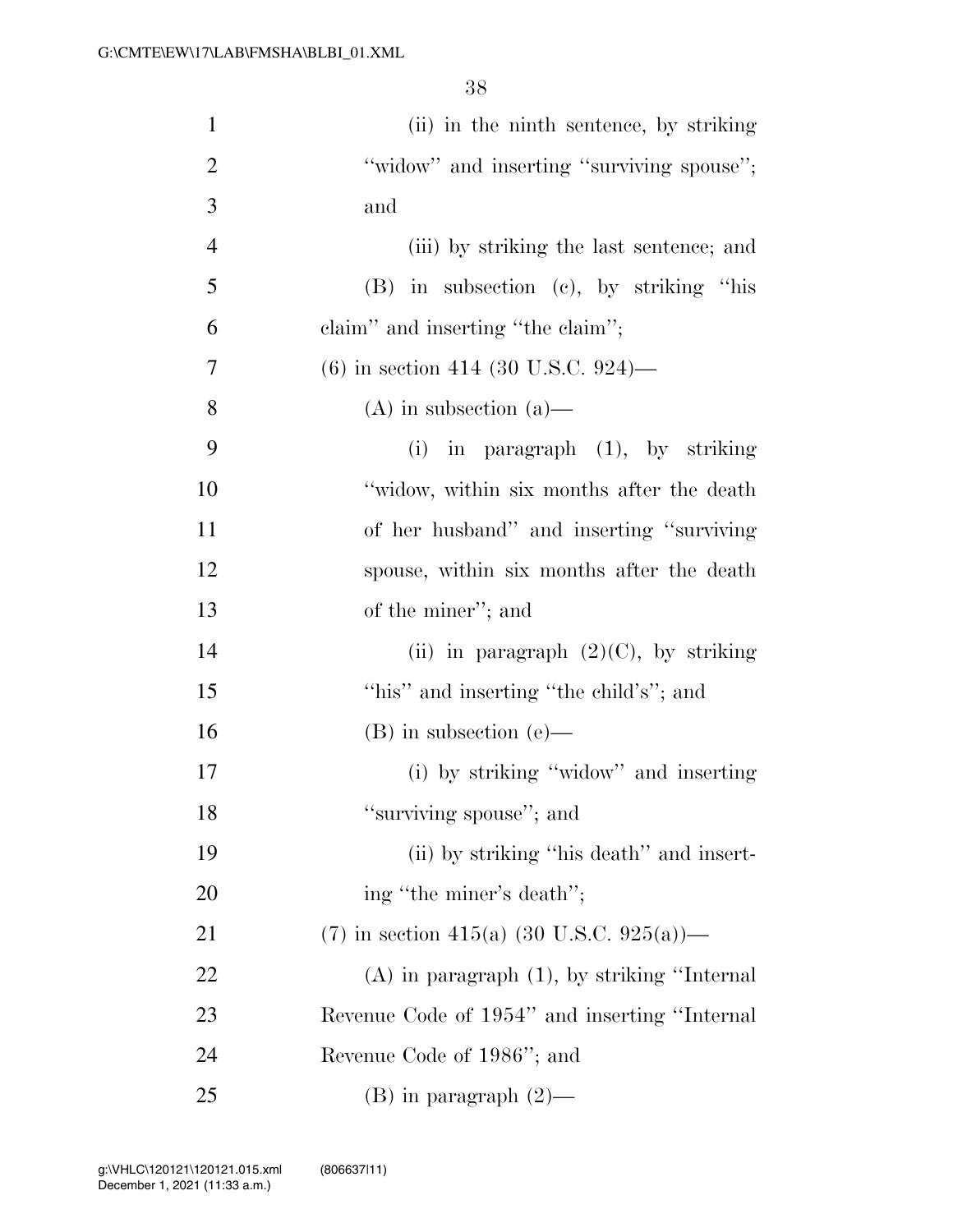| $\mathbf{1}$   | (i) by striking "he" and inserting                 |
|----------------|----------------------------------------------------|
| $\overline{2}$ | "such Secretary"; and                              |
| 3              | (ii) by striking "him" and inserting               |
| $\overline{4}$ | "such Secretary";                                  |
| 5              | $(8)$ in section 421 (30 U.S.C. 931)—              |
| 6              | $(A)$ in subsection $(a)$ , by striking "widows"   |
| 7              | and inserting "spouses"; and                       |
| 8              | (B) in subsection (b)(2)—                          |
| 9              | (i) in the matter preceding subpara-               |
| 10             | graph $(A)$ , by striking "he" and inserting       |
| 11             | "such Secretary"; and                              |
| 12             | (ii) in subparagraph $(F)$ , by striking           |
| 13             | "promulgated by him" and inserting "pro-           |
| 14             | mulgated by such Secretary";                       |
| 15             | $(9)$ in section 422 (30 U.S.C. 932)—              |
| 16             | $(A)$ in subsection $(a)$ —                        |
| 17             | (i) by striking "Internal Revenue                  |
| 18             | Code of 1954" and inserting "Internal              |
| 19             | Revenue Code of 1986"; and                         |
| 20             | (ii) by striking "he" and inserting                |
| 21             | "such Secretary";                                  |
| 22             | $(B)$ in subsection $(i)(4)$ , by striking "Inter- |
| 23             | nal Revenue Code of 1954" and inserting "In-       |
| 24             | ternal Revenue Code of 1986"; and                  |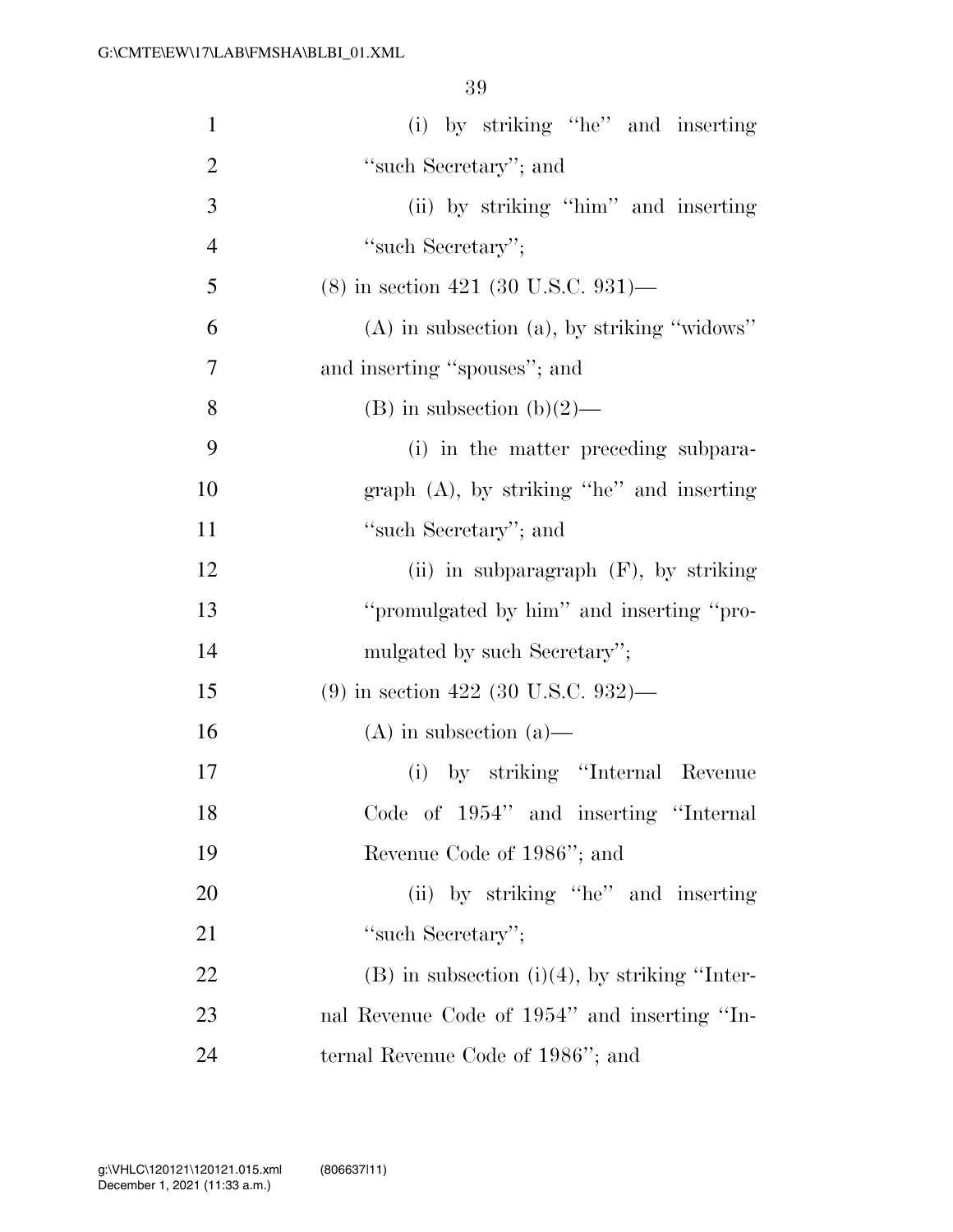| $\mathbf{1}$   | (C) in subsection (j), by striking "Internal             |
|----------------|----------------------------------------------------------|
| $\overline{2}$ | Revenue Code of 1954" each place it appears              |
| 3              | and inserting "Internal Revenue Code<br>of               |
| $\overline{4}$ | $1986"$ ;                                                |
| 5              | $(10)$ in section 423(a) (30 U.S.C. 933(a)), by          |
| 6              | striking "he" and inserting "such operator";             |
| 7              | $(11)$ in section 424(b) $(30 \text{ U.S.C. } 934(b))$ — |
| 8              | (A) in the matter following subparagraph                 |
| 9              | $(B)$ of paragraph $(1)$ , by striking "him" and in-     |
| 10             | serting "such operator";                                 |
| 11             | $(B)$ in paragraph $(3)$ , by striking "Internal         |
| 12             | Revenue Code of 1954" each place it appears              |
| 13             | and inserting "Internal Revenue Code<br>of               |
| 14             | $1986$ "; and                                            |
| 15             | $(C)$ in paragraph $(5)$ , by striking "Internal"        |
| 16             | Revenue Code of 1954" and inserting "Internal            |
| 17             | Revenue Code of 1986";                                   |
| 18             | $(12)$ in section 428 (30 U.S.C. 938)—                   |
| 19             | $(A)$ in subsection $(a)$ , by striking "him"            |
| <b>20</b>      | and inserting "such operator"; and                       |
| 21             | $(B)$ in subsection $(b)$ —                              |
| 22             | (i) in the first sentence, by striking                   |
| 23             | "he" and inserting "the miner";                          |
| 24             | (ii) in the third sentence, by striking                  |
| 25             | "he" and inserting "the Secretary";                      |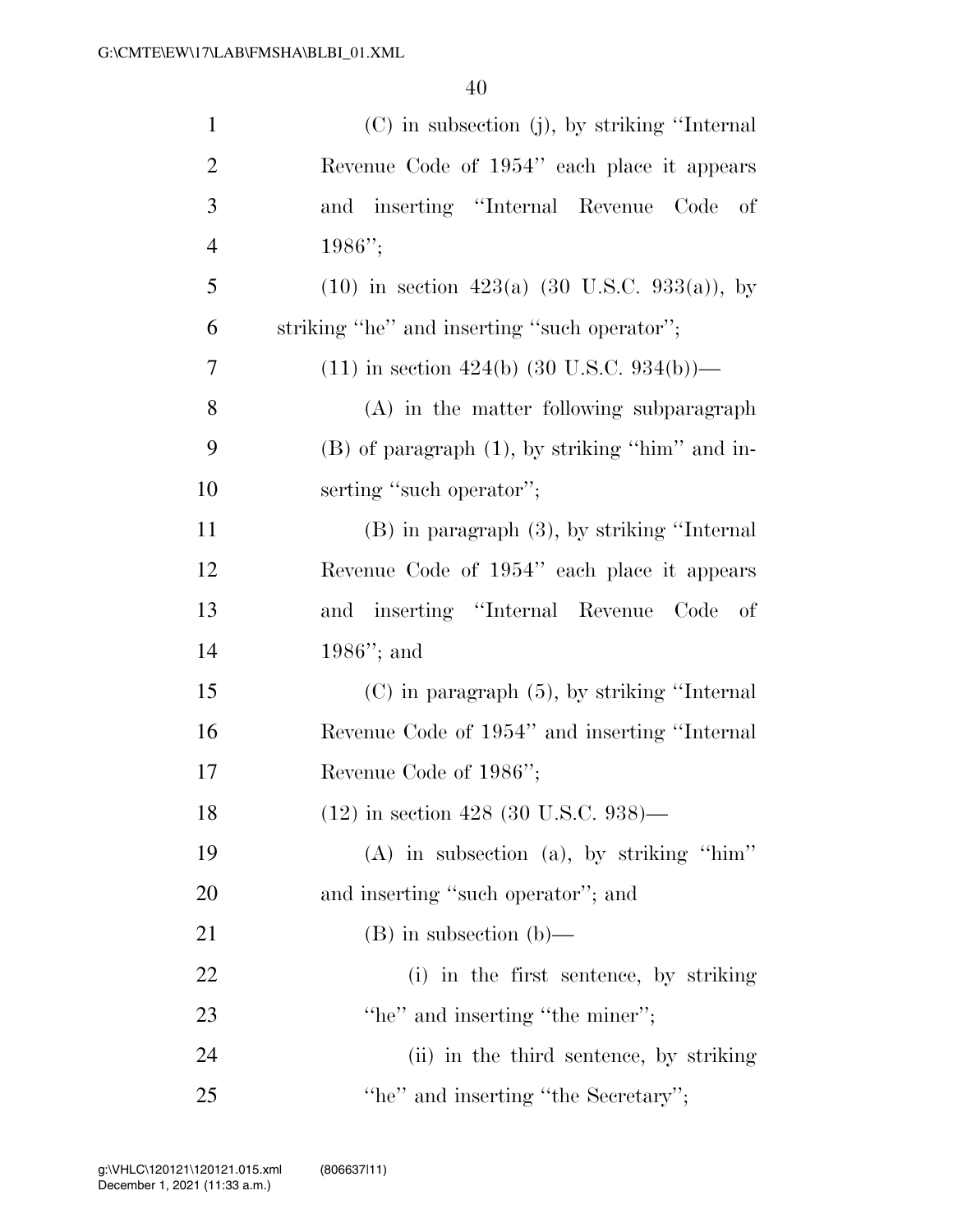| $\mathbf{1}$   | (iii) in the ninth sentence—                                  |
|----------------|---------------------------------------------------------------|
| $\overline{2}$ | $(I)$ by striking "he" each place it                          |
| 3              | appears and inserting "the Sec-                               |
| $\overline{4}$ | retary"; and                                                  |
| 5              | (II) by striking "his" and insert-                            |
| 6              | ing "the miner's"; and                                        |
| 7              | (iv) in the tenth sentence, by striking                       |
| 8              | "he" each place it appears and inserting                      |
| 9              | "the Secretary"; and                                          |
| 10             | $(13)$ in section 430 (30 U.S.C. 940)—                        |
| 11             | $(A)$ by striking "1977 and" and inserting                    |
| 12             | "1977,"; and                                                  |
| 13             | (B) by striking "1981" and inserting                          |
| 14             | "1981, and the Black Lung Benefits Improve-                   |
| 15             | ment Act of 2021, and any amendments made                     |
| 16             | after the date of enactment of such Act,".                    |
| 17             | SEC. 111. READJUDICATING CASES INVOLVING CERTAIN              |
| 18             | <b>CHEST RADIOGRAPHS.</b>                                     |
| 19             | (a) DEFINITIONS.—In this section:                             |
| 20             | (1) COVERED CHEST RADIOGRAPH.—The term                        |
| 21             | "covered"<br>chest radiograph" means<br>chest<br>$\mathbf{a}$ |
| 22             | radiograph that was interpreted as negative for sim-          |
| 23             | ple pneumoconiosis, complicated pneumoconiosis, or            |
| 24             | progressive massive fibrosis by a physician with re-          |
| 25             | spect to whom the Secretary has directed, in writing          |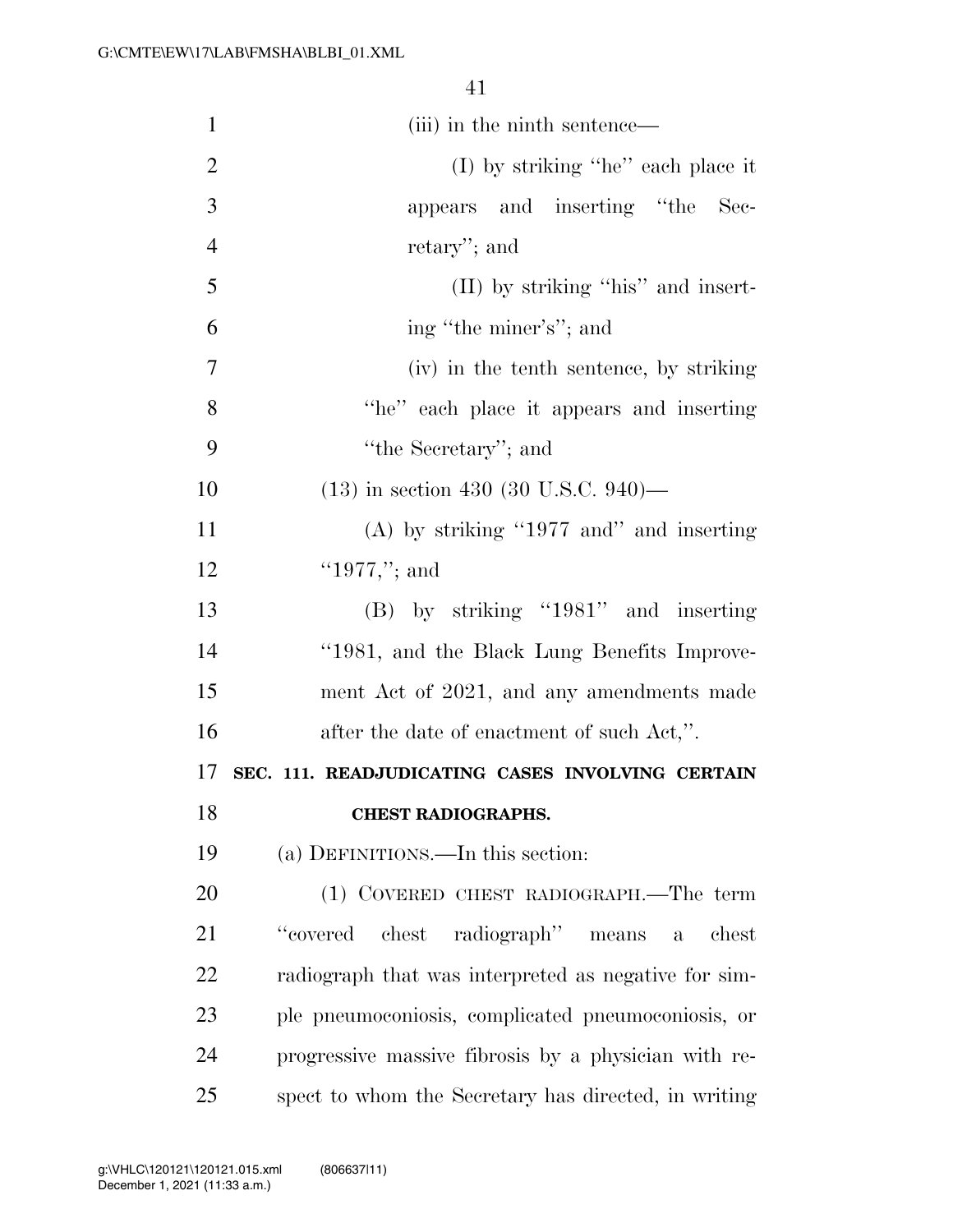| $\mathbf{1}$   | and after an evaluation by the Secretary, that such       |
|----------------|-----------------------------------------------------------|
| $\overline{2}$ | physician's negative interpretations of chest             |
| 3              | radiographs not be credited, except where subse-          |
| $\overline{4}$ | quently determined to be credible by the Secretary        |
| 5              | in evaluating a claim for benefits under the Black        |
| 6              | Lung Benefits Act (30 U.S.C. 901 et seq.).                |
| 7              | (2) COVERED INDIVIDUAL.—The term "covered                 |
| 8              | individual" means an individual whose record for a        |
| 9              | claim for benefits under the Black Lung Benefits          |
| 10             | Act includes a covered chest radiograph.                  |
| 11             | (3) COVERED SURVIVOR.—The term "covered                   |
| 12             | survivor" means an individual who-                        |
| 13             | $(A)$ is a survivor of a covered individual               |
| 14             | whose claim under the Black Lung Benefits Act             |
| 15             | was still pending at the time of the covered in-          |
| 16             | dividual's death; and                                     |
| 17             | (B) who continued to seek an award with                   |
| 18             | respect to the covered individual's claim after           |
| 19             | the covered individual's death.                           |
| 20             | (b) CLAIMS.—A covered individual or a covered sur-        |
| 21             | vivor whose claim for benefits under the Black Lung Bene- |
| 22             | fits Act (30 U.S.C. 901 et seq.) was denied prior to the  |
| 23             | enactment of this Act may file a new claim for benefits   |
| 24             | under this Act not later than one year after the date of  |
| 25             | enactment of this Act.                                    |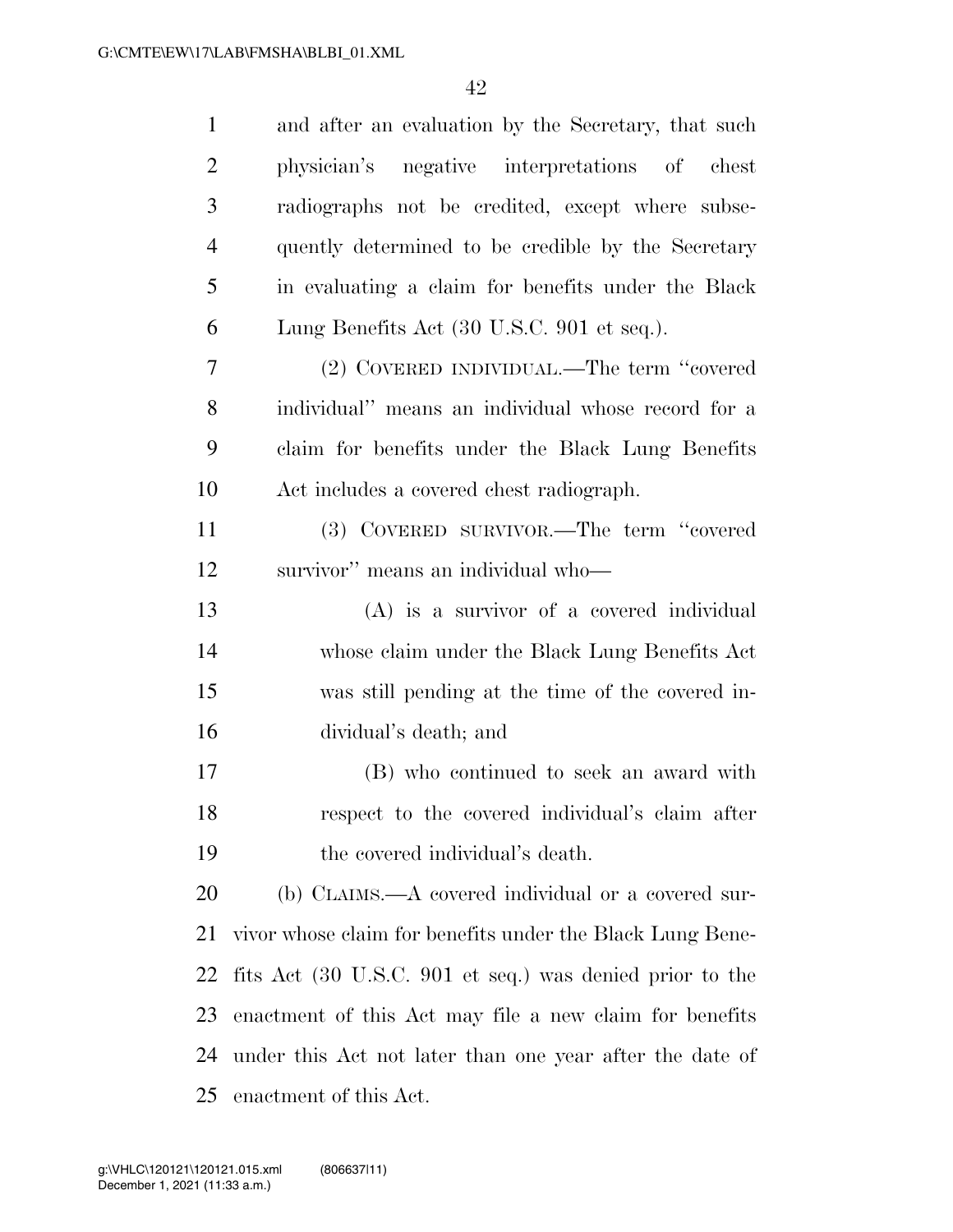(c) ADJUDICATION ON THE MERITS.—

 (1) IN GENERAL.—Any new claim filed under subsection (b) shall be adjudicated on the merits and shall not include consideration of a covered chest radiograph.

 (2) COVERED SURVIVOR.—Any new claim filed under subsection (b) by a covered survivor shall be adjudicated as either a miner's or a survivor's claim depending upon the type of claim pending at the time of the covered individual's death.

(d) TIME OF PAYMENT.—

 (1) MINER'S CLAIM.—If a claim, filed under subsection (b) and adjudicated under subsection (c) as a miner's claim, results in an award of benefits, benefits shall be payable beginning with the month of the filing of the denied claim that had included in its record a covered chest radiograph.

 (2) SURVIVOR'S CLAIM.—If a claim, filed under subsection (b) and adjudicated under subsection (c) as a survivor's claim, results in an award of benefits, benefits shall be payable beginning with the month of the miner's death.

 (e) CONTRIBUTING IMPACT.—The Secretary shall have the discretion to deny a new claim under subsection (b) in circumstances where the party opposing such claim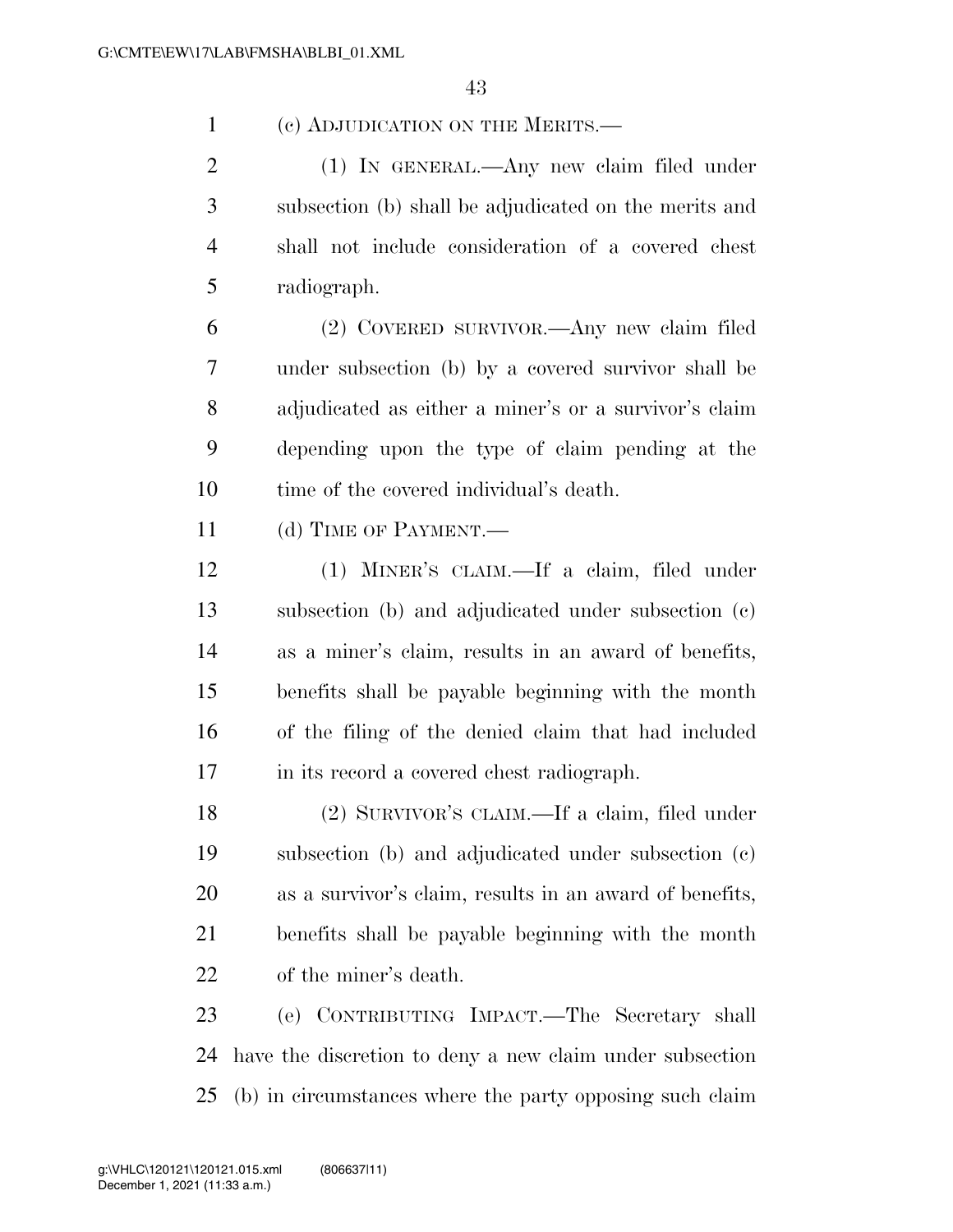establishes through clear and convincing evidence that a covered chest radiograph did not contribute to the decision to deny benefits in all prior claims filed by the covered individual or the covered survivor.

 (f) LIMITATION ON FILING OF NEW CLAIMS.—A new claim for benefits may be filed under subsection (b) only if the original claim was finally denied by a district direc- tor, an administrative law judge, or the Benefits Review Board established under section 21(b) of the Longshore and Harbor Workers' Compensation Act (33 U.S.C.  $11 \quad 921(b)$ ).

|    | 12 SEC. 112. DISCLOSURE OF EMPLOYMENT AND EARNINGS |  |  |
|----|----------------------------------------------------|--|--|
| 13 | INFORMATION FOR BLACK LUNG BENEFITS                |  |  |
| 14 | CLAIMS.                                            |  |  |

(a) TAX RETURN INFORMATION.—

 (1) IN GENERAL.—Section 6103(l) of the Inter- nal Revenue Code of 1986 is amended by adding at the end the following new paragraph:

19 "(23) DISCLOSURE OF RETURN INFORMATION TO DEPARTMENT OF LABOR TO CARRY OUT BLACK 21 LUNG BENEFITS ACT.

22 "'(A) IN GENERAL.—The Commissioner of Social Security shall, on written request with respect to any individual, disclose to officers or employees of the Department of Labor return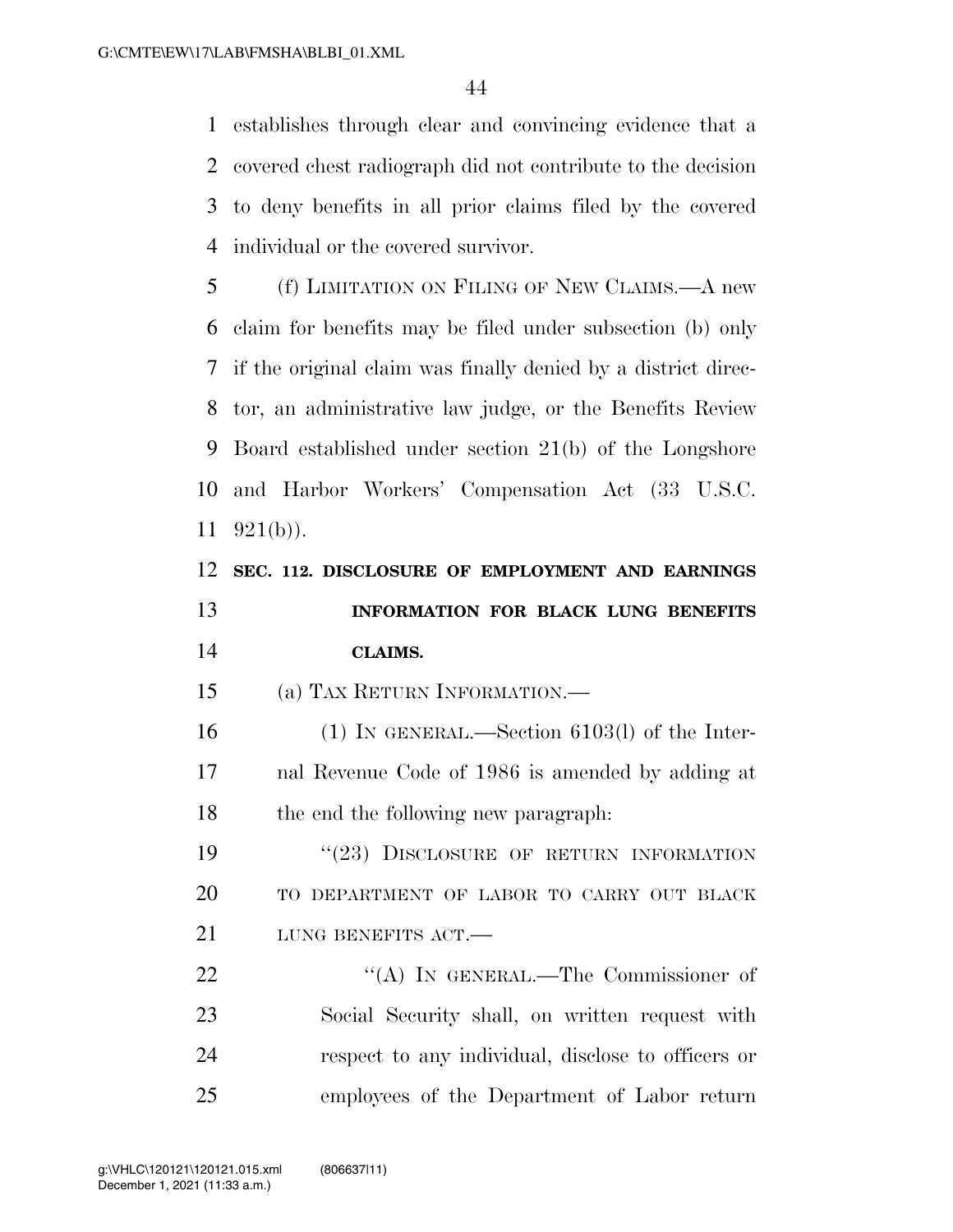| $\mathbf{1}$   | information from returns with respect to net              |
|----------------|-----------------------------------------------------------|
| $\overline{2}$ | earnings from self-employment (as defined in              |
| 3              | section 1402) and wages (as defined in section            |
| $\overline{4}$ | $3121(a)$ or $3401(a)$ for employment for each            |
| 5              | employer of such individual.                              |
| 6              | "(B) RESTRICTION ON DISCLOSURE.—The                       |
| $\tau$         | Commissioner of Social Security shall disclose            |
| 8              | return information under subparagraph (A)                 |
| 9              | only for purposes of, and the extent necessary            |
| 10             | in, carrying out the proper administration of             |
| 11             | the Black Lung Benefits Act (30 U.S.C. 901 et             |
| 12             | $seq.$                                                    |
| 13             | CONFORMING AMENDMENTS.-Section<br>(2)                     |
| 14             | $6103(p)(4)$ of such Code is amended—                     |
| 15             | (A) in the matter preceding subparagraph                  |
| 16             | (A), by striking "or $(22)$ " and inserting " $(22)$ ,    |
| 17             | or $(23)$ "; and                                          |
| 18             | $(B)$ in subparagraph $(F)(ii)$ , by striking             |
| 19             | "or $(22)$ ," and inserting " $(22)$ , or $(23)$ ".       |
| 20             | (b) SOCIAL SECURITY EARNINGS INFORMATION.—                |
| 21             | Notwithstanding section 552a of title 5, United States    |
| 22             | Code, or any other provision of Federal or State law, the |
| 23             | Commissioner of Social Security shall make available to   |
| 24             | the officers and employees of the Department of Labor,    |
| 25             | upon written request, the Social Security earnings infor- |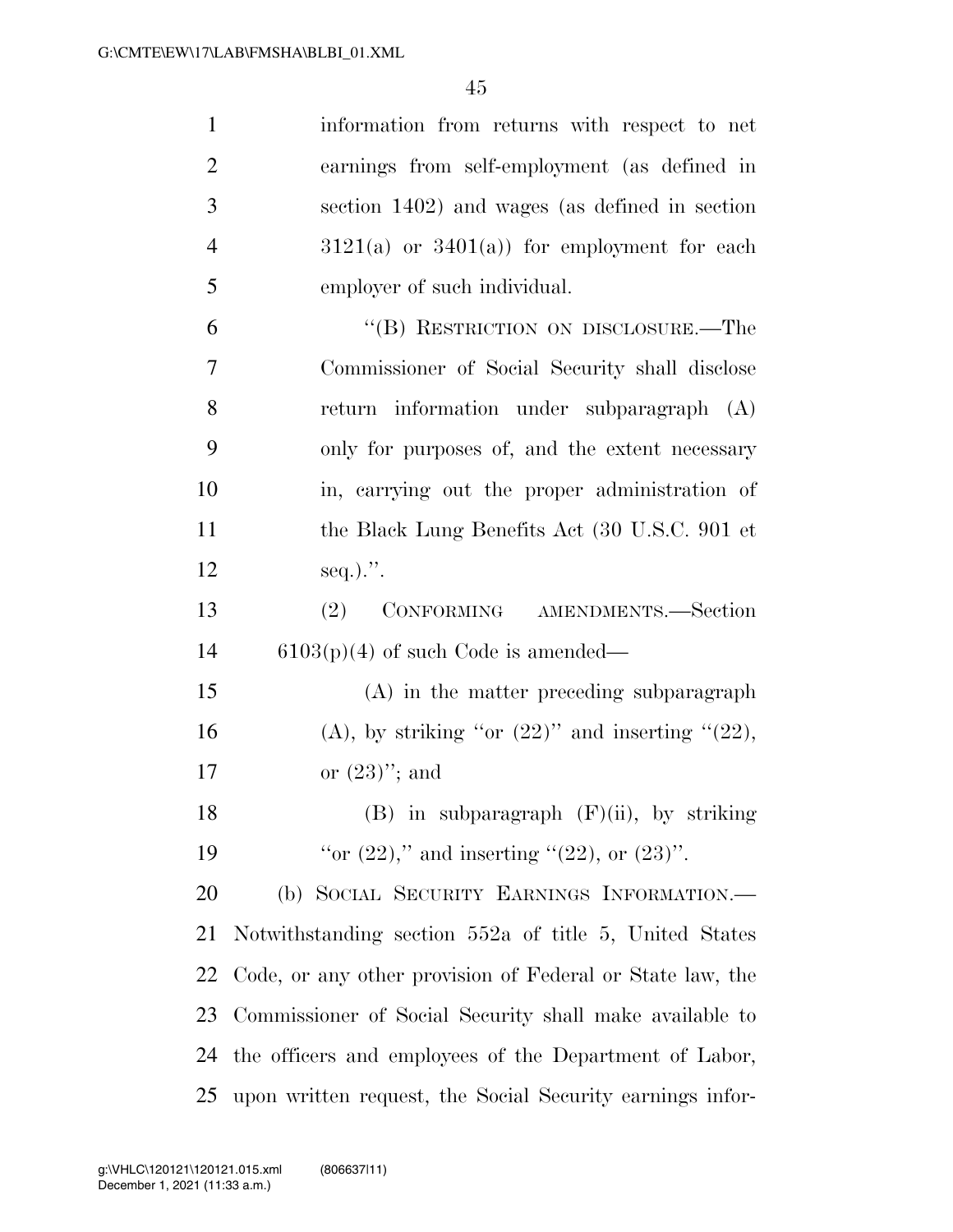mation of living or deceased individuals who are the sub- ject of a claim under the Black Lung Benefits Act (30 U.S.C. 901 et seq.), which the Secretary of Labor may require to carry out such Act. Such information shall be made available in electronic form.

# **PART B—REPORTS TO IMPROVE THE ADMINIS- TRATION OF BENEFITS UNDER THE BLACK LUNG BENEFITS ACT**

# **SEC. 121. STRATEGY TO REDUCE DELAYS IN ADJUDICA-TION.**

 (a) IN GENERAL.—Not later than 90 days after the date of enactment of this Act, the Secretary of Labor shall submit to the Committee on Health, Education, Labor, and Pensions and the Committee on Appropriations of the Senate and the Committee on Education and the Work- force and the Committee on Appropriations of the House of Representatives a comprehensive strategy to reduce the backlog of cases pending on such date of enactment before the Office of Administrative Law Judges of the Depart-ment of Labor.

 (b) CONTENTS OF STRATEGY.—The strategy under this section shall provide information relating to—

 (1) the current and targeted pendency for each category of cases before the Office of Administrative Law Judges of the Department of Labor;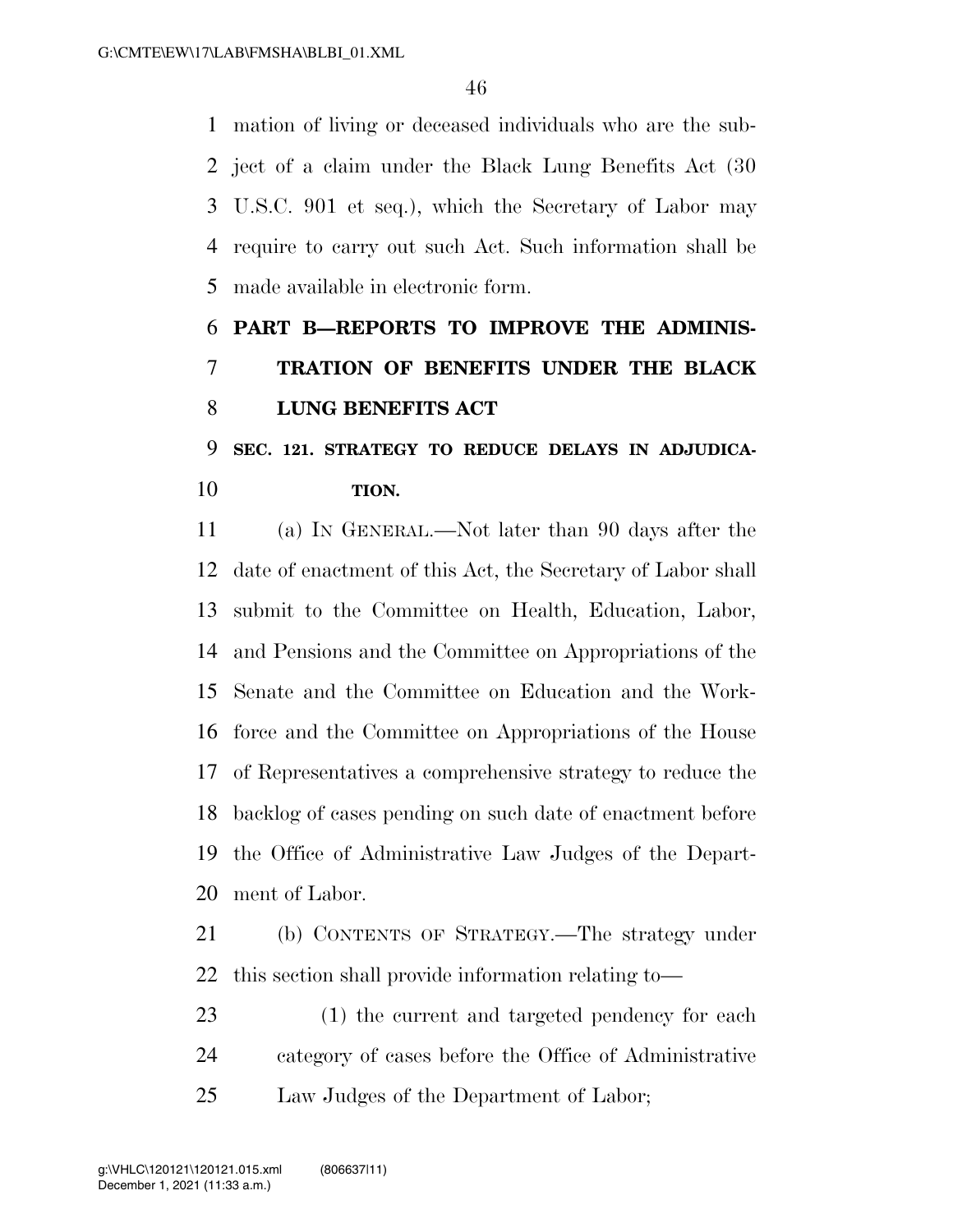(2) the number of administrative law judges, attorney advisors supporting such judges, support staff, and other resources necessary to achieve and maintain the targeted pendency for each category of such cases;

 (3) the necessary resources to improve effi- ciency and effectiveness, such as equipment for video conferences, training, use of reemployed annuitants, and administrative reforms; and

 (4) with respect to claims filed under the Black Lung Benefits Act (30 U.S.C. 901 et seq.), the nec- essary resources needed to reduce the average pend- ency of cases to less than 12 months from the date of receipt of the case to the date of disposition of such case.

### **SEC. 122. GAO REPORT ON BLACK LUNG PROGRAM.**

 (a) IN GENERAL.—Not later than one year after the date of enactment of this Act, the Comptroller General of the United States shall submit to the Committee on Health, Education, Labor, and Pensions of the Senate and the Committee on Education and the Workforce of the House of Representatives a report on any barriers to health care faced by coal miners with pneumoconiosis.

 (b) CONTENTS.—The report required under sub-section (a) shall include—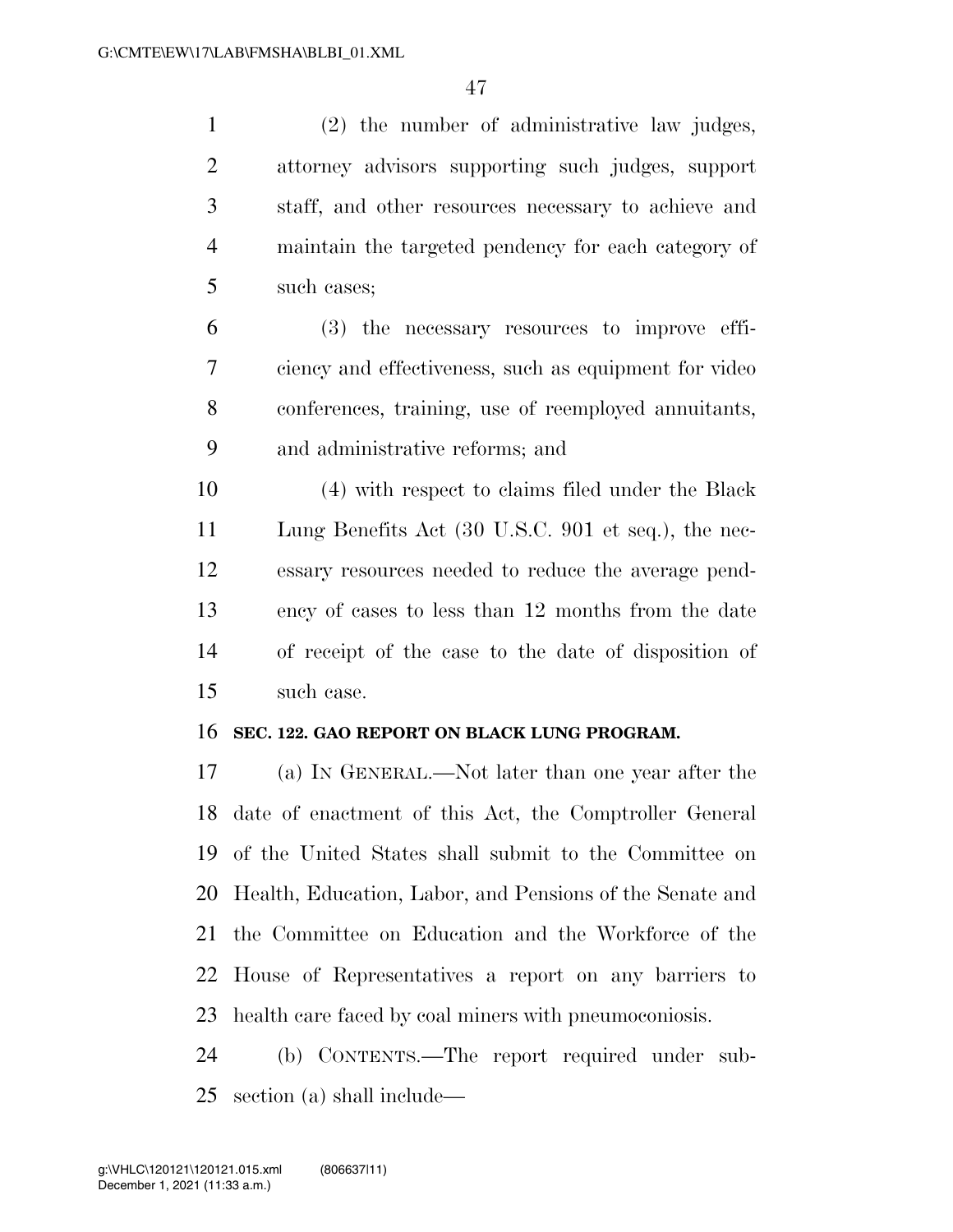| $\mathbf{1}$   | (1) an assessment of possible barriers to health             |
|----------------|--------------------------------------------------------------|
| $\overline{2}$ | care under the Black Lung Benefits Act (30 U.S.C.            |
| 3              | 901 et seq.) and the degree to which any barriers            |
| $\overline{4}$ | impact the ability of miners with legitimate medical         |
| 5              | needs, particularly such miners in rural areas, to ac-       |
| 6              | cess treatment for pneumoconiosis;                           |
| 7              | (2) recommendations necessary to address                     |
| 8              | issues, if any, relating to patient access to care           |
| 9              | under such Act; and                                          |
| 10             | (3) an evaluation of whether the benefit pay-                |
| 11             | ments authorized under such Act, as amended by               |
| 12             | this Act, are sufficient to meet the expenses of dis-        |
| 13             | abled miners, surviving spouses, dependents, and             |
| 14             | other family members entitled to receive benefits            |
| 15             | under the Black Lung Benefits Act.                           |
| 16             | PART C-IMPROVEMENT IN THE FINANCIAL SE-                      |
| 17             | <b>CURITY OF THE BLACK LUNG BENEFITS DIS-</b>                |
| 18             | <b>ABILITY TRUST FUND</b>                                    |
| 19             | SEC. 131. REGULATIONS FOR SELF-INSURANCE.                    |
| 20             | Not later than 60 days after the date of enactment           |
| 21             | of this Act, the Secretary shall publish an interim final    |
| 22             | rule setting forth the requirements for an operator of a     |
| 23             | coal mine to qualify as a self-insurer with respect any por- |
| 24             | tion of the operator's liabilities under the Black Lung      |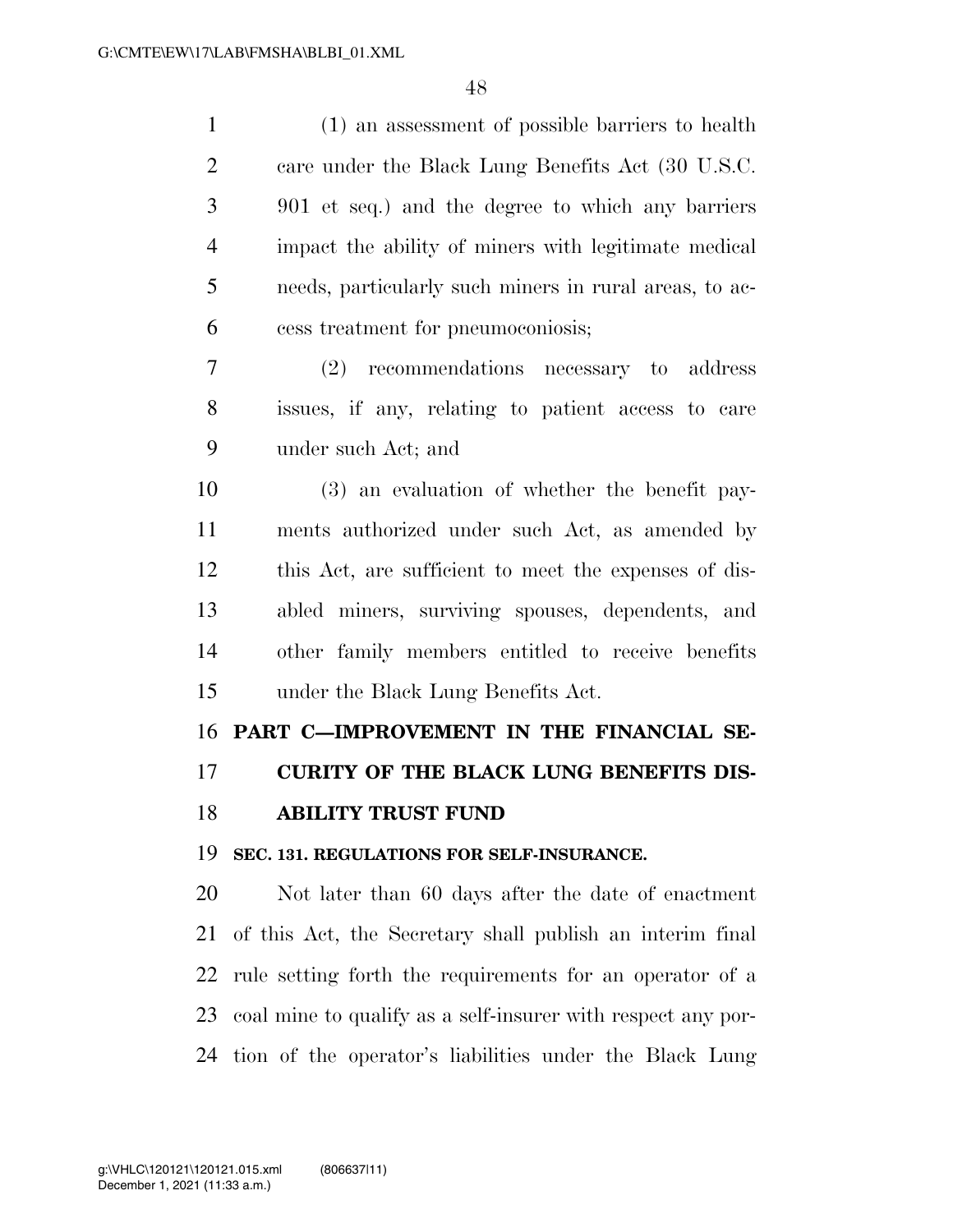1 Benefits Act, as described in section  $423(a)(1)$  of such Act. Such requirements shall—

 (1) establish initial criteria, relating to the fi- nancial health of the operator, on which the eligi- bility of the operator to seek qualification as a self- insurer shall be determined; and (2) establish procedures to determine the min- imum amount of assets of the operator sufficient to secure such liabilities. **TITLE II—ESTABLISHING THE OFFICE OF WORKERS' COM- PENSATION PROGRAMS SEC. 201. OFFICE OF WORKERS' COMPENSATION PRO- GRAMS.**  (a) ESTABLISHMENT.—There shall be established, in the Department of Labor, an Office of Workers' Com- pensation Programs (referred to in this section as the ''Of- fice''). (b) DIRECTOR.— (1) IN GENERAL.—The Office shall be directed by a Director for the Office of Workers' Compensa-tion (referred to in this title as the ''Director'') who

 shall be appointed by the President, by and with the advice and consent of the Senate.